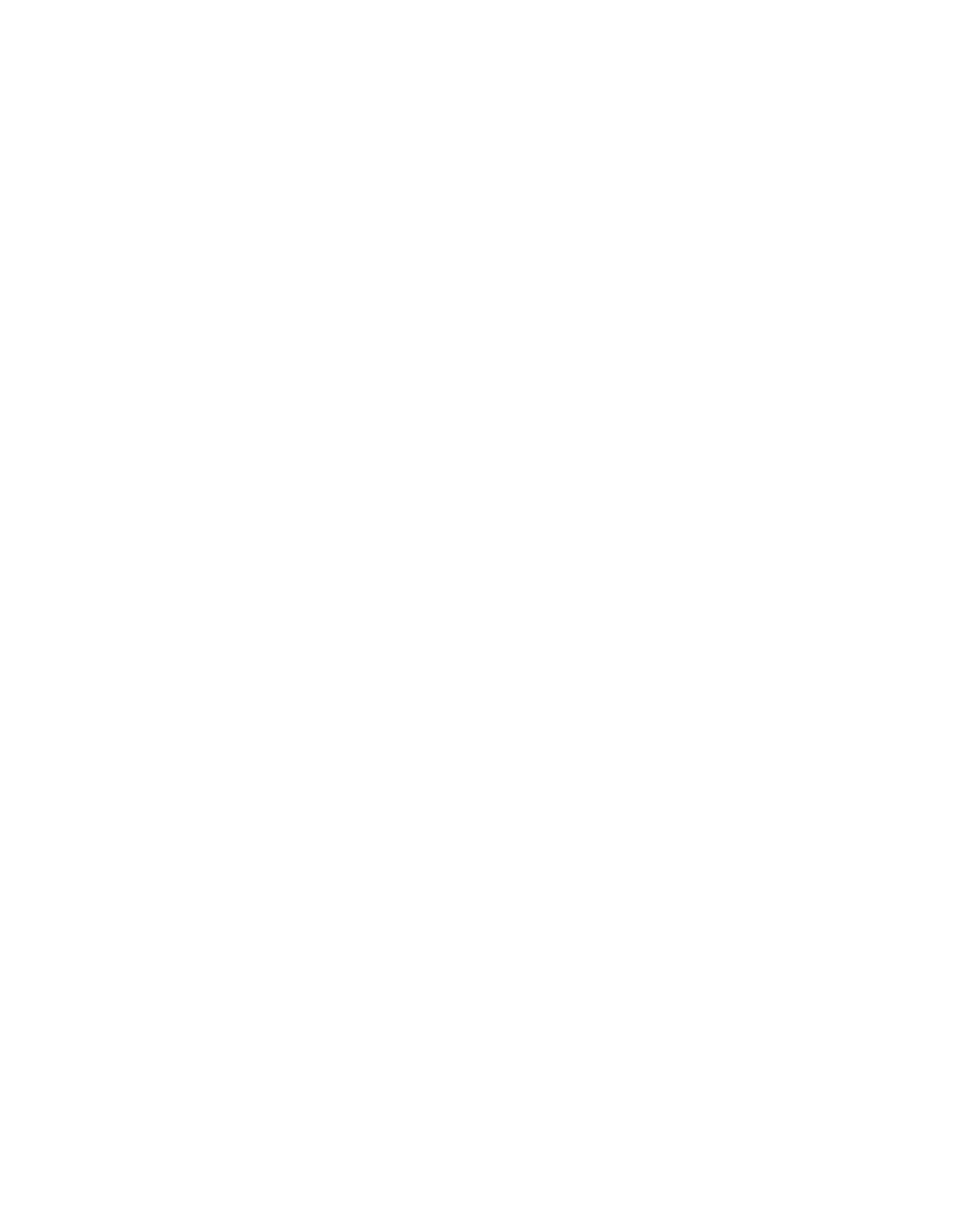## **About the National Democratic Institute**

The National Democratic Institute for International Affairs (NDI) is a nonprofit, nonpartisan, nongovernmental organization that responds to the aspirations of people around the world to live in democratic societies that recognize and promote basic human rights. Since its founding in 1983, NDI and its local partners have worked to support and strengthen democratic institutions and practices by strengthening political parties, civic organizations and parliaments, safeguarding elections and promoting citizen participation, openness and accountability in government.

NDI is the leading organization working to advance women's political participation around the world. The Institute empowers women to participate, compete and lead as equal and active partners in democratic change. Mobilizing its global networks and drawing on three decades of experience in 132 countries, NDI supports women's aspirations for inclusive and responsive government. The Institute works with political parties, parliaments and governments to ensure that women can participate in politics as citizens, candidates and decision makers.

## **About the Institute for Women's Policy Research**

The Institute for Women's Policy Research (IWPR) conducts rigorous research and disseminates its findings to address the needs of women, promote public dialogue, and strengthen families, communities, and societies. The Institute's research strives to give voice to the needs of women from diverse ethnic and racial backgrounds across the income spectrum and to ensure that their perspectives enter the public debate on ending discrimination and inequality, improving opportunity, and increasing economic security for women and families. The Institute works with policymakers, scholars, and public interest groups to design, execute, and disseminate research and to build a diverse network of individuals and organizations that conduct and use women-oriented policy research.

IWPR's work is supported by foundation grants, government grants and contracts, donations from individuals, and contributions from organizations and corporations. IWPR is a  $501(c)(3)$  tax-exempt organization that also works in affiliation with the women's studies and public policy and public administration programs at The George Washington University.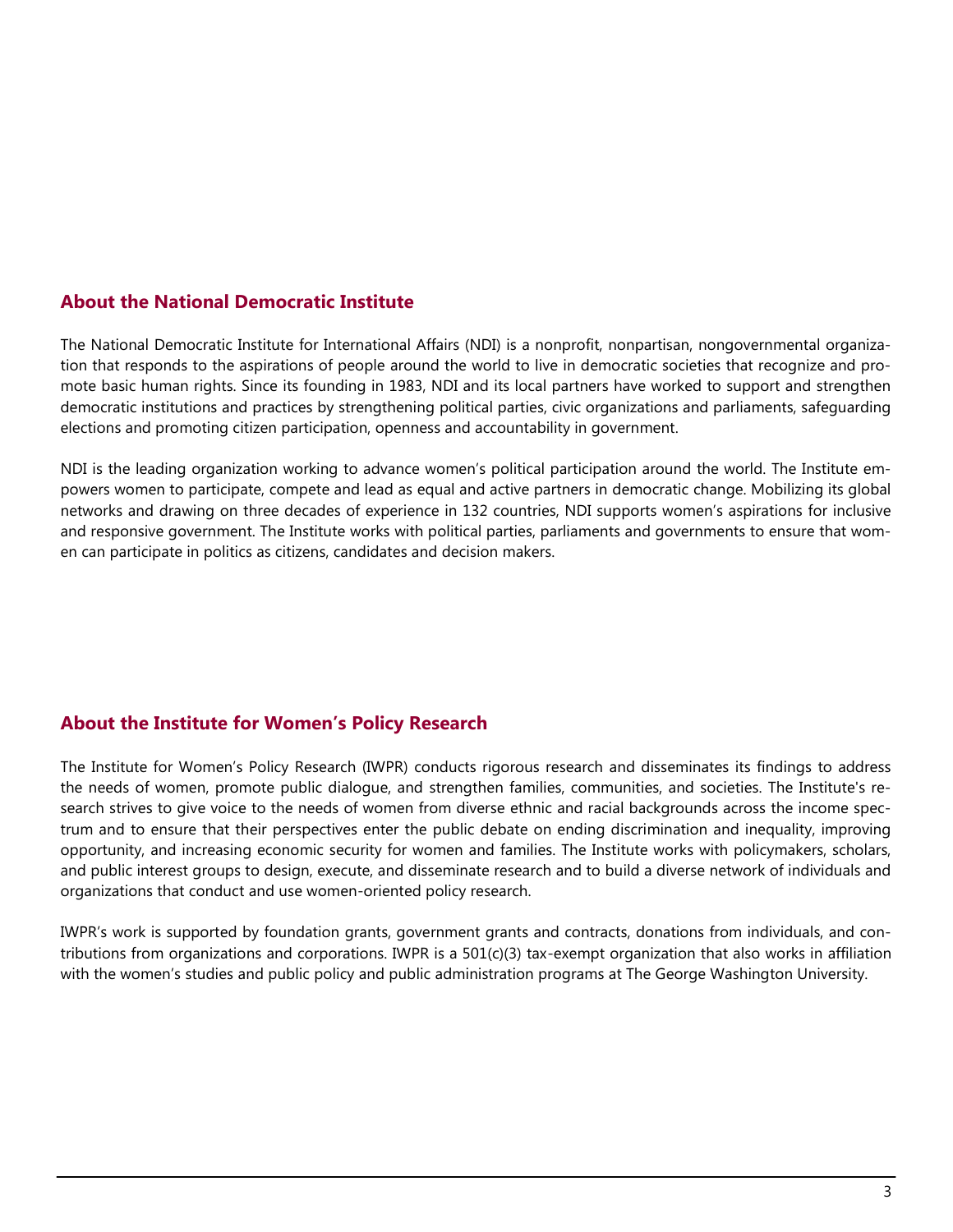## **About this White Paper**

Commissioned by the National Democratic Institute (NDI), this White Paper is intended to inform NDI's anticipated work in urban jurisdictions, as well as contribute to the larger global discussion taking place, including in the context of the proposed Post-2015 Sustainable Development Goals.

The paper was authored by the Institute for Women's Policy Research (IWPR). Authorship credit goes to Lindsey Reichlin, Research Associate and Program Manager, and Elyse Shaw, Special Assistant, Office of the President & Research Associate, with editorial assistance from Ariane Hegewisch, Study Director, and Barbara Gault, Vice President and Executive Director. The authors extend their thanks to Mary Sykes, IWPR Research and Program Coordinator, and IWPR Research Interns Hero Ashman, Natalie Peterson, and Ho Kwan Cheung for their editing and fact checking assistance.

## **Roundtable Event**

Prior to publication, NDI convened a roundtable panel of former politicians, development practitioners, academics, and researchers, to discuss the issues raised in a first draft of this paper. This final document incorporates feedback and recommendations from the roundtable participants:

Ann-Robin Anthony, Women's Democracy Network Deputy Director, International Republican Institute; Elisabeth Arnold, Former Ottawa City Councillor, and Consultant, Elisabeth Arnold Consulting; Gary Barker, International Director and Founder, Promundo; Chris Doten, Technology and Innovation Senior Manager, NDI; Natalie Elwell, Senior Gender Advisor, World Resources Institute; Maggie Forster Schmitz, President, US National Committee for UN Women; Barbara Gault, Vice President and Executive Director, IWPR; Lucia Hanmer, Gender Lead Economist, World Bank Group; Ariane Hegewisch, Study Director, IWPR; Caroline Hubbard, Senior Program Manager, Gender, Women and Democracy (GWD), NDI; Tazreen Hussain, Program Coordinator and Gender Program Facilitator, The International Foundation for Electoral Systems; Jeni Klugman, Fellow, Women and Public Policy Program, Harvard University Kennedy School; Lisa McGowan, Senior Specialist for Gender Equality, Solidarity Center; Pat Merloe, Senior Associate and Election Programs Director, NDI; Layla Moughari, Gender M&E Program Officer, GWD, NDI; Karen Mulhauser, President, Mulhauser & Associates and Chair, United Nations Association of the USA; Lindsey Reichlin, Research Associate and Program Coordinator, IWPR; Mark Robinson, Governance Global Director, World Resources Institute; Sandra Pepera, Gender, Women and Democracy Director, NDI; Elyse Shaw, Special Assistant, Office of the President & Research Associate, IWPR; Mildred Warner, Professor in the Department of City and Regional Planning, Cornell University; Kenneth Wollack, President, National Democratic Institute.

In addition, written comments were received from: Anirudh Krishna, Professor of Public Policy and Political Science, Duke University; Mark R. Montgomery, Poverty, Gender, and Youth Program Senior Associate, Population Council and Economics Professor, Stony Brook University; Johanna Törnström, Equality Policy Officer, Council of European Municipalities and Regions; Rachael Wyant, Governance Campaign Coordinator, Huairou Commission.

## **Acknowledgements**

The authors would like to acknowledge the invaluable contributions and resources shared by the following experts: Martha Chen, Lecturer in Public Policy, Harvard Kennedy School and International Coordinator, WIEGO Network; Mark Montgomery, Professor of Economics, Stony Brook University, and Senior Associate, Poverty, Gender, and Youth Program, Population Council; Sylvia Chant, Professor of Development Geography, London School of Economics; Mildred Warner, Professor, City and Regional Planning, Cornell University; Melissa R. Gilbert, Professor and Chair, Department of Geography and Urban Studies, Temple University; and Cynthia Lloyd, Consultant, Population Council.

This research was conducted under NDI's Paths to Power project through funding from the Kate Spade Foundation, which is the philanthropic arm of Kate Spade & Company, formerly Liz Claiborne, Inc. The views expressed in this report are the authors' and not those of the Foundation.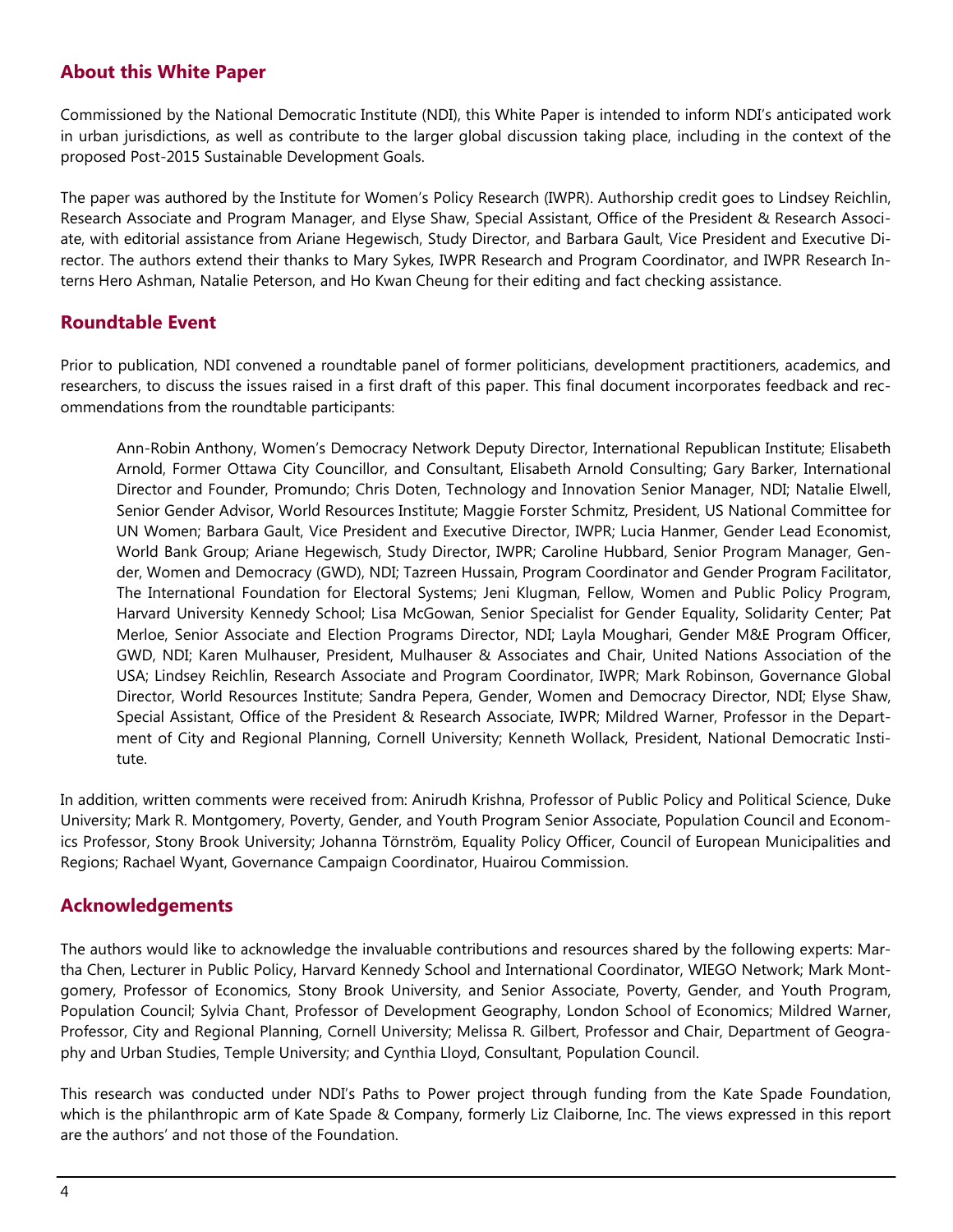# **Table of Contents**

| Introduction                                    | 8  |
|-------------------------------------------------|----|
| Rural-to-Urban Migration                        | 9  |
| Challenges Faced by Urban Women                 | 10 |
| Women's Employment                              | 10 |
| Urban Women and Education                       | 12 |
| Health and Safety                               | 13 |
| Legal Barriers to Urban Women's Empowerment     | 15 |
| Service Delivery, Infrastructure, and Mobility  | 15 |
| Gender-Specific Effects of Climate Change       | 18 |
| Women and Urban Political Participation         | 19 |
| The Impact of Women in Policymaking             | 19 |
| Gender-Sensitive Governance                     | 20 |
| <b>Establishing Gender-Sensitive Governance</b> | 21 |
| Implementing Gender-Sensitive Governance        | 21 |
| Gender-Sensitive Urban Planning and Design      | 22 |
| Gender Sensitivity for Sustainable Urbanization | 22 |
| The Political Engagement of Women               | 23 |
| Increasing Women's Agency in Policymaking       | 23 |
| Formal Political Participation of Women         | 26 |
| Conclusion                                      | 31 |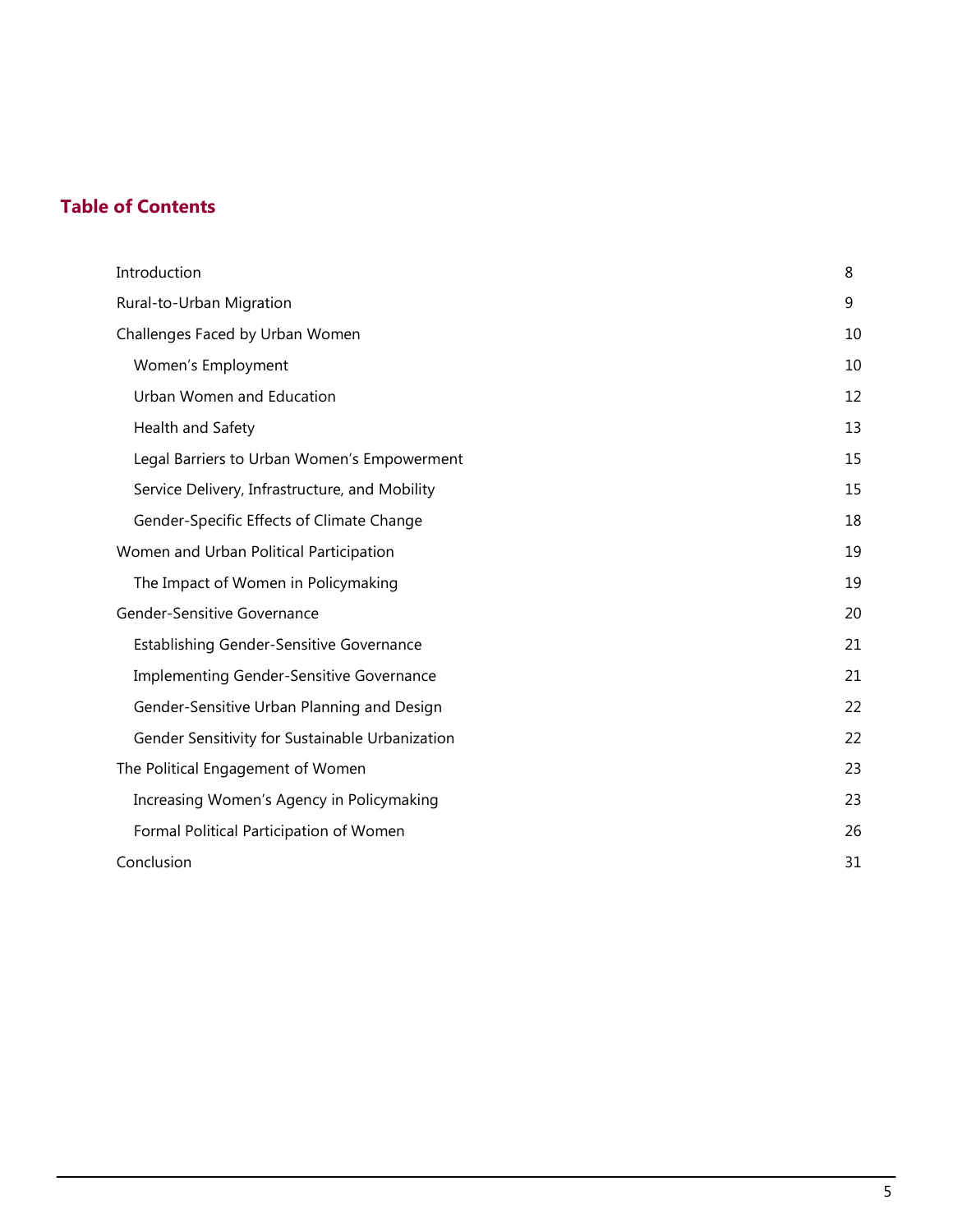## **Executive Summary**

With two-thirds of the world's population predicted to live in urban areas by the year 2050, the global landscape is changing rapidly. Urbanization brings with it numerous benefits, but the growing inequality between and within cities has complicated implications for urban residents, especially for those that have been historically marginalized. For women in particular, accessing the increased social, economic, and political opportunities ostensibly available to them in cities can be, in reality, incredibly difficult to take advantage of.

As the world shifts its focus to a new post-2015 development agenda, women's empowerment and gender equality have become priorities for sustainable development that lifts up the well-being of all global inhabitants. Achieving such farreaching, sustainable change is contingent upon the establishment of good governance – governance that is accountable, transparent, and which necessarily includes women as stakeholders in decision making processes.

The incorporation of women's voices in policy and planning would contribute to the building of cities that allow all urban inhabitants to thrive equally. For example, better resourced local governments that are inclusive of women can help ensure city policy recognizes the needs of women and girls as distinct from those of men and boys. Gender-aware urban planning and design can more effectively accommodate for women's significant care and domestic responsibilities, facilitating their ability to support their families through paid employment and relieving substantial demands on their time and wellbeing. And applying a gender lens to the development of a sustainable urban environment can help mitigate urban vulnerability to climate change.

This White Paper outlines the challenges faced by urban women in more depth, demonstrating how city policy and design fundamentally overlook women's experience of urban settings and providing the context for women's ability to participate in urban decision making processes. It explores the systemic changes that would lead to an ideal system of gender-sensitive urban governance. Finally, it reviews the progress women have made in achieving greater voice and agency in urban power structures, despite the gender-specific challenges they continue to face.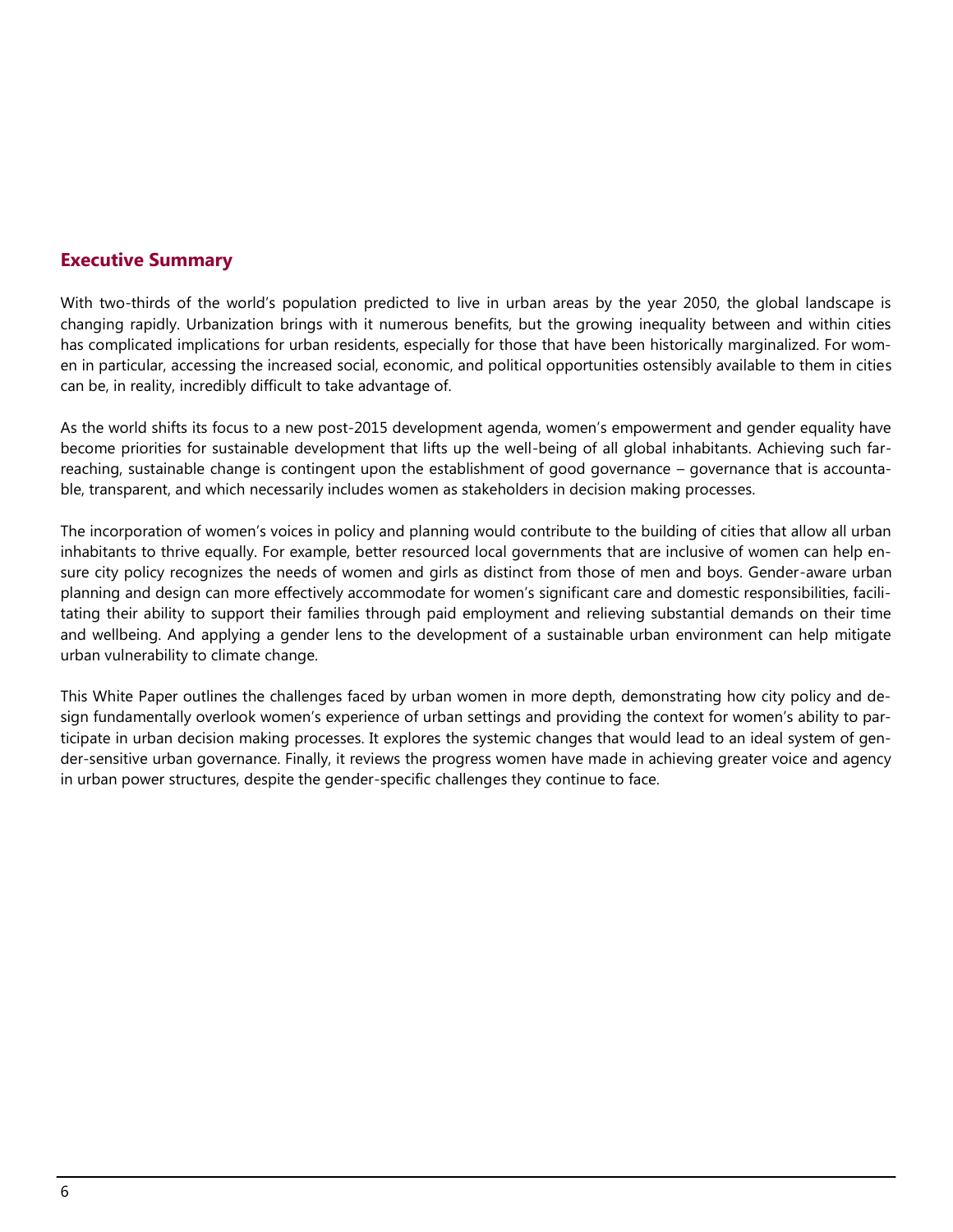## **Key Findings**

Urban women, especially those who are poor, older, disabled or nontraditional, face substantial barriers in cities compared with their male counterparts. These barriers include, but are not limited to:

- the absence of full labor and citizen rights, which reduces women's access to quality employment opportunities and public services;
- unequal access to education;
- gendered challenges to health and well-being, such as women's increased vulnerability to gender-based violence and in situations of natural disasters;
- legal restrictions, especially discriminatory property rights, that limit women's full participation and independence in urban society;
- the protracted division of labor which holds women responsible for the majority of unpaid family care and domestic work responsibilities, while also demanding their increased time in paid employment; and,
- time poverty resulting from this double duty to the home and to work, which limits women's ability to fully access the public sphere.

These barriers contribute to the range of obstacles women also face to their substantive participation in political processes, yet women worldwide have found ways to successfully enter the political sphere. Strategies to meaningfully increase women's political voice and agency include:

- collective action, in the form of unions, grassroots organizing, social justice movements, and the use of technology and social media, to help women access existing social, economic, and political resources;
- gender quotas at the local, regional, and/or national levels;
- well-resourced and strategically-located governmental bodies, such as parliamentary caucuses or bureaucratic offices, dedicated to the advancement of women's interests in policy;
- trainings in political literacy;
- increased financial resources for women running for office; and,
- improved social supports, like child care, for women elected officials.

Many questions remain unanswered, however, not least when trying to prepare for the future. Gaps in research on the experiences of diverse subsets of urban women complicate the development of gender-sensitive strategies to support their needs. For example:

- lacking data on women in local government inhibits understanding of women's political participation at the local level;
- the absence of accurate and reliable information on women in the informal sector means city planners have an unclear picture of how urban development impacts their ability to make a living; and
- inadequate attention to gender-specific roles in and vulnerabilities to climate change inhibits the establishment of sustainable urban communities.

Improved and expanded data collection that disaggregates by sex must therefore be a top priority for urban settings to truly understand and address gendered experiences of cities. This understanding is central to acknowledging women's contributions to urban settings in the formation of policy responses, and to finding effective ways to involve women as substantive actors within urban decision making.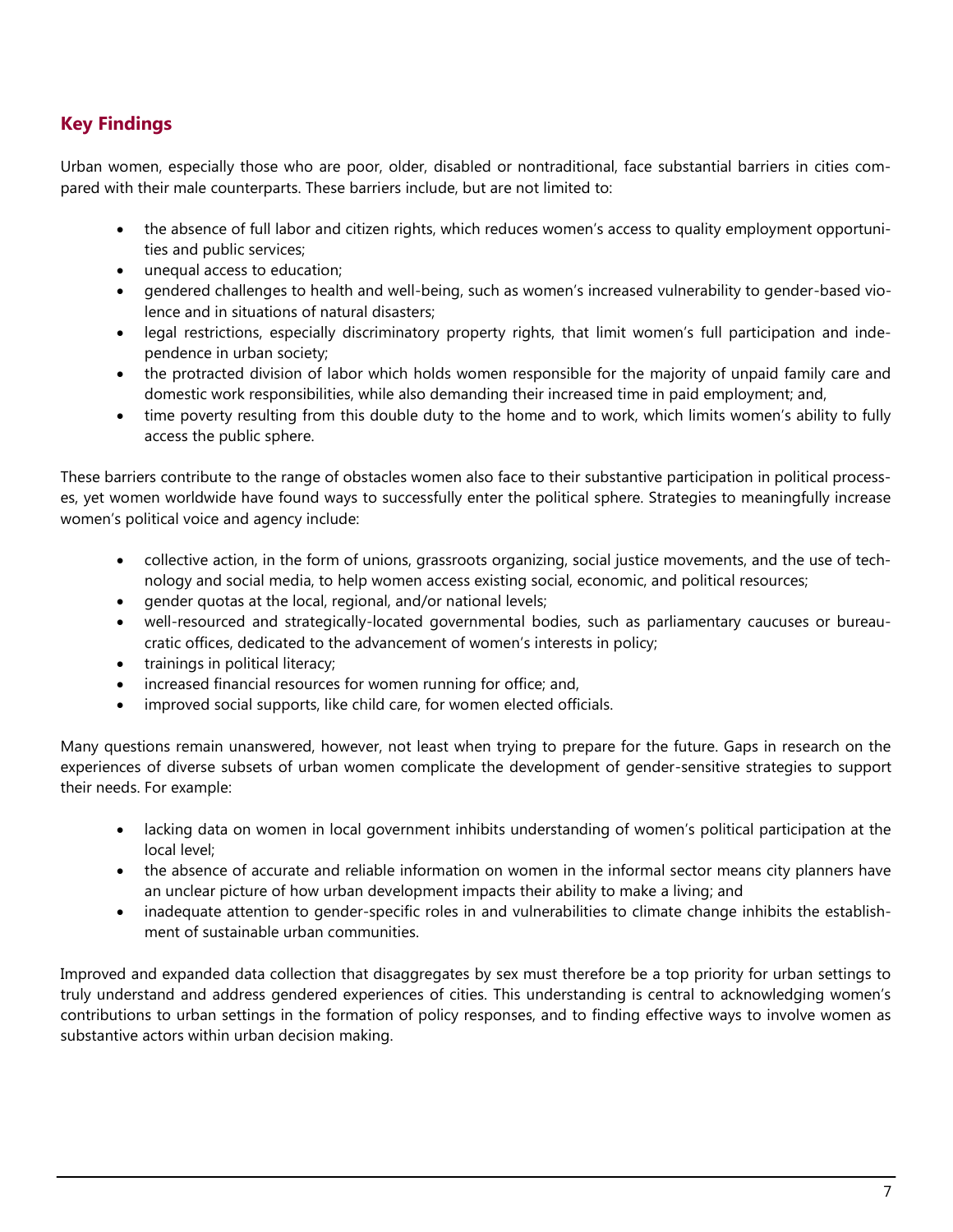## **Introduction**

Today's increasingly urban world simultaneously brings great benefits and daunting challenges to the world's growing cities. It is estimated that cities generate 70-80 percent of global economic production (World Bank 2013a). Urbanization is also, in general, associated with increased prosperity (Chant and Datu forthcoming; UN HABITAT 2012a), enhanced social, economic, and political opportunities for women and men (Chant 2013; UN DESA 2014), better access to social services and health care (UN DESA 2014; United Nations 2010; World Bank 2013a), and a reduction in overall poverty (Ravillion, Chen, and Sangraula 2007).

For women, urbanization is linked to progress in a number of areas, including increased legal protections, a narrowing gender gap in primary schooling, and greater numbers of women attending university (Klugman et al. 2014; World Bank 2011; World Bank and IFC 2013). Urban women, on the whole, have greater access to services and infrastructure, more opportunities to engage in paid employment, and a relaxation of genered sociocultural restrictions when compared with their rural counterparts (Chant 2013; Chen and Skinner 2015; Tacoli and Satterthwaite 2013).

Yet, the benefits of urbanization are nuanced and unevenly distributed both between countries and within cities. Poverty largely defines the urban landscape of the global South, and as of 2012, 828 million individuals, or one-third of the developing world's urban population (estimated to be 2.6 billion, as of 2012), are estimated to be living in slums (UN HABI-TAT 2012a). With cities in the global South growing at almost 10 times the rate of those in the developed world (Moreno 2011), a combination of stalled economic growth, low wages, and insufficient country and city capacity to house and provide basic services to rapidly increasing urban populations has led to a spike in urban poverty rates (UN HABITAT 2003; Moreno 2011). This poverty has deepened with the widening gap between the rich and poor over the past three decades (OECD 2011). Inequality, exclusion, and segregation have emerged as common features of today's globalized world, both internationally and intra-nationally (UN HABITAT 2012a; UN HABITAT 2012b). As a result, the world's urban poor and marginalized populations largely lack access to the benefits of urban living that serve as the basis for upper- and middleclass prosperity.

The economic, social, and political consequences of growing inequality can be seen in the lives of urban women, particularly poor women, who experience profound additional disadvantages when compared with their male counterparts. Women and girls are more likely to live in poverty, to experience discrimination, and to be marginalized in urban power structures. Poor women and girls, older women, disabled women, and women who defy traditional social norms, such as women who identify as LGBTQ and women who live independently, face the most significant barriers to capitalizing on the benefits of urban living and experience the greatest risks to their health and well-being (Chant 2013).

As women worldwide are increasingly participating in paid work, but without a significant change in their responsibilities for domestic and family work or significant public supports such as child care and elder care, they are experiencing a "diversification and intensification" of responsibilities and obligations (Chant 2014). The time poverty that women face as a result of such dual responsibilities leave women with restricted ability to pursue the range of opportunities, economic or otherwise, offered by urban areas. As will be described below, improving access to basic services, infrastructure, and public transportation, as well as to affordable, accessible child care, would drastically reduce demands on women's time and energy and facilitate their ability to participate fully as urban citizens. Enhancing women's empowerment, therefore, must be accompanied by simultaneous changes in law, in policy, and in sociocultural norms to effectively address the gender disparities that obstruct their full economic, social, and political participation in urban life.

This White Paper outlines the barriers experienced by women in urban settings – barriers that are often fundamentally different from those of urban men – with a focus on the developing world. The paper then describes the context in which women participate in urban decision-making processes, including a discussion of both the achievements of women in the political sphere to-date, and the systemic change that would lead to an ideal system of gender-sensitive urban governance. It concludes by explaining the importance of gender-aware policymaking and planning to the building of sustainable city environments that can effectively support growing urban populations – populations that are, and will continue to be, largely comprised of women.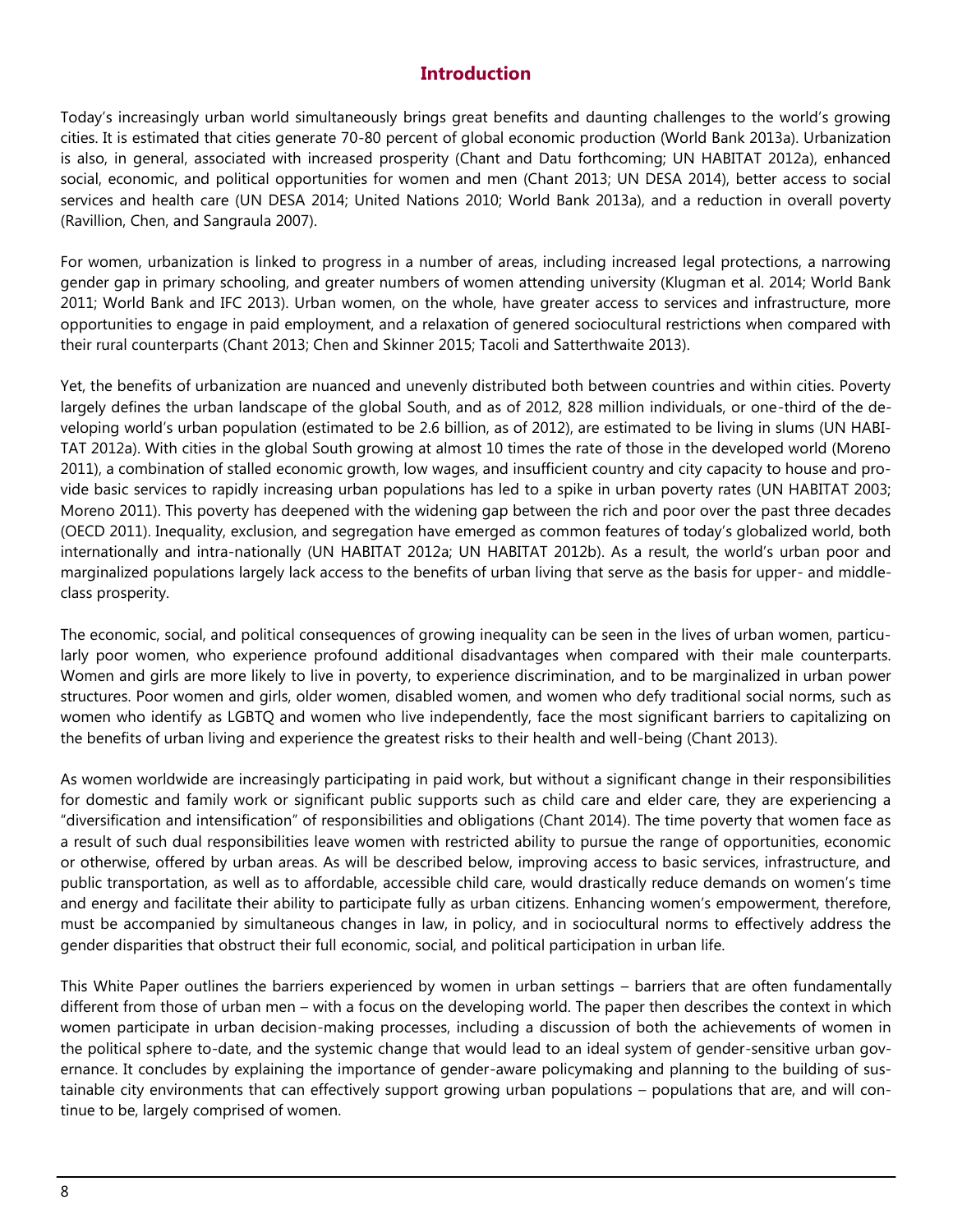## **Rural-to-Urban Migration**

Rural-to-urban and urban-urban migration, within or between countries, play an important role in the increased urbanization of the global landscape. Today, women represent 48 percent of international migrants worldwide and more than half (52 percent) of all international migrants in developed regions. In the global South, women make up 43 percent of the international migrant population (UN DESA 2013c). Women have typically made up a slightly higher proportion of internal migrants worldwide, with rural-rural movement the most common form of female migration, particularly in Africa. In 15 countries, however, women most often move between urban spaces (UN DESA 2008). Estimates of women's share of internal migration are not readily available.

#### **Push and Pull Factors**

Migration to urban areas is influenced by a number of push and pull factors. Many migrants seek the economic opportunities offered by urban areas as a way to escape rural poverty and insecurity. Urban jobs, either in the formal or informal sector, are more numerous and reliable, and often provide higher and more stable incomes than rural jobs, which are often prone to fluctuation due to seasonal changes, environmental stress, or market mechanisms (COHRE 2008; Deshingkar and Grimm 2004; Tacoli 2012).

Expanded independence, the possibility for social mobility, and the economic opportunity associated with city life are often viewed as a potential path to a better standard of living for women and their families (Deshingkar and Grimm 2005; IOM 2009). Urban areas offer an escape from restrictive gender roles and heightened risks of violence that can characterize rural women's lives, while also providing increased opportunities for paid work, property ownership, improved health, and education (Inter-Agency Task Force on Rural Women 2012; IOM 2009; Tacoli and Mabala 2010). Formal employment is more abundant for women in cities, stemming from trends like the preference for female labor in export-oriented industries and the growing need for domestic care workers (Moghadam 1999; Tacoli 2012). The informal economy can also be an attractive option, offering more opportunities for paid work to groups, like women, that have historically experienced discrimination in employment (Deshingkar and Grimm 2004).

Push factors originating in rural areas also motivate women's migration to urban settings. Rural women are particularly disadvantaged in comparison with their male counterparts, as well as in comparison with urban men and women (Inter-Agency Task Force on Rural Women 2012). Rural women are faced with greater (unpaid) reproductive and household responsibilities that significantly limit their opportunities for employment in comparison with women in urban areas. When able to find paid work, rural women are typically relegated to jobs that have fewer protections than those held by men, are more likely to be precarious and temporary in duration, are lower-paid, and often involve inflexible work hours that leave little time for women to attend to their home and care duties (Inter-Agency Task Force on Rural Women 2012). Women in rural areas also often face difficulties accessing assets, especially land, credit, and information essential to their ability to enter the agricultural industry or other areas of entrepreneurship common to rural settings (FAO, IFAD, and ILO 2010; Tacoli and Mabala 2010).

Migration can also stem from conflict, political instability, or the abuse of human rights; displacement following climate change or natural disaster; a lack of rural education opportunities; or a lack of resources and basic services (United Nations Economic and Social Council 2013).

#### **Challenges Facing Women Migrants**

Rural women migrants who seek better lives in cities face challenges when accessing the range of rights and opportunities available to other urban residents. Migrant women, especially those who are undocumented, are more likely to experience labor market exploitation and are at greater risk of kidnapping or trafficking. Migrants who are unable to acquire legal urban residence are often excluded from accessing public sector jobs or government-provided education and health care, applying for a driver's license, and registering to vote. In China, for example, the *hukou* household registration system assigns rural and urban status to individuals according to the location of their birth. In consequence, rural migrants are subordinated to their urban counterparts, denied permanent urban residency and viewed as a source of cheap labor to be used and exploited by the urban labor market (Zhang 2014).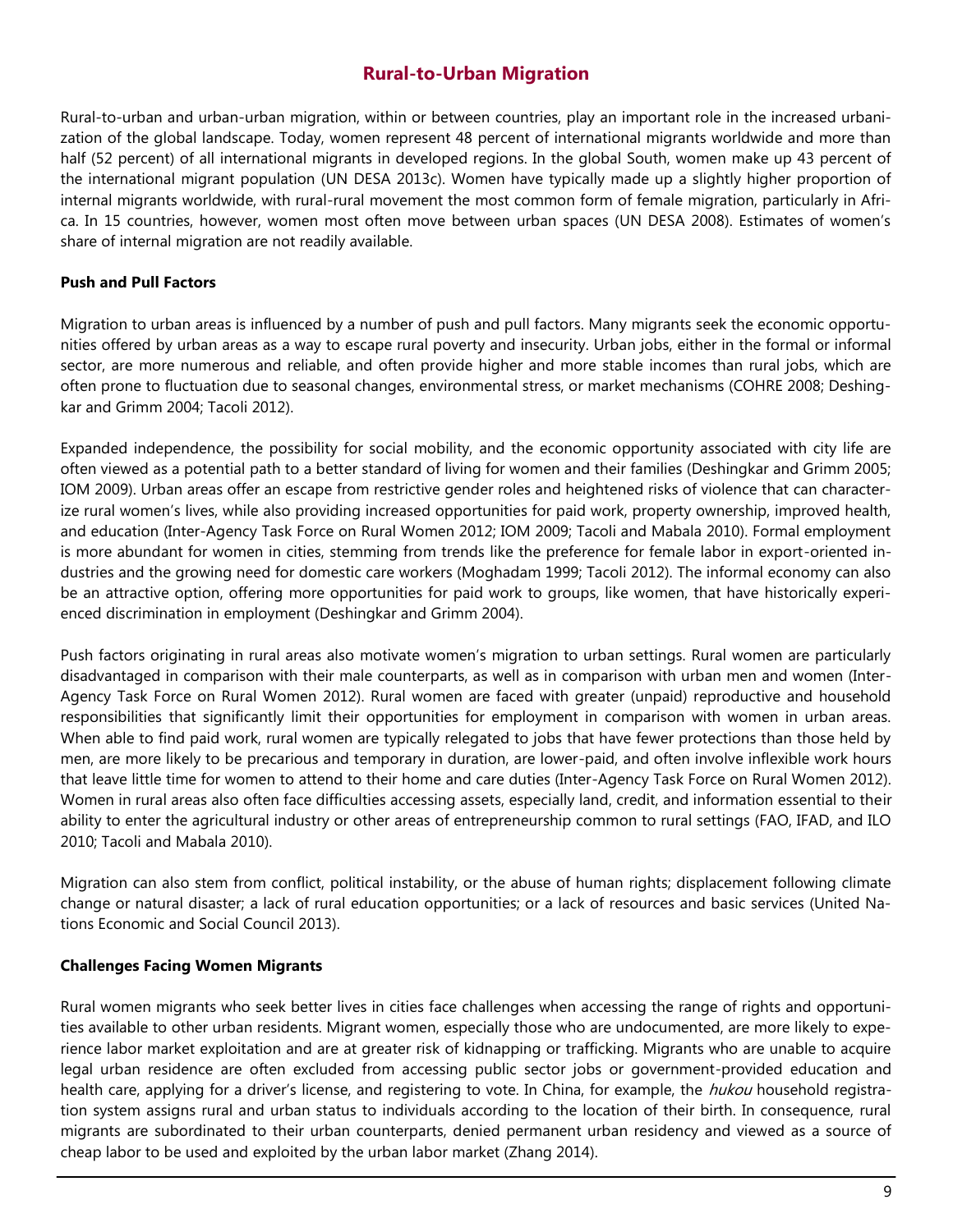Restrictive work permits cause additional problems for women migrants' rights and mobility in cities. Migrant workers often live at the whim of employers to whom such permits are issued (and who may have confiscated their passports, visas, and other identity documents) (United States Department of State 2012). Tied to a specific job, wage level, and working conditions, these workers are frequently unable to change employers or seek justice for exploitation, without risking becoming undocumented and criminalized, or outright deportation (UN Women 2013). The threat of deportation is also linked to health screenings migrant workers must undergo to gain and renew their documented status, including screening for HIV and periodic pregnancy tests. In Singapore, for example, women found to be pregnant must either leave the country to give birth or have an abortion (IOM 2010). Finally, women migrant workers have limited or no access to legal assistance or gender-sensitive support services to provide them with recourse for human rights violations they experience in the course of their employment (United Nations General Assembly 2013).

#### **Increasing Women Migrants' Voice and Agency**

Increasing women migrants' access to information has the potential to improve their ability to exercise their rights and protect themselves against labor market exploitation, trafficking, gender-based violence, and other human rights violations. As reported by the Secretary General of the United Nations (2011), a number of countries have implemented strategies to spread awareness regarding migrant rights, immigration procedures, and violence against women. Information portals in Mexico, guides and brochures in Lebanon and Jordan, and targeted awareness-raising in Portuguese immigrant communities are just a few ways some states facilitate access to information as way to prevent human rights violations against migrant women (United Nations General Assembly 2011).

While migrant workers are often prohibited from organizing or forming unions, they are increasingly utilizing alternative ways to join together to make their concerns heard. The Migrant Worker Forum, part of the Malaysian Trade Union Confederation, was formed by migrant workers who were unable to form their own union. The Forum allows them to communicate their human rights concerns to the Malaysian government (Grumiau 2012). The Humanitarian Organization for Migration Economics (HOME), a migrant rights nonprofit organization in Singapore, has used Facebook to connect thousands of women migrant domestic workers and organize them around common interests, such as their campaign to advocate for the establishment of regular days off (HOME n.d.; UN Women 2013).

Additional initiatives supported by various agencies of the United Nations system and employed by member states have also been undertaken to learn about the experiences of women migrants and enact policies and legislation to better support their needs and concerns. For example, the Ministry of Overseas Indian Affairs launched a research study examining the experiences of Indian women migrants to the Gulf and Arab States, and UN Women supported Nepal and Vietnam in their development of gender-sensitive migration policies (United Nations General Assembly 2011). A number of international and regional mechanisms also exist to assist governments in their protection of women migrant workers, such as the International Convention on the Protection of the Rights of All Migrant Workers and Members of Their Families and the Convention Concerning Decent Work for Domestic Workers (United Nations General Assembly 2011), though these mechanisms, as of now, lack the governmental support and adherence needed to meaningfully improve conditions for women migrants worldwide.

## **Challenges Faced by Urban Women**

#### **Women's Employment**

With more than half of the world's population now living in urban areas, women's employment has been growing, especially in service, manufacturing, and public sector jobs. As a result, more women are engaged in paid employment than at any other time in world history (Chant and Datu forthcoming).

Entrepreneurship and employment, often seen as a direct path to urban women's economic empowerment, are central to the 'feminization' of the urban labor force (Tacoli 2012; UN HABITAT 2013). As women's employment in urban settings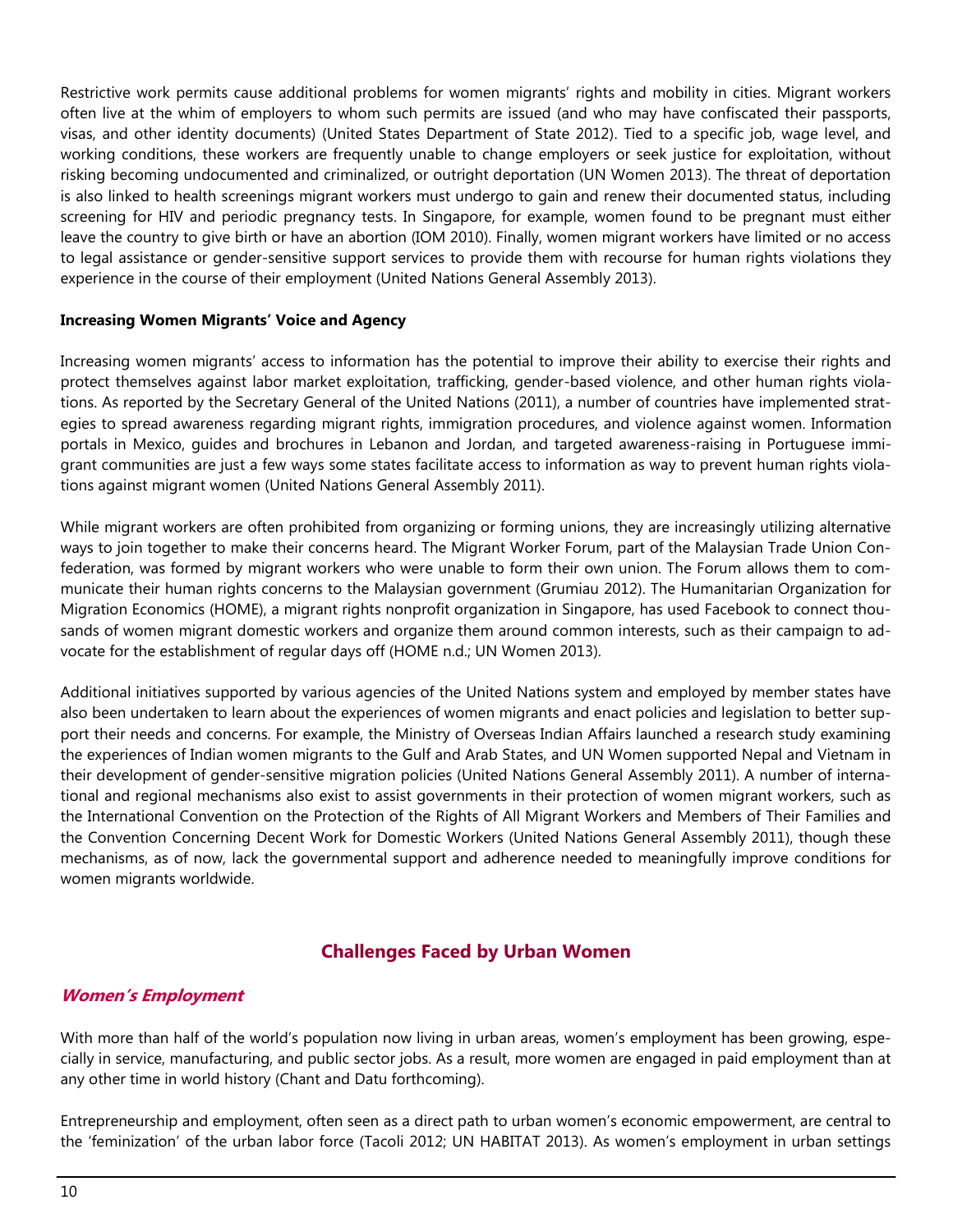has increased, women have become better able to provide for themselves and their families, while also experiencing a relaxation of the gendered social norms that have traditionally subordinated women to men (Tacoli and Satterthwaite 2013). According to the World Bank (2013b), "The potential of urbanization to close the gender gap in earnings and enhance women's empowerment is enormous" (pg. 101).

Economic empowerment, prosperity, and poverty reduction, however, are not inevitable outcomes of paid employment for urban women. Significant barriers hindering progress towards true gender equality in employment and economic empowerment remain, demanding policy change that supports the full engagement of women as urban citizens. As will be discussed below, employment options for women in cities perpetuate the association of women with the private sphere while providing few supports for them to easily balance care and household responsibilities with paid employment. At the same time, women are increasingly responsible for unpaid work at the community level, increasing even further the time poverty that women face on a daily basis (Brouder and Sweetman 2015).

#### **Formal Employment for Urban Women**

Women now represent more than 40 percent of the global labor force (UN HABITAT 2013). Economic opportunities for women are often still limited, however, especially when age, education, and socioeconomic status are taken into consideration. Urban economic sectors have opened many doors for women, especially in commerce and domestic service. Domestic service employs between 4 and 10 percent of the workforce of developing economies alone, with women making up 74 to 94 percent of domestic service workers (World Bank 2011). Caregiving and domestic work, however, is often under-paid and under-valued, specifically because gender discrimination has led society to devalue jobs that are seen as traditionally "female" work (Brouder and Sweetman 2015; World Bank 2014).

Globalization has also brought about the rise in manufacturing as a new sector for women's formal employment in developing countries. Women make up 70 to 90 percent of the workers at multinational electronics and garment factories alone, most of which are located in urban areas (ILO 2014; UN Habitat 2013). Women are the preferred laborers for manufacturing jobs – jobs that are traditionally low-paid, low-skilled, labor intensive, and precarious – because they are stereotypically seen as docile, cheap, and efficient. (Chant 2013; Chant and Datu forthcoming). Poorer and less educated women, in particular, are often siloed into arduous, low-paid manufacturing jobs, which can be both physically and emotionally harmful (Elson and Pearson 1981).

New opportunities for women have also come from the expansion of the information and communication technology (ICT) sector. Some women have been able to take advantage of the expansion of call centers and IT technical assistance jobs that often come with higher pay and shorter hours. These jobs, however, are almost exclusively filled by middle- and upper-class women who are English speaking and educated (UNRISD 2010). Chant and Datu (forthcoming) have also found that even where women are employed in ICT jobs, they are more likely to be confined to entry level or routine jobs, such as data entry. Women, especially poor women, are less likely than men to learn advanced computer skills. Additionally, in middle- and lower-income countries, computer skills are often not taught in school until the secondary or tertiary level. As a result, girls who are withdrawn from school before completing these levels of education miss out on these lessons (Chant and Datu forthcoming; UN HABITAT 2013). Thus, the emerging opportunities in developing countries for formal employment in the ICT industry are limited and only benefit more advantaged subsets of urban women.

## **Informal Employment for Urban Women**

The majority of women in developing countries, especially poor women, work in the informal sector, although the extent of women's informal employment varies greatly by region. In South Asia, for example, 83 percent of employed women work in the informal economy, as do 74 percent of women in sub-Sahara Africa, and 54 percent in Latin American and Caribbean (Chen and Skinner forthcoming).

Women's informal employment includes work such as street vending, waste picking, and work in small-scale family businesses (which is sometimes unpaid). No matter what type, however, informal jobs are largely unregistered, poorly paid, and lacking in social protections (Chant 2014; Chen and Skinner forthcoming). For example, women who are waste pickers – those who collect, sort, recycle, and sell valuable materials – often work in deplorable conditions, are subject to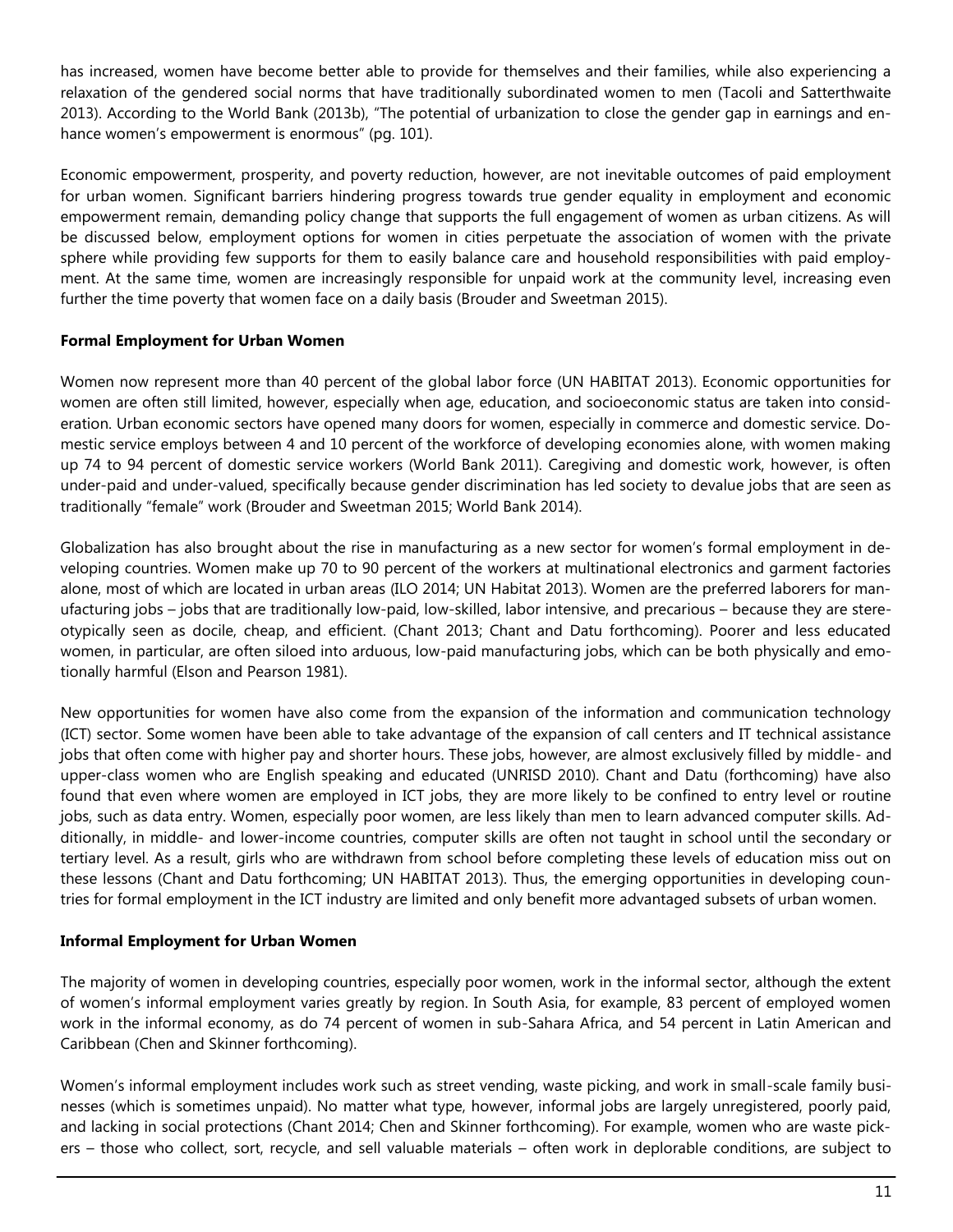street harassment, receive little to no support from authorities, and are subject to arbitrary pricing by middlemen. Additionally, as in the formal economy, women are often confined to the lower levels of the informal workforce. Women are most often employed in the actual work of waste picking and sorting through garbage to find valuable materials and recyclables, while men collect and sort the recyclables before they are sold to vendors (Chen and Skinner forthcoming). Unregistered street vendors are also likely to experience harassment by police, who may confiscate their wares and make them pay a fine before their goods are returned. Women, who are more likely than men to sell perishables such as fruits and vegetables, suffer doubly from this type of confiscation, as their wares can spoil and become unsellable after confiscation (Roever 2014).

Women who live in slums face heightened barriers to money-making opportunities due to the location of slums on the periphery of urban areas where they lack access to markets and/or resources. For home-based workers, living in slums also poses challenges to entrepreneurial activity (Chant 2013; Chant 2014; Chant and Datu forthcoming). Women in slums spend more time and energy accessing basic services than their non-slum dwelling counterparts, limiting their ability and time to earn a profit through paid employment (UNFPA 2007; UNHCS 2000).

Recently, much attention has been paid to increased microfinance for women and home-based enterprises as a promising opportunity to promote women's economic empowerment. Women use funds from micro-loans to support enterprises like seamstress or laundry work, the preparation and/or sale of food and drinks, the fabrication of crafts or household goods, the operation of small general stores, or the operation of hairdressing parlors. While not as prevalent, some women will run eateries, diners, bars, gambling parlors, or tiny neighborhood cinemas out of their homes (Chant 2014; Chant and Datu forthcoming). Though microfinance has been seen as successful, the home-based work it supports is usually small-scale and profits are often too sparse to allow an expansion of economic activities beyond the microenterprise level, leading to a limited impact on poverty reduction (Casier 2010; Chant 2014; Garikipati 2010; Sweetman 2010). Using mobile phone technology is a cost- and time-effective way to deliver financial services to women. Through the use of mobile phones, women can access microcredit loans and conduct financial transactions without having to travel long distances, or go through potentially predatory middlemen (Buvinić, Furst-Nichols, and Pryor 2013). However, women who lack access to mobile phones are unable to take advantage of such opportunities.

Despite the increasing prevalence of microfinance initiatives, many women still lack access to the assets and capital necessary to successful entrepreneurship. Land and property can be key to women's ability to start a home-based business, as most lending is dependent on the use of land or property as collateral for loans or other financial services (Chant 2007; COHRE 2004). The legal barriers and cultural norms that restrict women's rights to own property or land, however, compound the difficulties facing women who want to pursue new opportunities to better provide financially for themselves and their families.

## **Urban Women and Education**

Education can play an important role in increasing a woman's access to quality formal employment, yet the benefits of an education extend beyond enhanced economic opportunities. Educated women are more likely to delay marriage and childbirth, are generally healthier and less vulnerable to diseases such as HIV/AIDS, tend to hold more power in their homes, and have fewer children who are more likely to be healthier and better educated (Chant and Datu forthcoming; UN HABITAT 2013). While there have been major reductions globally in the gender gap between boys and girls enrolled in primary school, girls still lag behind boys in secondary and tertiary enrollment. Even in countries where women outnumber men in tertiary enrollment, there are still fewer women who chose to study science, technology, engineering, and mathematics (STEM) fields, field which often lead to better quality and higher paying jobs (UNESCO 2007; UNCTAD 2011).

While, in general, urban women have higher literacy levels than their rural counterparts, girls who live in slums tend to face the greatest barriers to obtaining an education. They are more likely than boys, or than girls in higher income families, to have domestic chores and activities that interfere with school or studying; they face difficulties studying due to the lack of space, light, security or basic infrastructure in their homes; and they are more likely than their non-slum counterparts to drop out of school, often as a result of early pregnancy (Chant and Datu forthcoming). Additionally, girls may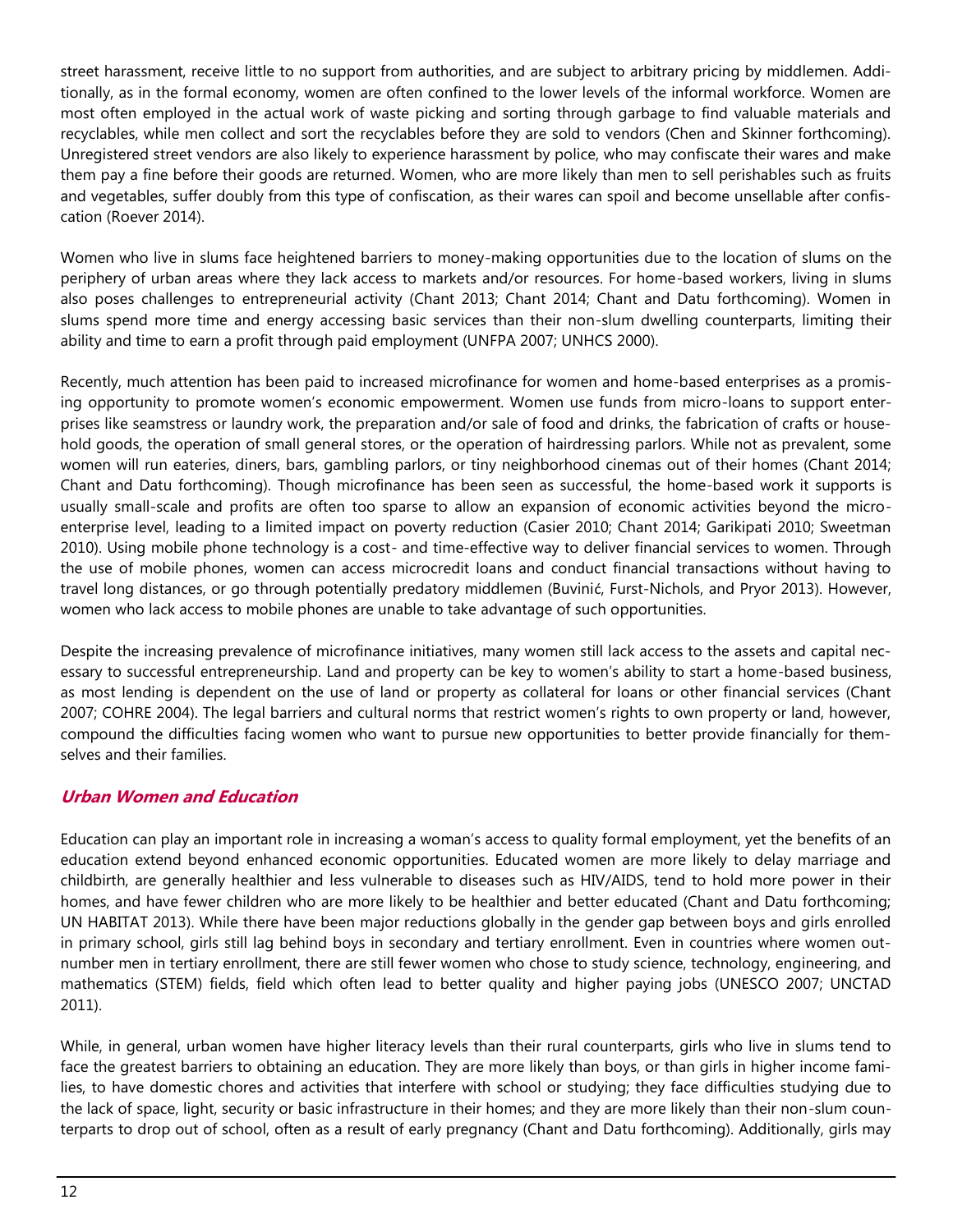be taken out of education early to take up paid work because in some contexts, it is less stigmatizing for a family to have a daughter, rather than a wife, that contributes to household finances (Chant and Datu forthcoming).

For these reasons, a vast gap exists between the educational attainment of girls in slums compared with their non-slum counterparts (Chant and Datu forthcoming; Gupta, Arnold, and Lhungdim 2009). One study of slum and non-slum areas in India finds that in all eight cities examined, slum dwelling women were significantly more likely to have no education than women not living in slums; in Delhi, for example, 41 percent of women living in slums have no education, compared with only 17.5 percent of their non-slum counterparts (Gupta, Arnold, and Lhungdim 2009).

The confinement of women and girls to the largely unpaid private sphere has influenced how families and society value the contributions of girls and women. The perception that women and girls are unable to "meaningfully" contribute (i.e. monetarily) to the family and community has led to chronic underinvestment in women's human capital, creating a vicious cycle (Buvinić, Furst-Nichols, and Pryor 2013). With no expectation of a return on their investment in education for their daughters, families frequently opt to maintain the gender status quo, removing their daughters from education so they can share the care and household responsibilities with their mothers. The resulting disadvantage experienced by women and girls in the realms of education and literacy only compounds the challenges they face – both in the home and in the public sphere. Two recent studies from India and Bangladesh, however, have found that the creation and expansion of jobs for women has changed social norms regarding the value of education for girls and is associated with increased enrollment and educational attainment of girls (Heath and Mobarak 2011; Oster and Millett 2010).

## **Health and Safety**

Women's experience of urban life is defined by an intersection of social, cultural, and economic factors that together play an important role in their overall health and safety. The lack of safe water, sanitation, and secure housing, combined with laborious reproductive and household work and restrictive social norms for acceptable female behavior, all contribute to high rates of ill-health and increase women's risk of experiencing violence. Though this paper is unable to comprehensively explore the varied threats to women's health and safety, the following section provides an overview of some of the major risk factors affecting women's well-being in urban settings.

## **Women's Health**

The nature of women's daily activities can involve significant physical strain. Women typically hold the responsibility of providing the water, fuel, food, and other household needs for their family; procuring such necessities can by physically and mentally strenuous (Chant 2013). Women are also more likely to be the formal and informal health care providers for their families and communities (WHO 2009; 10/66 Dementia Research Group 2004). Women in health care roles experience heightened health risks, such as the increased likelihood of contracting infectious diseases, injuring themselves through physically strenuous activities, being exposed to chemical hazards, or experiencing depression (Menéndez et al. 2015; WHO 2009; 10/66 Dementia Research Group 2004).

Women in slums or other impoverished, overcrowded city communities often reside in insecure housing with poor ventilation and limited or no access to much-needed basic services or sanitation. Without electricity, poor urban families tend to rely on fuels like coal or charcoal, which are detrimental to their respiratory health (Chant 2013). Polluted air, both within the home and from the increasing use of motorized transportation and industrialization, is a leading cause of premature death among the urban poor in the global South (UN HABITAT 2008). Women and children are most likely to be affected by low-quality internal air given the amount of time they spend in the home (Sverdlik 2011).

While the rate of HIV/AIDS has declined significantly since 2002, globally just over half of all HIV-affected individuals are women (UNAIDS 2010). In Sub-Saharan Africa, that share is even greater, with women comprising 60 percent of all HIVaffected individuals. Young women are particularly at risk: women aged 15-24 are eight times more likely to be HIVpositive than men of comparable ages (UNAIDS 2010). A combination of biological factors and manifestations of gender inequality contribute to women's heightened risk of contracting HIV/AIDS (WHO 2009). Urban women, especially young women and unmarried women, have been shown to be more likely to engage in transactional sex (Chatterji et al. 2004).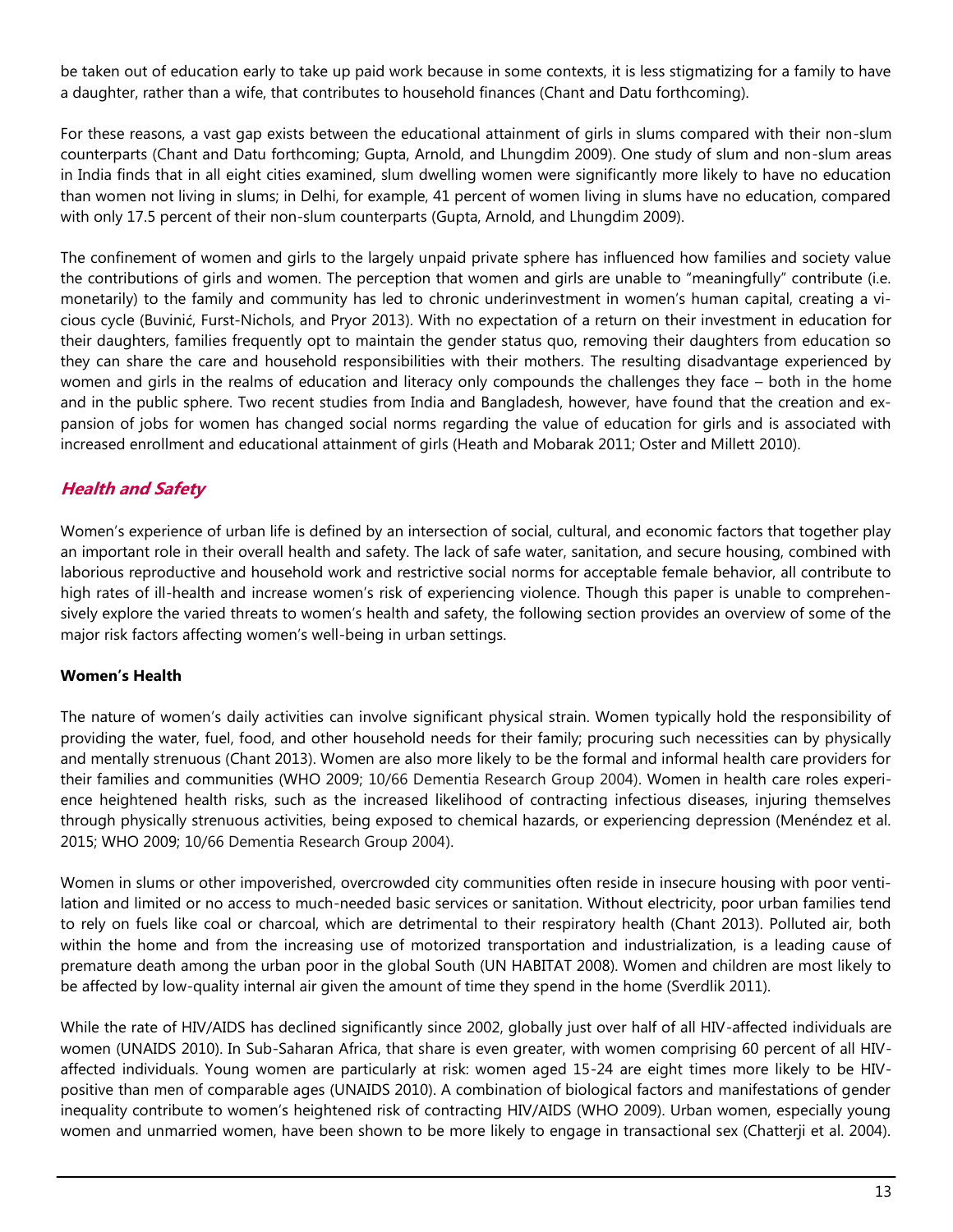Stigma, restrictions on women's ability to negotiate for safe sex, limited knowledge of safe sexual practices and of HIV risk factors, sexual violence, and drug use, also heighten urban women's risk of being exposed to HIV/AIDS (WHO 2009).

Access to reproductive health services and information, including family planning, contraception, safe abortion, and maternal health, is crucial for urban women to effectively safeguard their health and well-being. Impoverished urban women are particularly vulnerable to unplanned pregnancy, poor maternal health outcomes, high fertility rates, and high rates of sexually transmitted diseases (Mberu et al. 2014). Family planning and contraceptive resources are scarce for the urban poor, with slums experiencing the most poignant absence of reproductive and family planning services, and making it extremely difficult for urban women to control their reproductive health choices (Mberu et al. 2014).

The numerous stressors affecting women's daily lives, including the greater likelihood that they live in poverty, their vulnerability to violence, and their work burden, mean urban women are more likely to experience mental health problems (WHO 2009). Other cohorts at higher risk for depression include older women, especially as related to health issues like dementia, and women caregivers (10/66 Dementia Research Group 2004; WHO 2009).

Older women are likely to experience a number of age-specific health problems. By 2050, the developing world is expected to house 84 percent of the world's population ages 60 and older. Because of their longer life expectancy, women feature heavily within this ageing population (WHO 2009). The numbers of older women living in urban areas are particularly pronounced. Women ages 80 and older, for example, feature prominently in Latin American and Sub-Saharan African urban populations, outnumbering men of the same age two to one (UN HABITAT 2013). Advanced age is associated with greater poverty, especially for older women who are more likely to be widowed, living alone, or heading their own households (WHO 2009).

Heart disease, cancer, arthritis, osteoporosis, overweight, falling, and dementia are just a few of the health issues that impact quality of life for older women (WHO 2009). Older women in developing countries are often less likely to seek out treatment compared with their counterparts in the developed world. Widowhood, common among older women given the likelihood for men to die earlier and the fact that women tend to marry older men, can increase women's vulnerability to poverty and violence, as well as increase their need for domestic care. As populations of women over age 60 continue to grow in the developing world, particularly in urban areas, developing high-quality systems of geriatric care will become increasingly important. Today, however, health care provision in low- and middle-income countries leaves much to be desired in its ability to meet the health care needs of ageing women (WHO 2009).

Health care services are, in general, of poor quality or limited availability for the urban poor (Sverdlik 2011). Where services are available, the cost is often prohibitive. Given that urban women tend to work primarily in informal employment, they often are unable to access health insurance systems that are generally linked to employment in the formal sector (WHO 2009). As a result, women, especially poor women, must either forgo costly medical treatment, or face heightened financial insecurity as a result of seeking out formal care (Amnesty International 2010; WHO 2009).

#### **Violence against Women**

The expanded independence of women in urban areas can simultaneously increase their risk for experiencing violence (McIlwaine 2013). Rates of violence are higher in cities than in rural areas, and women, who are already twice as likely to experience violence as men, are at even greater risk in cities (Klugman et al. 2014; UN HABITAT 2013; WHO 2013).

Gender-based violence comes in multiple forms, including physical violence, sexual violence, and psychological violence (Klugman et al. 2014). It can be perpetrated by a range of actors, from youth gangs to employers to intimate partners (Amnesty International 2010), and can occur anywhere along the spectrum of private and public urban space (Chant and McIlwaine 2013). Women are most likely to experience violence within their own homes, often by a male family member (Klugman et al. 2014). Women who head households or live independently, older women, and women who identify as LGBTQ are particularly vulnerable to violence (UN HABITAT 2013).

Violence against women is especially likely in urban areas characterized by insecure housing and inadequate access to basic services (UN HABITAT 2013). Walking long distances to conduct household chores, such as fetching clean water or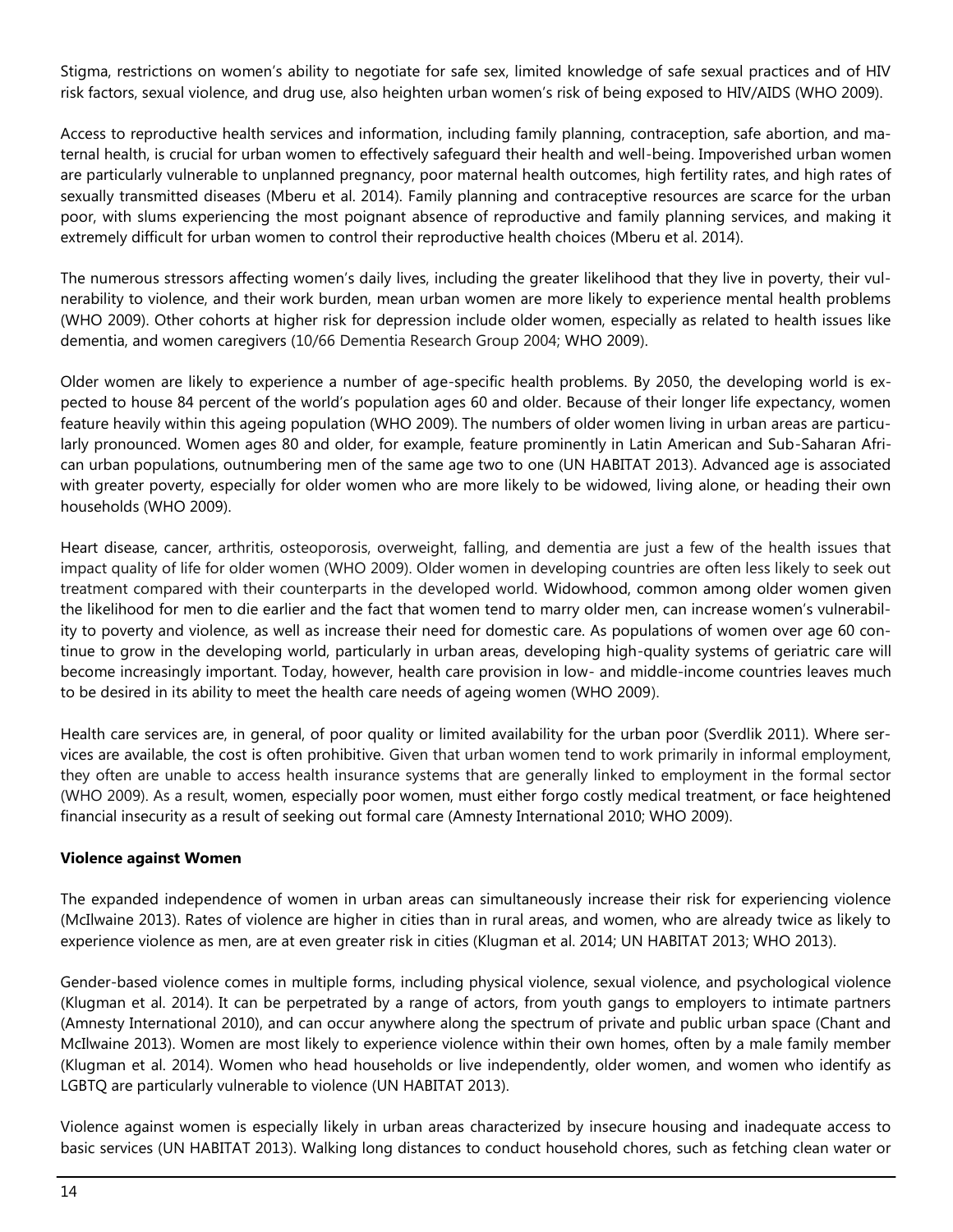using the bathroom, can heighten risk, as can poor lighting, overcrowding, and absent staffing at transportation hubs, which makes daily movement a precarious activity for women (Chant and Datu forthcoming). Forced evictions can be a trigger for violence towards women, increasing the stress and insecurity experienced by the family, especially men (COHRE 2008). Despite the fact that gangs are largely comprised of men, community violence, such as gang violence, can also affect women and girls living nearby (Chant and Datu forthcoming).

Inability to secure safe housing plays a large role in whether women feel able to leave their husbands or homes. The prevalence of male-biased land tenure policies and restrictions on women's right to own property significantly decreases the likelihood that women will have alternative housing options if they need to escape a violent domestic situation. Poor quality housing, or eviction and homelessness, can also increase the risk of break-ins and sexual violence (Chant 2013; COHRE 2008; McIlwaine 2013).

## **Legal Barriers to Urban Women's Empowerment**

Legal barriers cut across demographic differences and are a major contributor to inequality and women's poverty (World Bank 2013b). According to the World Bank and the International Finance Corporation's Women, Business and the Law 2014, 90 percent of the 143 countries tracked have at least 1 legal restriction that impact women's economic empowerment and 28 have 10 or more legal differences that treat women differently than men (World Bank 2013b). Legal restrictions for women range from limits on obtaining identification cards, to differences in laws owning or using property, to limits to getting a job. In at least 15 countries women are still required to get their husbands' consent in order to work (Klugman et al. 2014). Legal restrictions such as these ensure that women will continue to experience poverty at greater rates than men as it restricts their ability to be economically self-sufficient and full political participants in their communities.

## **Service Delivery, Infrastructure, and Mobility**

With spiking urban population growth expected in the coming decades, particularly in areas like Asia and Africa that are still largely rural, building capacity to support the livelihoods of urban residents is critical. Service delivery, infrastructure, transportation, and housing have arisen as key challenges to cities struggling to cope with this urban growth (UN HABI-TAT 2012b). Though the dense nature of urban areas often facilitates the provision and availability of services and infrastructure, urban planning has largely ignored marginalized urban groups' uses of and needs from cities. As a result, the urban poor are significantly more likely to face limitations in access to clean water, adequate sanitation, reliable electricity, and safe, affordable public transportation options. At particular risk are residents of informal settlements, especially slums, where formal service provision, infrastructure, and secure housing are often almost completely absent (World Bank 2013a; UN HABITAT 2012b).

For a variety of reasons to be explained below, urban planning and design – traditionally determined by, and largely focused on meeting the needs of, men – disproportionately affect how women experience the city on a day-to-day basis (UN HABITAT 2012b; Warner 2014). Women's confinement to the domestic space has meant they have been excluded from planning and decision-making processes critical to ensuring cities can meet their gender-specific needs. Additionally, where cities fail to provide for the needs of urban (poor) residents, urban women are expected to fill the gaps (Tacoli 2012). This expectation adds to the already numerous demands on women's time, and to the stressors they encounter daily, as it can mean long distance travel or travel to multiple locations, waiting in lines or dealing with crowds, and competition for scarce resources (Brouder and Sweetman 2015; Chant 2013).

Recent research has found an association between better access to services and infrastructure and improved outcomes for women. In a qualitative study of five serviced and non-serviced Indian slums, Parikh et al. (2015) found that service provision was significantly associated with decreased household spending on health care, decreased incidence of disease, increased literacy, and increased school attendance. The presence of female family members, in particular, was found to be associated with improved outcomes in school attendance, health, and health care spending when their families received infrastructure services (Parikh et al. 2015).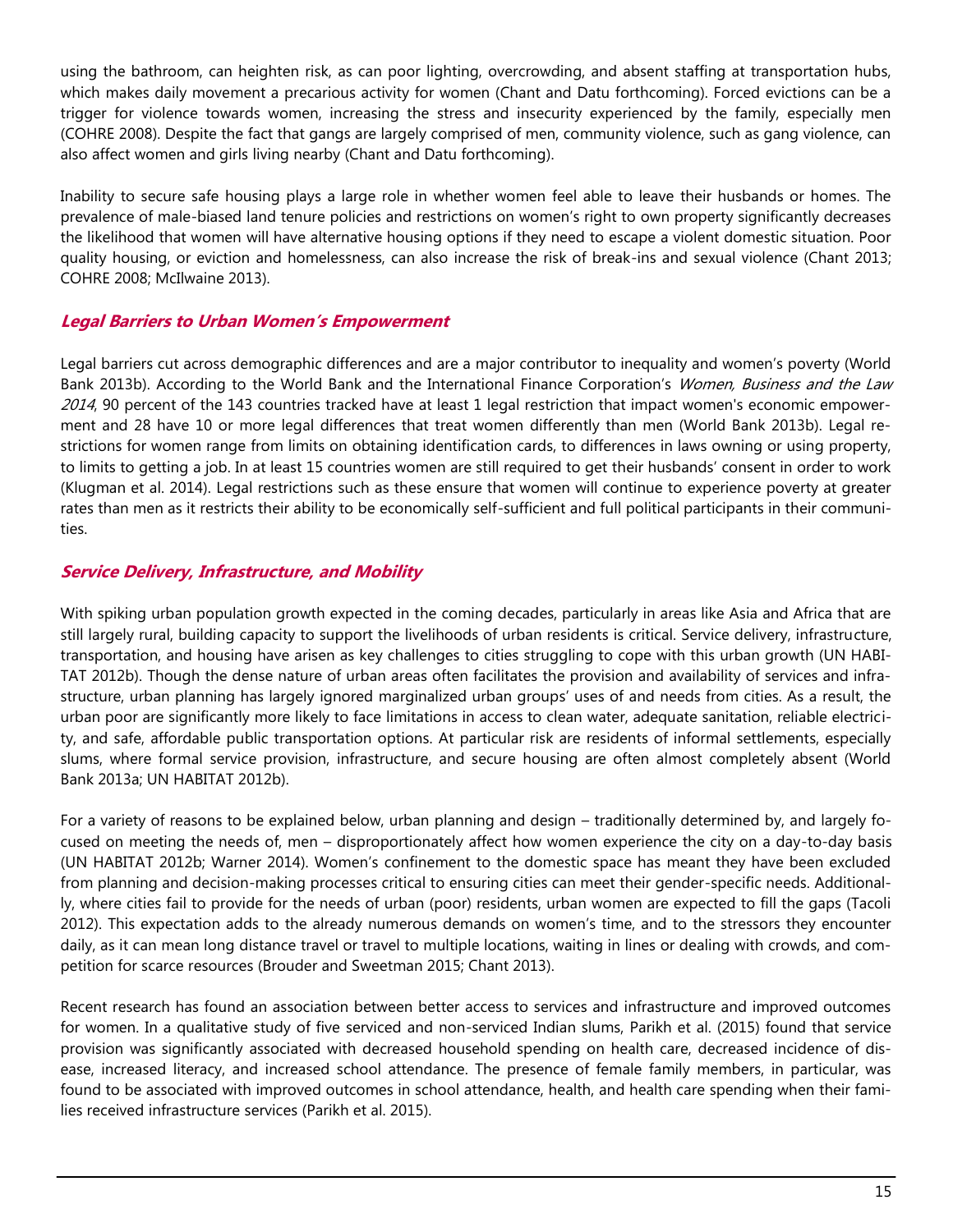#### **Access to Shelter**

Urban women living in poverty face particular barriers to secure housing for themselves and their families, a factor which is inextricably linked to health outcomes, child mortality, provision of care, safety, income generation, social mobility, and access to basic services. Housing policies can prioritize the ownership rights of men, restricting women's ability to purchase or own land or housing, independently or jointly, even if they have the funds to do so. Women, therefore, are exposed to greater risk of eviction and are subordinated in their independence and decision making within the family (Chant 2013; Varley 2007). Especially for women who are the sole economic providers for themselves or their families, eviction and homelessness can result in "utter destitution" (COHRE 2008). As stated by UNFPA (2007), "Shelter is at the core of urban poverty: Much can be done to improve the lives of people through better policies in this area" (pg. 38).

The increasing commodification of urban land, especially in Sub-Saharan Africa and Latin America, can threaten women's security of tenure (Hill 2011; IIED 2006). Population growth, economic growth, and an increased demand for commercial land use has meant that land customarily held and used by low-income populations is diminishing, as are noncommercial avenues for poor populations to access land and housing (Hill 2011; IIED 2006; Owusu 2007). As land is bought up by wealthy developers, customary rights to property are being formalized and primary rights-holders, usually men, are privileged in the resulting agreements (IIED 2006).

When women do own land or property, they may not have *de facto* rights over the control, sale, or transfer of their land; instead, the men in their lives control those household decisions (Chant 2007). Because women are sometimes prohibited from owning property, they are more likely to rent, which itself is associated with heightened insecurity compared with owning, especially when renting in informal settlements (Masika, de Haan, and Baden 1997). Challenges are amplified for single, divorced, widowed, or women who identify as LGBTQ. These women often face discrimination or do not have the funds needed to secure a rental contract with a down payment (Chant 2013; Chant and Datu forthcoming).

Restrictions on women's rights to own property are additionally concerning because property can provide opportunities for entrepreneurship and income, and is often necessary to access vital financial services, such as bank loans (IFC 2011; World Bank 2013b). Women represent less than 15 percent of land and property owners worldwide and, in low-income urban communities in developing nations, only about one-third of property owners are women (Chant 2013; Miraftab 2001). Unequal access to assets and laws prohibiting land ownership by women continue to stand as a barrier to women's economic independence.

## **Access to Safe Water**

Access to safe drinking water and sanitation was identified by the United Nations Human Rights Council as a basic human right in 2010 (UN HABITAT 2013), yet millions of poor urban residents still do not have piped water or cannot afford privatized water services (Bayliss and McKinley 2007). Women and girls, as part of their duty to maintain the household, undertake the responsibility of procuring clean water for cooking, cleaning, bathing, and washing. Water, however, is not readily available in poor urban areas, which are less likely to be serviced by the government. They must rely instead on inconsistent supplies provided by sources ranging from wells to standpipes to limited communal sources shared between numerous families (Bapat and Agarwal 2003).

Given the high cost of private water sources, the urban poor often rely on informal providers that can be, on their face, cheaper than private providers, though are actually sometimes more costly than what higher-income families pay for formal services (World Bank 2013a). Informal providers are also more likely to provide lower-quality water that poses serious health risks to children, potentially increasing health care costs for families and creating additional time burdens on women, who are often the providers of care to sick family members (Masika, de Haan, and Baden 1997; Sverdlik 2011; World Bank 2013a).

Trips to fetch water often also involve increased risks to women's physical and mental health. The time women spend fetching clean water from these sources can be significant and stressful. Women travel in rough conditions, sometimes over long distances, and often carry heavy containers, putting considerable stress on their physical well-being. Women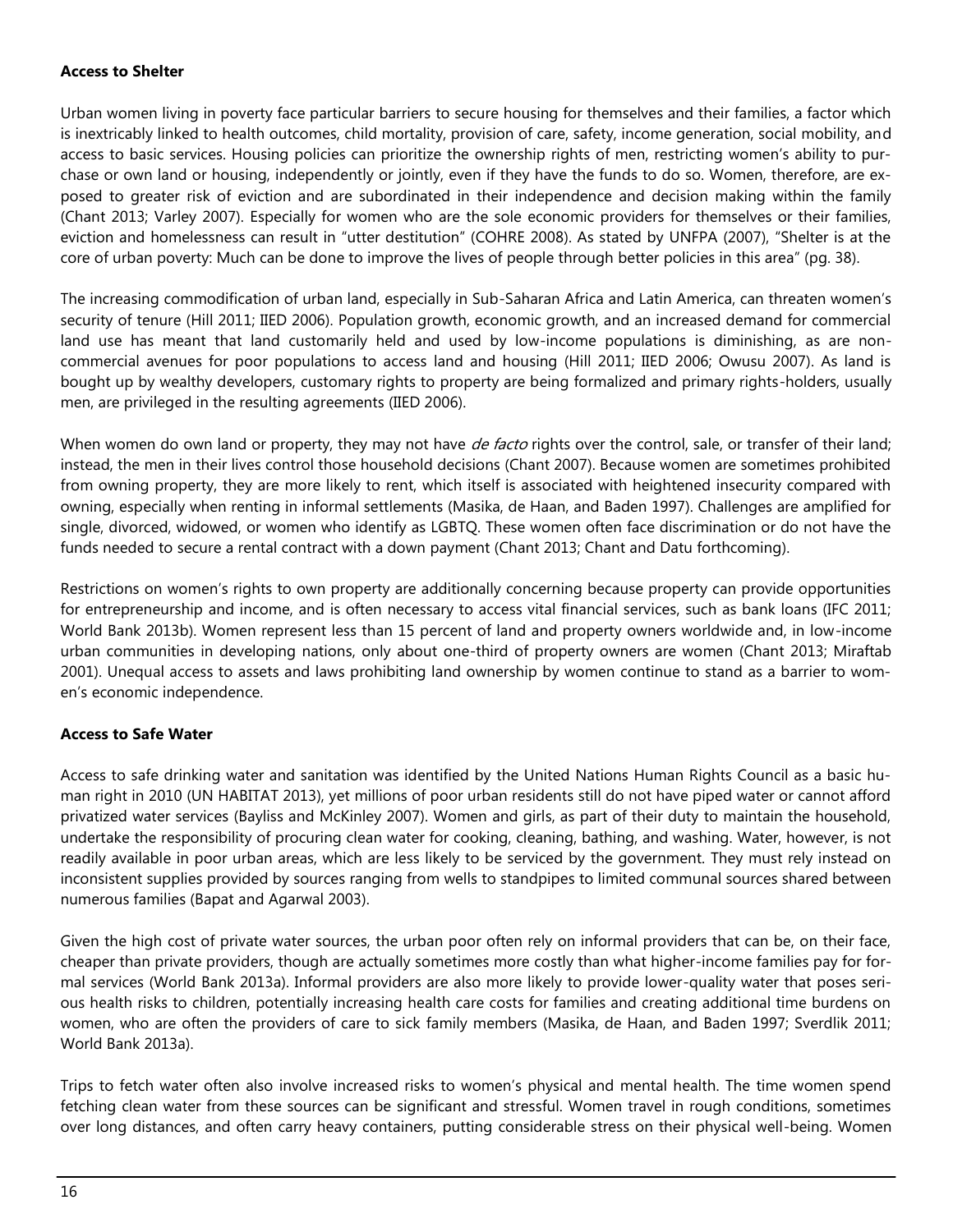also face competition with other consumers and with male providers, creating stressful and sometimes dangerous conditions (UN HABITAT 2013).

## **Access to Sanitation**

Inadequate shelter and water provision experienced by the urban poor are intertwined with poor access to sanitation. Informal settlements often lack sanitation facilities that allow for clean, safe living environments, posing significant health risks to the urban poor (Amnesty International 2010; Joshi, Fawcett, and Mannan 2011). Exposure to human waste, decomposing rubbish, and waterborne diseases arising from poor drainage systems all increase the risks to women and families (UN HABITAT 2009a).

Private or separate bathrooms for men and women are a rarity in slums and other poor urban areas; this presents a particular challenge to women whose dignity, self-respect, and respectability in the community are threatened by having to go to the bathroom in unsanitary, public areas (Tacoli 2012; Amnesty International 2010). The absence of adequate bathrooms also means women must be concerned with personal safety, and the safety of their children, especially when toilets are located far from their home, or when they feel pressure to use the facilities at night (Tacoli 2012; Bapat and Agarwal 2003; Amnesty International 2010). Menstruation presents another level of complexity to women's lives when bathrooms lack privacy, sanitary products, or disposal facilities, compounding the social pressure which women face due to negative cultural perceptions and taboos related to menstruation (Tacoli 2012; Mahon and Fernandes 2010).

Expectations of cleanliness have long contributed to the discrimination of the urban poor (Tacoli 2012). The absence of affordable clean water with which to bathe, and the lack of a private location to wash can create considerable challenges for women whose cleanliness can affect social acceptability, the ability to get and maintain employment, and the health of oneself and one's children (Joshi, Fawcett, and Mannan 2011). Cleanliness, therefore, plays a role in poor women's ability to fully participate in society, as well as for their feelings of dignity and self-respect.

#### **Access to Energy**

The lack of or limited supply of electricity, a problem heightened in slums and other informal settlements, can create additional work for women. As they are expected to provide water for their families, women are similarly expected to make up for shortfalls in energy provision. Women trek to purchase fuel or collect wood for fires; spend time making fires, heating water, and cooking; and must grocery shop daily due to the absence of reliable refrigeration (Chant 2013).

#### **Barriers to Mobility of Women in Cities**

The combination of cultural norms surrounding appropriate female behavior in public with the association of women with family and home creates an environment that can be detrimental to women's ability to move freely around the city or engage in "extra-domestic activity" outside the home (Chant 2013). Challenges to mobility are heighted for women at the lowest income levels, older women, disabled women, and women who live counter to social norms, such as women who live independently or women who identify as LGBTQ.

Public transportation is usually not designed to fit women's patterns of movement (Peters 2013). Daily travel for women can include multiple trips to and from peripheral and central city neighborhoods off and on throughout the day, and often while carrying children or other heavy loads. Systems of public transportation, however, are usually designed around the needs of employed men who travel to and from city centers at peak hours of the typical workday (Beall 1996b; Peters 2013; UN HABITAT 2013). Women living in societies that restrict their movement due to cultural or religious traditions – requiring that women and men remain separate in public spaces, or impose a dress code that limits women's full access to public space – are doubly hindered in their ability to effectively access educational or labor force opportunities that would enable them to improve the quality of life for themselves and their families (Dersnah 2013).

Safety presents another barrier to the ability of women to move unencumbered around the city. The lighting or isolation of transport connections, for example, can make women more vulnerable to violence, as can risks from transportation that is overcrowded, understaffed, or unsafe for travel during off-peak hours (Patel 2010; Peters 2002; UN HABITAT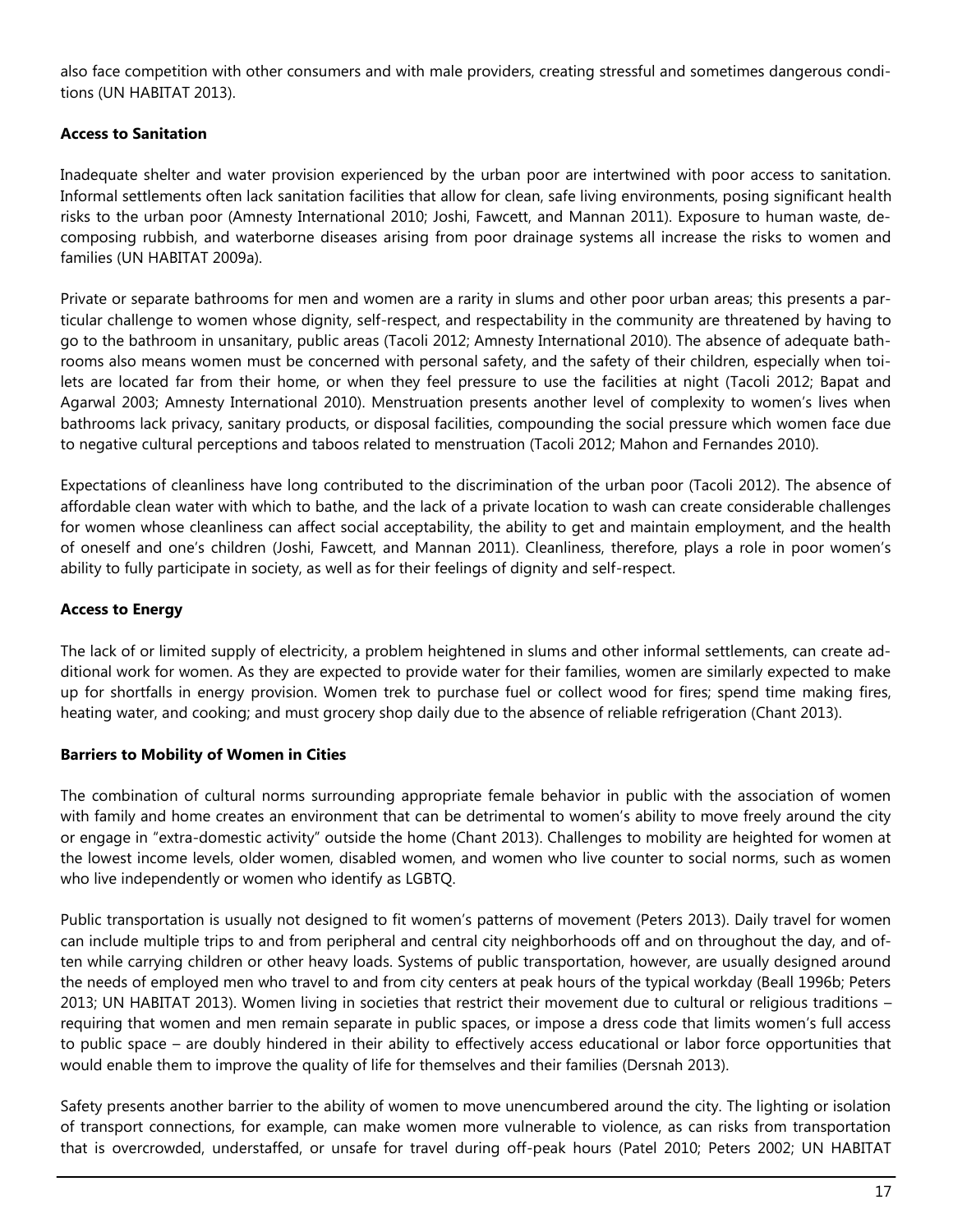2013). Many countries have utilized women-only compartments on subways and trains, women-only bus and taxi services, and women-only parking areas as policy solutions to make women safer on public transportation. Segregating women on public transit, however, may not always be appropriate in all contexts, especially when it deepens existing gender stereotypes (Peters 2013). Additionally, the perception of safety in urban areas, especially in spaces used mostly by men, plays a significant role in women's comfort in moving around the city, a factor which is made more poignant when city residents, women in particular, distrust the police or other urban authority figures (ActionAid 2014; Sur 2014).

Safe, identifiable community spaces, ranging from parks to markets to public water sources, therefore, are critical to women's mobility and livelihoods, as are reliable avenues to get to and from those spaces. Community areas where, for example, women can meet and organize freely, are "symbolically and literally, an important step towards greater social, economic and political roles and visibility for women as active cities in the public sphere" (Yonder and Tamaki 2010, pg. 3). Walkways and paths that are safe and connected to various areas of the city also allow women to extend their daily lives beyond their home or immediate community. City walkability can serve to enhance the wellness of residents, as well as facilitate the ability of women to safely access basic services, education, social networks, and opportunities for employment (Peters 2013; Riverson et al. 2005).

## **Gender-Specific Effects of Climate Change**

Questions of how to build on the progress made by the Millennium Development Goals (MDGs) characterize today's debates surrounding the creation of a new development agenda. The Sustainable Development Goals (SDGs), which have emerged as a foundational framework for this new agenda, focus on climate change as the primary, defining trend that will shape its future success (United Nations 2013). The SDGs provide a blueprint for the steps to both ensure a mitigation of the effects of climate change, and increase the resilience of rural and urban areas so they can effectively adapt to such changes over time. These steps, as highlighted by Goal 2 (Empower Girls and Women and Achieve Gender Equality; United Nations 2013), must include an active focus on the effects of climate change on women, and in turn, on families and communities more broadly.

For urban areas in particular, understanding and implementing gender-sensitive urban design, planning, service delivery, and disaster preparedness is crucial to their capacity to cope with climate-related changes and natural disasters (UN HABITAT 2009a). Urban areas are particularly vulnerable due to their rapid growth in population, their location near lowelevation coastal areas and on earthquake fault-lines, the alteration of the built and natural environment without regulated planning and building standards, and the development of settlements in environmentally hazardous areas (UN HABI-TAT 2009b). While all urban populations face threats to their well-being in disaster situations, women, particularly poor women, face heightened risks (UN HABITAT 2015).

One widely-cited study of natural disasters between the years of 1982 and 2002 in 141 countries found that women are more likely to die as a result of natural disasters than men, or die at younger ages, and that poor women are at greater risk of being killed by disasters than their higher-socioeconomic counterparts (Neumayer and Plümper 2007). Importantly, the study also found that greater socioeconomic rights for women lessened the negative effects of disasters on women's life expectancy (Neumayer and Plümper 2007). Given the gender-specific impacts of natural disasters, and the fact that the world has seen a fourfold increase in natural disasters since 1975 (UN HABITAT 2009b), cities have a responsibility to understand the experiences of women and girls in disaster situations and build their capacity to mitigate and respond to those experiences accordingly.

## **Sources of Women's Vulnerability to Climate Change & Natural Disaster**

Shelter deprivation is just one factor that makes poor urban populations, a large share of who are women, more vulnerable to climate-related changes and disaster. Informal settlements are increasingly built in peri-urban areas located on environmentally hazardous land, such as flood zones, hilly areas, areas with poor drainage, or areas prone to landslides (Gencer 2013; UN HABITAT 2009a). The absence of planning in the building of these settlements means housing is often unsustainable, which only maximizes poor communities' vulnerability in climate-related weather events and disasters (COHRE 2008; UN HABITAT 2008). And because women, especially women who are the sole breadwinners for themselves and their families, are more likely to be poor, they are also more likely to experience shelter deprivation: in Haiti, 60 per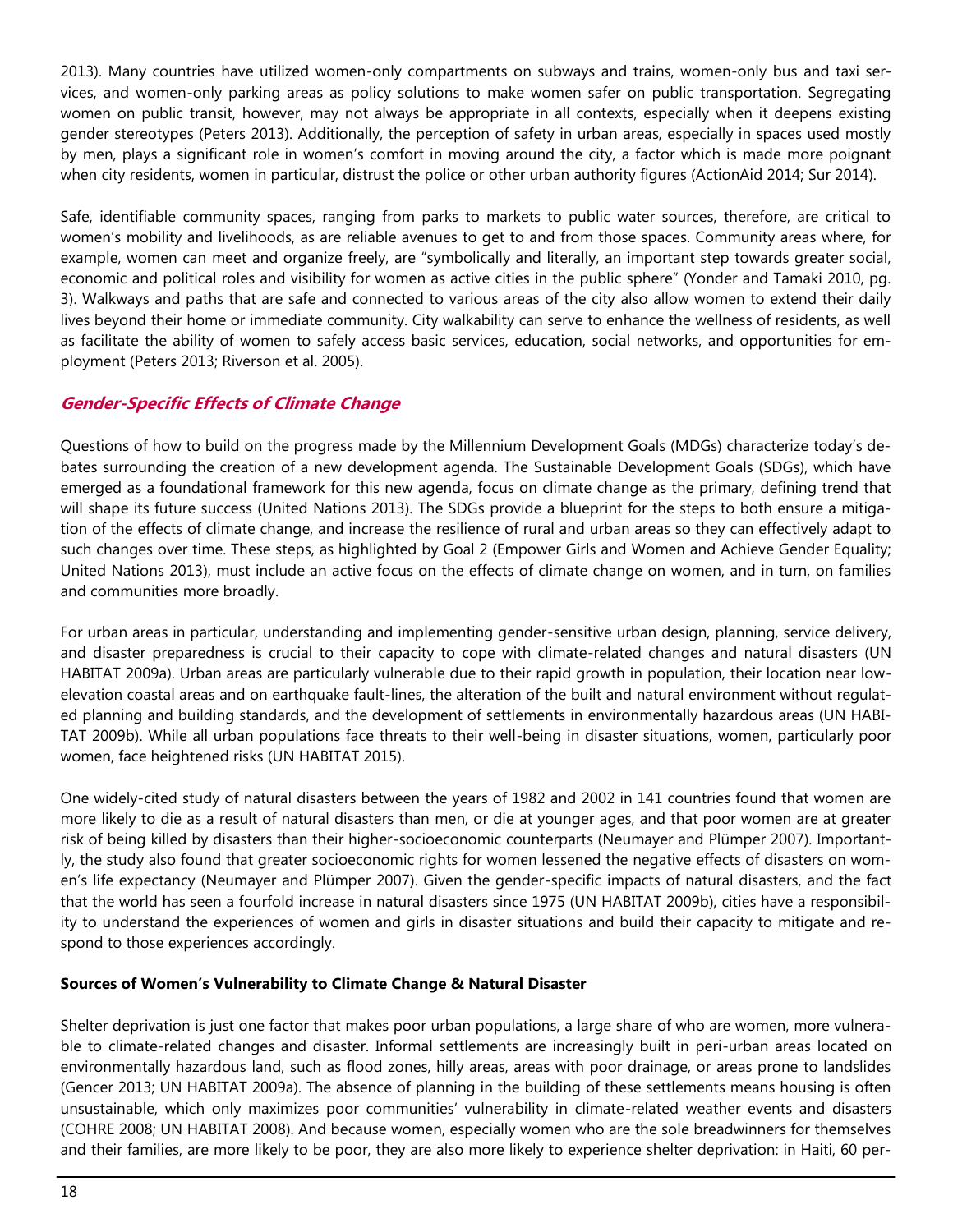cent of female-headed households, and one-third of female-headed households in Kenya and Nicaragua, experience numerous aspects of insecurity related to shelter (UN HABITAT 2008). This insecurity is amplified by the fact that these women heads-of-household also lack the financial resources needed to recover when they have lost their homes or jobs as a result of weather-related disasters (Buvinic et al. 1999; UNFPA 2009a).

Natural disaster and climate-related changes to the environment, like desertification, drought, or rising sea levels, can also disrupt the common forms of paid work in which women engage, such as home-based businesses or peri-urban agriculture, making post-disaster income generation more difficult and heightening financial insecurity (UN HABITAT 2007). Women's paid and unpaid workload is also amplified as a result of climate change and disaster, as their existing responsibility to provide resources for their family is increased due to disrupted service delivery and depleted or destroyed sources of food, water, and energy (UN HABITAT 2009a).

Women and girls, who are already limited in their ability to access social and legal protections and opportunities, are further burdened by their inability to exercise their rights or utilize aid or public services critical to their well-being during times of natural disaster (UN HABITAT 2007). For example, women are more likely to be confined to the home, sometimes unable to leave without being accompanied by a man, limiting their ability to seek a safe haven in times of crisis. Women and girls also often lack skills and information necessary for survival. Boys are much more likely to be taught how to swim or climb trees, as well as to have access to education and information about weather (UNFPA 2009a).

The social unrest following disasters can pose considerable risks to women's safety, with increased rates of sexual and gender-based violence common during and immediately after crises, both at home and in shelters or displacement camps (UN HABITAT 2009a; WHO 2005). Though this section is focused on climate-related and natural disasters, situations of conflict can similarly amplify gender-specific experiences of insecurity and heighten women's risk of experiencing violence and rape (UNFPA 2009a; UN HABITAT 2009a).

Post-disaster responses rarely pay enough attention to the gender-specific needs of women and girls, and plans to deliver and manage humanitarian relief have traditionally neglected to take into account women's voices and perspectives (Buvinic et al. 1999; Rex and Trohanis 2011; UNFPA 2009b). During Hurricane Mitch, which hit Central America in 1998, for example, women and girls were not provided sanitary products for menstruation or other resources that would have helped safeguard their reproductive health (Buvinic et al. 1999). The lack of sex-disaggregated data collection following disasters or other climate change-related events can make the gender-specific effects of such situations difficult to discern (UNFPA 2009b).

## **Women and Urban Political Participation**

The same social norms and gendered stereotypes that restrict women's opportunities and rights pose challenges for their ability to participate in social and political processes. Women who experience multiple, overlapping forms of discrimination, related not only to their gender, but to their nationality, citizenship status, minority background, sexuality, or other factors, are at an even greater disadvantage in their ability to access formal and informal political spaces (Dersnah 2013).

Women's voices, however, are needed in urban planning and policymaking to ensure cities better meet the unique needs of urban women, in addition to men's. In many cases, policymakers and urban planners are blind to the differences between women and men's uses of and contributions to the city, and how this inherently affects women's needs and experiences in cities. When women are involved in governance, either as participants in the political realm or through community organizing, advocacy, or lobbying, outcomes are likely to be better for not only women, but for communities more generally.

## **The Impact of Women in Policymaking**

Research suggests that increasing the number of women in policymaking can increase the likelihood that lawmakers will be more responsive to women's. In a study of five Norwegian municipal elections occurring from 1975 to the early 1990s, Bratton and Ray (2002) find that as the number of women elected to municipal councils rose, so did the provision of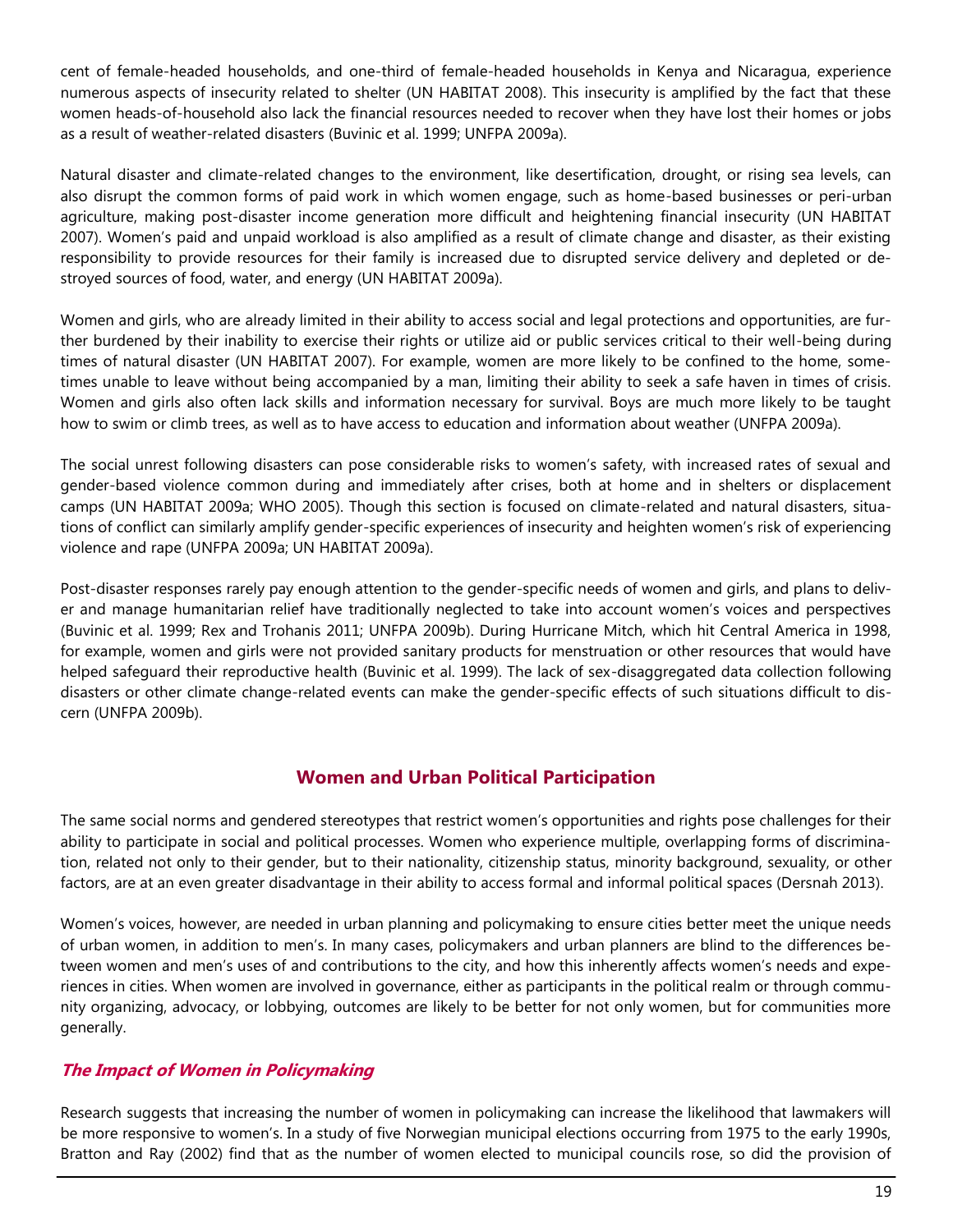state-funded child care. Holman (2014) finds that, in the United States, the presence of a female mayor is correlated with greater city spending on social welfare, as well as with the likelihood of a city participating in social welfare programs. Increased welfare spending is particularly important to the well-being of U.S. women, as they are disproportionately represented among those living below the poverty line (IWPR 2015).

The presence of women policymakers has been shown to produce gender-sensitive policy results for women in developing countries contexts as well. Examining the policy outcomes related to a reservation policy for local village councils in India, Chattopadhyay and Duflo (2004) find that the alignment of female village officials' preferences with that of their female constituencies resulted in the enactment of policies that better met the expressed concerns of women (and men): in this case, improvements to the provision of drinking water and road quality. Having higher numbers of women policymakers in India has also been found to improve satisfaction with and utilization of the city services, in particular, the police. Another study of these reservation mandates finds that the presence of women council officials was associated with an increase in reports of crimes against women and in satisfaction with police response to such crimes (Iyer et al. 2011).

Another example comes from the Philippines, where the Gabriela Women's Party has made important strides for Filipino women's political participation and rights. Employing grassroots organizing, campaigns and legislative efforts, Gabriela Women's Party has amassed a party membership of 100,000, and has achieved important electoral success for their female representatives since entering the political arena in 2001. Since their election, these women policymakers have played a significant role in the passage of women-friendly legislation, including the Anti-Trafficking in Persons Act and the Anti-Violence Against Women and Children Act (Gabriela's Women's Party n.d.; UNIFEM 2008).

Though the aforementioned examples provide promising evidence that women's participation in policymaking can have positive implications for women and families, more research and data is needed to understand this link. The assumption that women in politics will always work for the needs of women is a simplification of the intersection of identities, priorities, and goals of elected women officials. Female policymakers may not always be aware of or responsive to the diverse needs of their female constituents, especially those of the most marginalized (UN Women 2015; Weldon 2002), or their participation and voices may be inadequate to affect meaningful change in existing systems of implementation and accountability (UNIFEM 2008).

Facilitating policy change that supports the concerns of women will ultimately demand an equal effort on behalf of both women and men. Attitudes regarding men's engagement with traditionally "women's" issues are increasingly viewing men as central partners in the advancement of gender equality. While it is not within the scope of this White Paper to fully explore how men can partner with women to further these goals, their role is integral to the sustainable establishment of gender-sensitive policy and practices.

## **Gender-Sensitive Governance**

Gender-sensitive governance is defined as both the substantive representation of women in urban decision making, and an enhanced awareness and understanding of gender-specific needs within the governance structure (Beall 1996a). It elevates the voices and participation of women in urban decision making processes, giving them agency to affect change for issues of importance to both women and men. It works to identify gaps in policy and service provision that disproportionately affect the lives of urban women, and acknowledges women's unique contributions to urban settings in the formation of policy responses. It involves the meaningful interaction between representatives of government at all levels with grassroots women's movements and civil society groups that actively advocate for women's issues and gender equality (Beall 1996a; UNIFEM 2008). And finally, gender-sensitive governance fundamentally keeps power holders and institutions of governance accountable to women, demanding dedication to the goals of gender equality in policy and planning, and ensuring that institutions of governance have the capacity to acknowledge and respond to the disparate experiences of women in cities (UNIFEM 2008).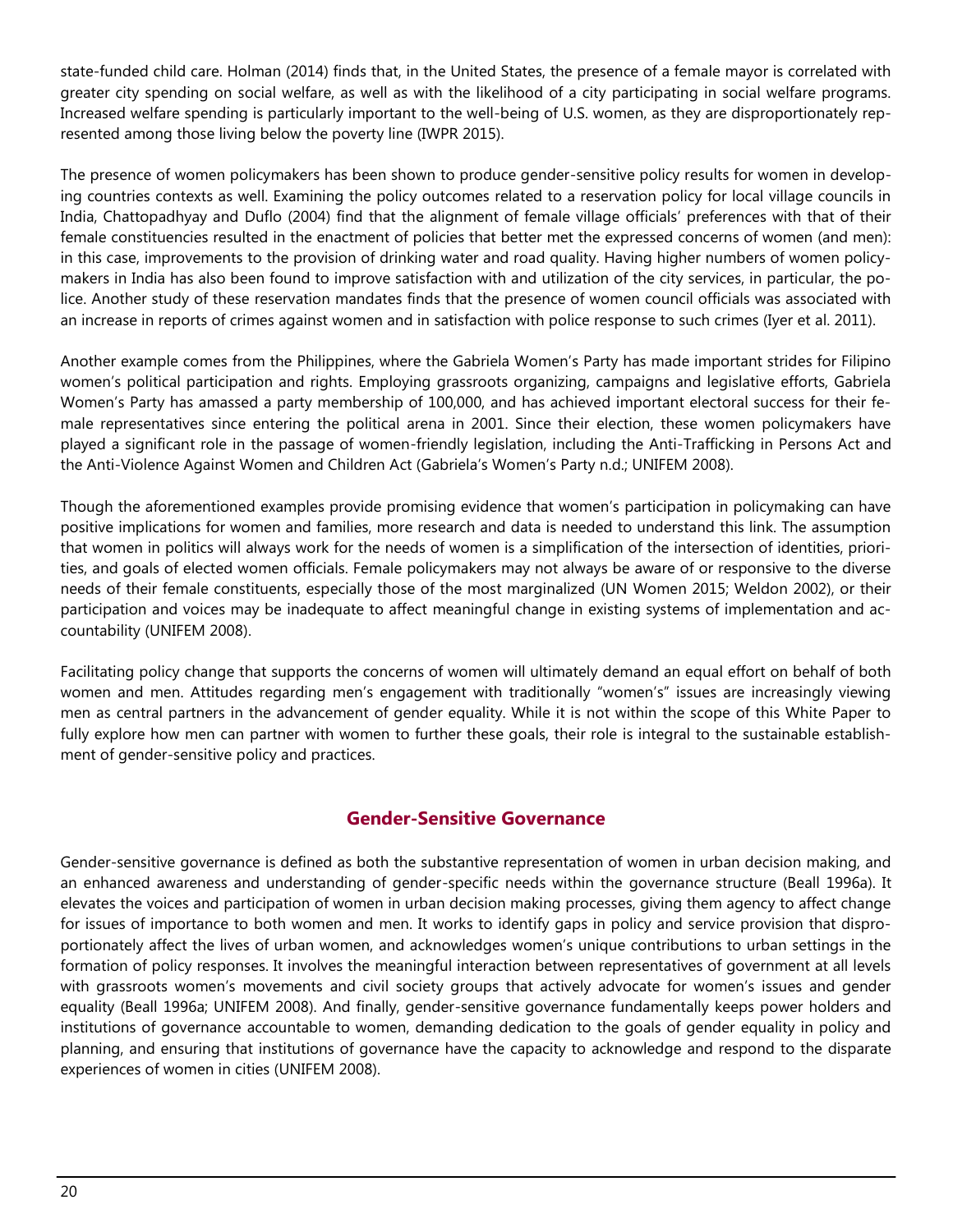## **Establishing Gender-Sensitive Governance**

Establishing governance that is gender-sensitive requires certain fundamental transformations within existing relationships and institutions of public affairs to effectively eradicate the wide range of barriers to women's full participation in urban society and public affairs. As Weldon (2002) points out, the establishment of government and its systems of administration include organizational choices that favor the interests of the dominant group. These choices thereby institutionalize biases that inherently facilitate or obstruct policy based on dominant group preferences (Weldon 2002). Unsurprisingly, women often do not benefit from the institutionalization of dominant – i.e. male – policy interests and understandings. Successfully establishing gender-sensitive governance, therefore, must involve a shift in gendered power relations within the institutions of governance to avoid replicating the underlying social norms that have historically excluded women from public policy and urban decision making (Brody 2009; UNIFEM 2008; UNRISD 2005).

Establishing modes of communication that are transparent, that incorporate the voices of women and men equally, and that encourage dialogue between, within, and outside institutions is critical (Brody 2009). This communication is necessary to build the competency of institutions of governance and the people within them to respond to the particular needs of women, including a mutual acknowledgement of those needs and of how those institutions have failed in the past to meet them. Rethinking budgeting processes to ensure financial resources are allocated equitably to causes that affect women; ensuring gender parity at all levels to avoid clustering female public servants at the most vulnerable rungs of government; or equipping institutions with the capacity to apply a gender lens to policy implementation, are just a few necessary reforms needed to make good governance gender sensitive (UNRISD 2005).

Finally, gender-sensitive governance must involve women and men equally in formal and informal accountability processes. Women have often utilized collective action as an informal method of holding urban decision makers accountable, including social movements at the grassroots level, protests, and advocacy and lobbying. While important forms of social expression, however, these informal methods may be inadequate to hold authorities accountable for their public actions (UNRISD 2005). Governance systems must develop formal procedures to assess the application of a gender lens in all policy and planning decisions, and to implement policy solutions or corrections when failure is identified (UNIFEM 2008). Processes and performance indicators should be developed to hold decision makers accountable, both to their constituencies as a whole and to women in particular, and to remove them from positions of power when they have been unable to deliver results. Accountability measures should include an evaluation of progress towards meeting gendersensitive development goals, including goals of gender equality. Women must be full participants in this oversight of decision makers and of institutional change, included in both the development of gender-sensitive accountability mechanisms and the actual determination of accountability (Brody 2009; UNIFEM 2008). This formal participation will complement the vibrant informal, grassroots action women undertake worldwide to assert their rights and demand answers from urban authorities.

## **Implementing Gender-Sensitive Governance**

While few instances of true gender-sensitive governance exist as of yet, the implementation of Cities for CEDAW (The Convention on All Forms of Discrimination Against Women) in San Francisco provides a current example of how gendersensitivity can be successfully integrated into the system of governance of a major metropolitan area.

In 1998, San Francisco became the first city in the world to implement the principles of CEDAW at the city level. Using the United Nations CEDAW as a guide, San Francisco's local ordinance to institute CEDAW focuses on health care, employment, economic development, educational opportunities, and violence against women and girls. Oversight for the implementation process is provided by a county-wide CEDAW task force, which is responsible for integrating gender equity and human rights principles into all local government operations, including the budget. The city developed and utilized a gender analysis tool to examine gender relations within city departments and policy bodies. This tool allowed the city to identify and remedy instances of discrimination, with the ultimate goal of ensuring the equitable distribution of government resources (Menon 2010).

The gender analysis exercise spurred changes like the institution of citywide gender-sensitive budgeting (making San Francisco the first local government in the United States to use a gender budgeting framework); the creation of a "Girls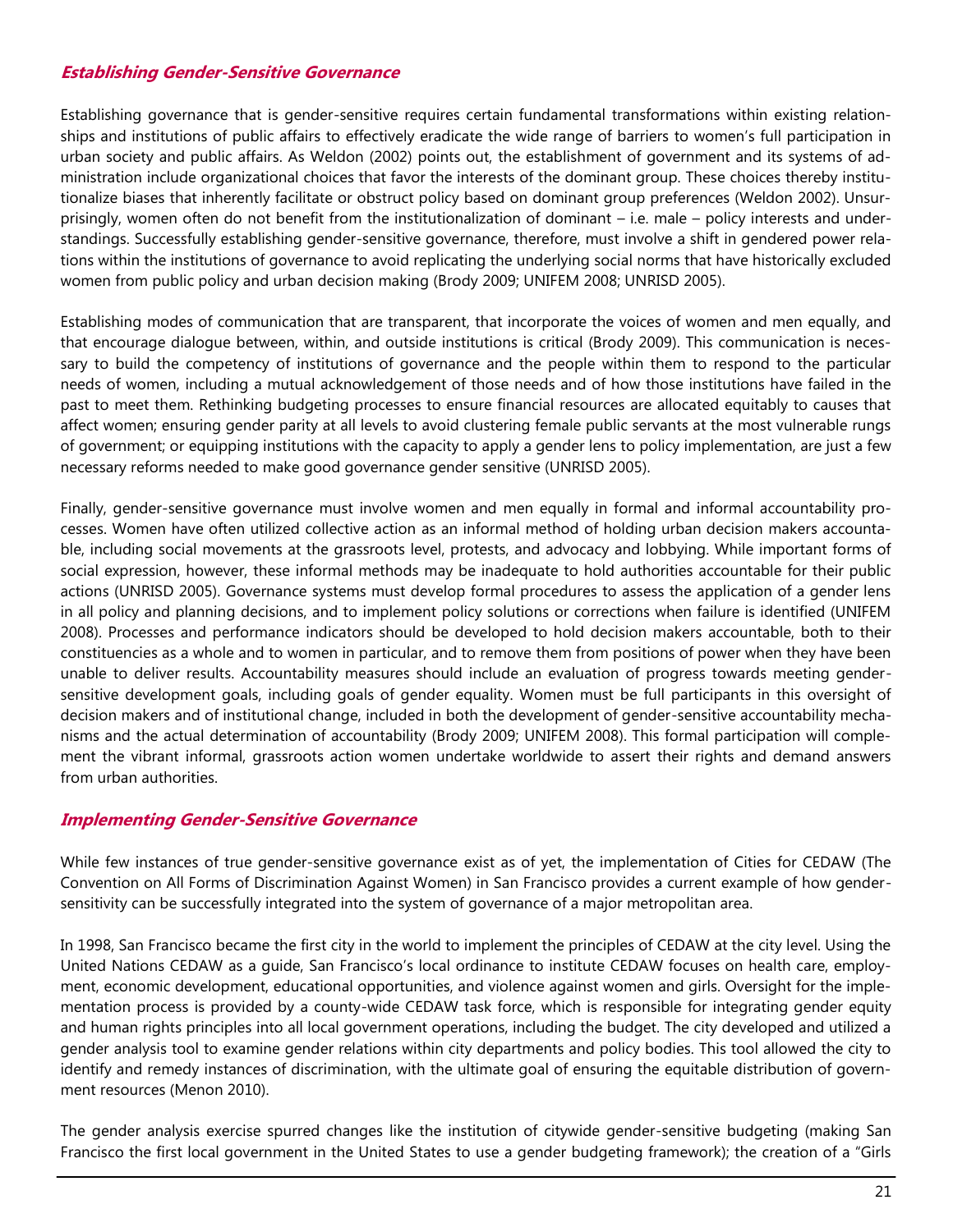Unit" within Juvenile Hall to provide gender-specific, trauma-focused services to girls; and the creation of the San Francisco Gender Equality Principles Initiative, which aims to engage the private sector in creating gender-sensitive workplaces. Urban planning decisions were also affected. For example, the city increased the number of curb cuts on sidewalks to facilitate the mobility of women who are more likely to walk with children in strollers (Menon 2010). While varied in focus and scale, the policies and practices developed by the City of San Francisco demonstrate that, by viewing governance through a gender-sensitive lens, a breadth of opportunities to improve women's lived experiences in urban settings become visible.

## **Gender-Sensitive Urban Planning and Design**

Integrating a gender-sensitive approach into processes of urban planning and design has the potential to make cities more inclusive in terms of the groups they serve and the rights of whom they respect and protect. These processes, situated in the broader context of urban governance and management, must mainstream diverse perspectives so that the development of urban policies, programs, and practices can effectively address the discrimination and exclusion experienced by traditionally marginalized groups (UN HABITAT 2012c). Given that gender plays a cross-cutting role in all such groups, raising awareness of and addressing gender-specific needs in city planning can bring benefits to a number of different sections of the urban population (UN HABITAT 2012d). Gender mainstreaming has emerged as a potential mechanism for integrating gender-sensitive awareness across levels of government, as well as throughout municipal functions, service delivery, and other elements of urban planning and design (UN HABITAT 2012c).

The Office for Gender Mainstreaming in Vienna, Austria illustrates how a city can implement gender mainstreaming across its functions, services, and decision-making processes. Applying five principles of gender mainstreaming, the City integrates gender sensitivity into all processes of urban planning and decision making in order to ensure that diverse groups can utilize city services and infrastructure equally, with a focus on women and minority groups (Damyanovic and Weikmann 2013). Improving the accessibility of public transportation, widening sidewalks, increasing the number of street lamps, and designing housing to facilitate women's care needs are just a few of the steps that Vienna has taken as part of its wider project to promote gender-equality within urban planning (Damyanovic and Weikmann 2013; Sangiuliano 2015).

One specific effort to make the City of Vienna more gender equitable was its alteration to the design of city parks. The City found that park spaces tended to be dominated by groups of older boys, and 82 percent of girls who attempted to share these spaces reported being turned away, sometimes with insults or threats of sexual violence (Office for Gender Mainstreaming n.d.). To make Vienna's parks more accessible to girls, the city constructed volleyball and badminton courts, sports in which girls had reported taking part, and ensured that the courts contained well-lit seating and meeting areas within sight of play areas and walkways (Damyanovic and Weikmann 2013). The use of surveys to help determine the needs of different groups gives a voice to groups who are not typically included in planning and design processes, increasing the likelihood that cites are built to be women- and children-friendly (Warner and Ruckus 2013).

## **Gender Sensitivity for Sustainable Urbanization**

Women's unique relationship with and use of city environments and resources can inform sustainable urban planning, and better hold governments accountable for the sustainability of the urban environment. Improving the provision of clean water and sanitation would help women avoid perilous treks to fetch water or firewood, or trips to insecure, unsanitary bathrooms, which would benefit the health and safety of the community as a whole. Facilitating women's mobility around the city through public transportation that better fits their patterns of movement would similarly make women's lives easier, while reducing pollution and facilitating their ability to contribute to betterment of urban society. Exposing women to clean cook stoves and other innovative technology for them to use in their daily lives can create a safer, healthier living environment for women and their families, while also alleviating environmental stress that contributes to climate change.

The efforts of women in Jinja, Uganda, the second largest urban center in the country, exemplify how actively involving women in the management of limited natural resources is an effective way to promote sustainability of the urban environment. Conflict, in-migration, and poverty have led to the collapse of Jinja's service delivery and infrastructure, putting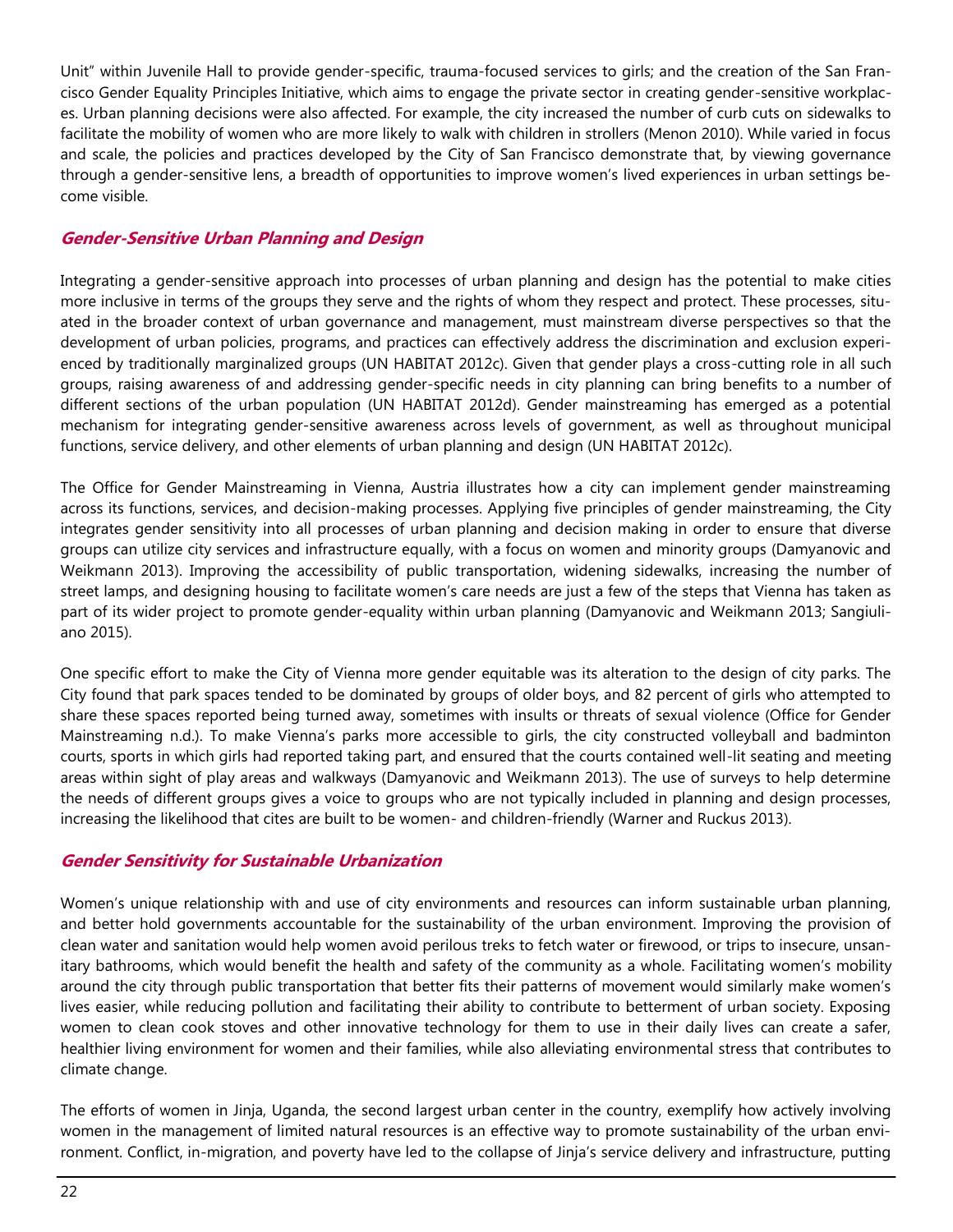unsustainable stress on the lived environment, particularly the wetlands of Lake Victoria. The Jinja Urban Women's Wetlands Project was employed to protect the wetlands that serve as the source of women's livelihoods, such as the harvesting of local vegetation for handicrafts or medicinal purposes. Women were also key players in wetland management responses. The project engaged women in environmentally-friendly approaches to their traditional income-generating activities, including new agricultural techniques, the use of alternative fuel and energy sources, and education on the wetland ecosystem (WEDO 2001).

Women also can play an important role in making themselves and their communities more resilient in times of climate change and disaster. For example, the Women's Construction Collective (WCC), a nonprofit organization in Kingstown, Jamaica, has worked both nationally and internationally to train communities in disaster-proofing construction methods, community mapping, and strategies for building communities that are resilient to disaster (Yonder and Tamaki 2010).

## **The Political Engagement of Women**

Economic and social polices contribute to stronger communities, and if they are designed with gender issues in mind, they will only contribute to stronger economies and more sustainable growth benefiting all urban inhabitants (UN Women 2015). Ensuring that women have voice and agency within their communities and are part of decision-making processes, through voting, local organizing, advocacy, or working in government, is key to making sure women's issues are at the forefront of urban policy and planning.

Yet, many women do not have the access to needed information regarding politics and decision-making processes, severely limiting their voice and agency. Women, especially poor women and women living in slums, often lack access to political spaces and have no knowledge of their political rights, including the right to vote, the right to be registered in cities and access basic service, or where to go when seeking justice. (Krishna 2006; Krishna 2002; World Bank 2013c). Women attempting to enter the political sphere also often lack a basic understanding of political networks and systems that is needed to negotiate the political landscape as a candidate (Beall 1996a; UNIFEM 2008). This lack of information and access not only keeps women from participating in political and decision-making processes, it means that, for all practical purposes, laws and rights do not exist for these women.

Accomplishing the full integration of women and women's issues into sphere of governance, however, is difficult, as "women's limited decision-making power within the household means that their relationship to the public sphere or the market is often mediated by men" (UNIFEM 2008, pg. 6). Relegated to the private, domestic domain of home and family, women are often excluded from the ability to negotiate for their interests. Gendered stereotypes extend to the idea that women do not have the capacity for leadership, decision making, or political participation. Women's exclusion from the political arena, a sphere of life reserved for public – i.e. male – actors, therefore, is just another extension of the subordination that women often experience in their own homes (Bari 2005; Dersnah 2013).

Reproduction, caregiving, household chores, and paid work take up significant time and energy, leaving women with little of either at the end of the day to devote to "extracurricular" activities such as political activism (Beall 1996a; UNIFEM 2008). As a result, and due to the fact that political and governmental systems are not set up to accommodate childrearing and other domestic responsibilities, female politicians are more likely to be older when launching their political careers (between the ages of 45-50), to spend more time caring for their families, and to have fewer children compared with their male counterparts (Rosenbluth, Kalla, Teele 2015). Yet, even with these constraints, women have found a number of entry points through which to promote a more gender inclusive policy agenda within their communities. Equality advocates have continued to demonstrate the ways in which women can access policymakers and influence decisions to make them more gender equitable.

## **Increasing Women's Agency in Policymaking**

The power of collective action to influence policy is essential for raising women's voices in policy discussions and the cornerstone of political empowerment at the local level (Beall 1996b; UNIFEM 2008; UN Women 2015). At its most basic level, political empowerment is "people's capacity to influence policy, make demands, and call to account the state institu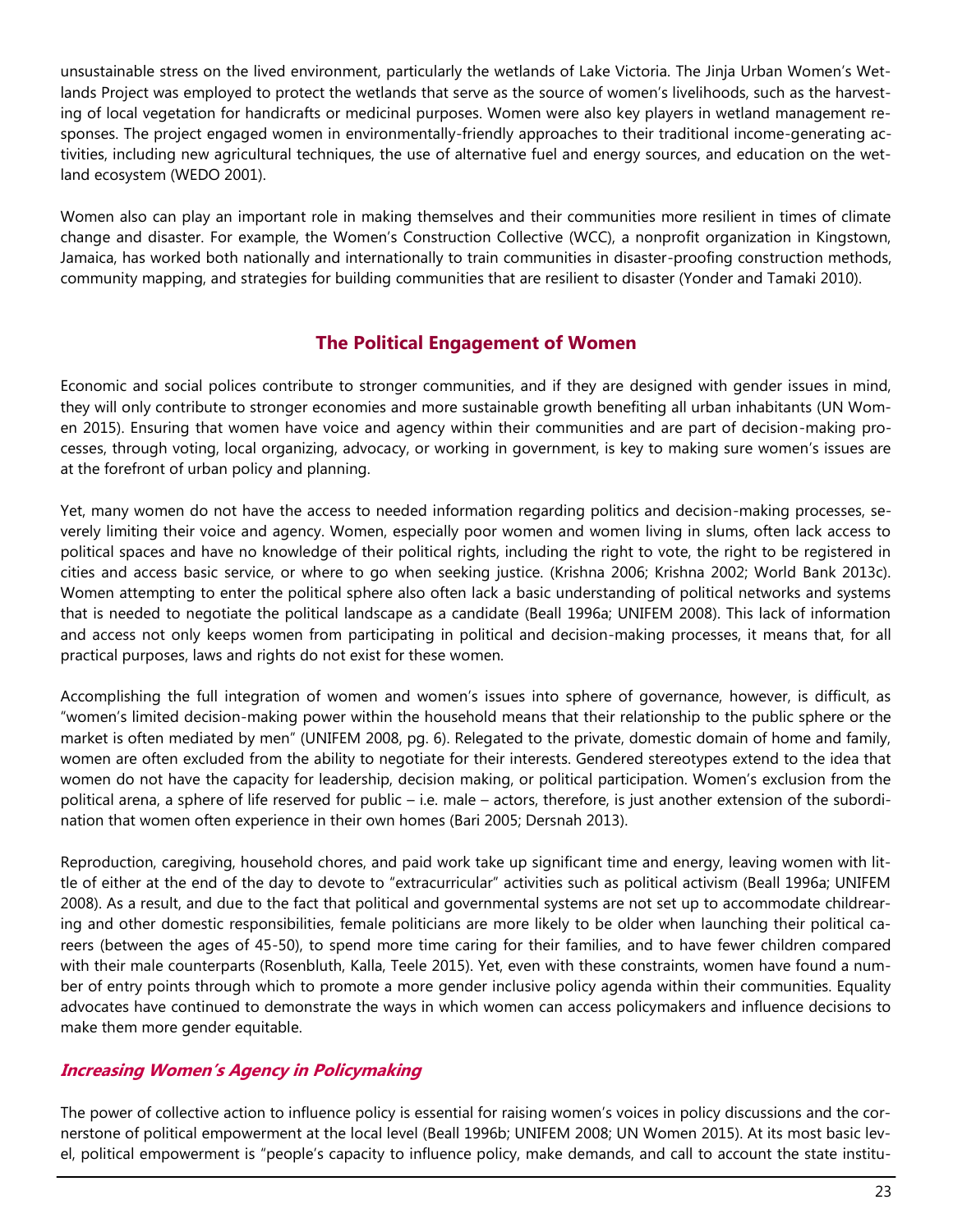tions that impact on their lives" (Eyben 2010). Collective action enables citizens to join together in making demands on institutions of government, and women's collective action, as will be described below, has led to substantive changes in policy and practice that more fully meet the needs of women and girls.

Women have seized upon innovative strategies to make their voices heard in public and political processes. Collective action, in the form of unions, grassroots organizing, social justice movements, and the use of technology and social media, has proved instrumental for navigating existing social, economic, and political restrictions, and for making women's concerns known in ways that lead to meaningful policy change. This action can result in broader changes to the sociocultural setting in which women operate, such as changing the gender norms that govern women's lives, or having sustained impacts on development goals, such as increasing women's access to infrastructure, resources, education, or property and land (Evans and Nambiar 2013). As Evans and Nambiar (2013) note, the power of collective action to affect change stems from the "act of associating and women's psychosocial wellbeing" (pg. 4), which can both build individual and group self-confidence and provide access to spaces beyond that of home and family.

## **Labor Unions**

Women's participation in non-state organizations can complement their political participation, while also ensuring that the concerns of women and men are given equal consideration in local, regional, and national decision-making processes. Labor and trade unions, interest groups, and professional associations represent potential entry points for women to influence public discourse at multiple levels (UNDAW 2005a).

In India, the Self Employed Women's Association (SEWA) is the first and largest trade union for poor, self-employed women working in the informal economy. SEWA's ultimate mission is to obtain full employment – meaning job security, income security, food security, and social security (i.e. health care, child care, and shelter) – for all its members (SEWA 2009). Formed in 1972, SEWA is now both an organization and a movement, with its members spanning urban and rural areas of the country. The union not only organizes women around common interests and goals, but provides services to its members to help them be successful both professionally and personally. SEWA provides leadership training and opportunities, a space for collective bargaining related to trade or specific issue areas, and allows women to organize into cooperatives or producer groups. SEWA also helps its members balance work and family through the provision of child care, health care, and insurance (Chen, Khurana and Mirani 2005).

From its inception, SEWA has worked to influence policy at the local, state, and national levels to achieve social and economic justice for its members. For example, the government of India now counts self-employed women workers in the national census, and SEWA's work on microcredit and banking has effectively influenced how the government allocates credit to the poor. Involving women as leaders and as increasingly legitimized economic contributors, SEWA has successfully changed policy in ways that support women workers in the informal economy, as well as shifted national discourse surrounding the concept of full employment for informal workers (Datta 2003).

## **Grassroots Women's Movements**

Grassroots organizing and women's movements can support the advancement of more gender equitable policies in urban settings. The advocacy for women's issues by organized groups of women or community members who support women's interests has been one of the main drivers of change at the local level. Yet, women's advocacy within their communities can sometimes maintain gendered divisions of labor, with women's activities reinforcing their roles as caregivers simply on a larger scale (Tacoli and Satterthwaite 2013). This expansion of the "domestic" to include the improvement of neighborhoods allows women a voice in the public sphere, but it can also keep their agency limited to the neighborhood level (Haritas 2013).

When groups of women are able to come together to take on an issue essential to their health or well-being, however, they improve the chances of influencing the decision-making processes. For example, the domestic worker alliance in New York was able to mobilize nannies and caregivers to protest poor working conditions. This mobilization and uplifting of women's voices to protest their working conditions resulted in the passing of one of the most progressive bill of rights for domestic workers worldwide (UN Women 2015). In Pakistan, the member-based organization of home-based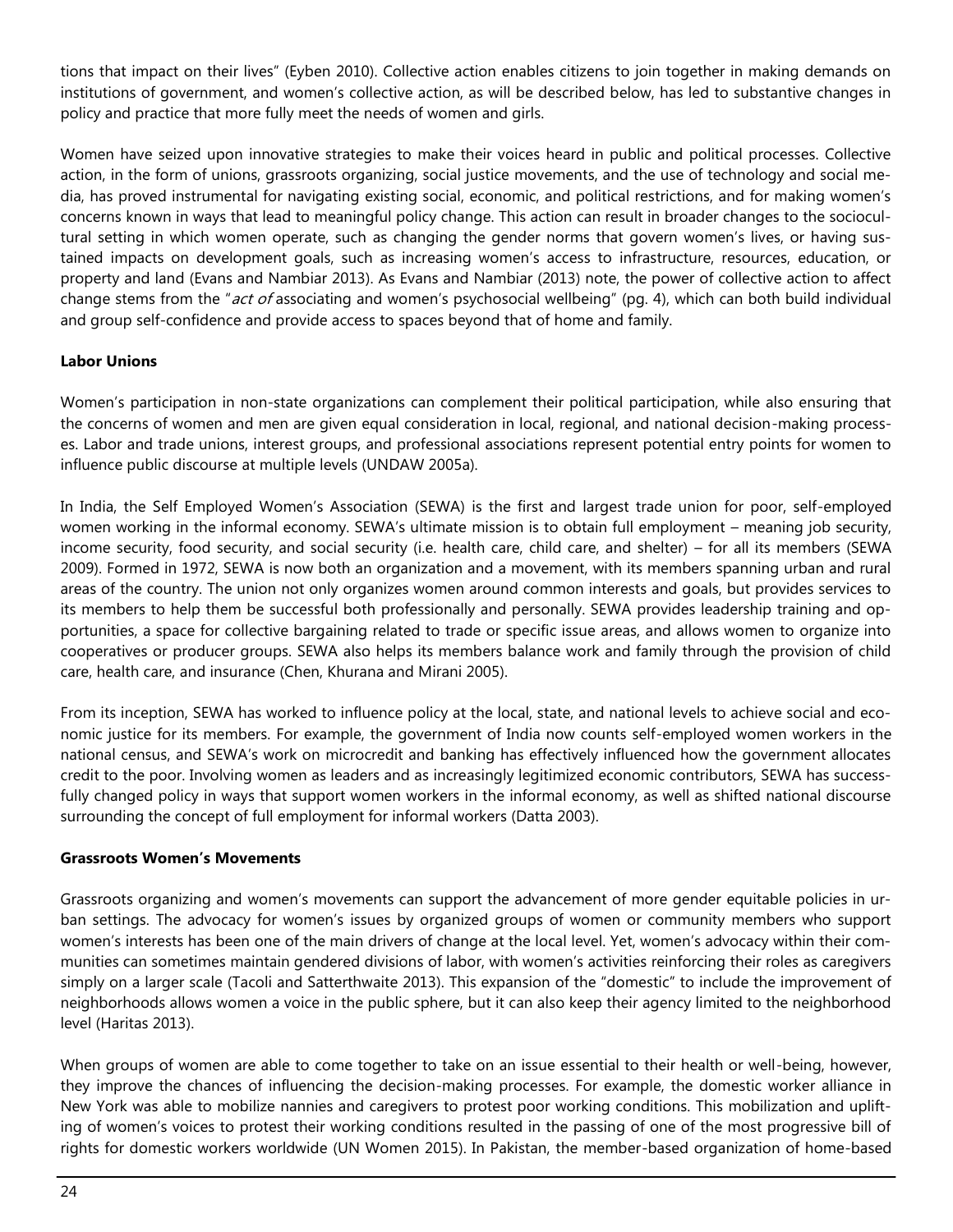workers mobilized women in the community to challenge the installation of a new network of high extension power supply over their community, which is not properly constructed according to urban planning standards. After meeting with a local authority, the installation plan was changed, and the community did not have the added fear of power lines over their homes (WIEGO n.d.).

Women have also come together to create women's manifestos to deliver to politicians prior to elections to make them aware what issues are of central importance to women in those communities. This practice goes back to the early 1990s, when women in Botswana attempted to get politicians to sign onto their women's manifesto in 1993 prior to the 1994 general election. While no politicians were willing to sign the manifesto, it was widely used during the campaign, ensuring that women's issues were central to that election (UNIFEM 2008). Collective action is not only a way to magnify women's voices and bring gender equality to the forefront of political action and policymaking, it is a way to unite women from different socio-economic backgrounds. Building solidarity between women from different socio-economic backgrounds can be difficult, however, as these women rarely interact and often have little or no appreciation or understanding of the other's challenges or concerns, making establishing a unified "women's" mission more difficult (Sultana, Mohanty, and Miraglia 2013).

## **Social Justice Movements**

In their most recent report, Progress of the World's Women, UN Women (2015) has found that "the success of autonomous women's movements in mobilizing for women's rights critically depends on the alliances women are able to build with other social justice movements, and with sympathetic insiders in political parties, parliaments, government bureaucracies, research institutions and international organizations" (pg. 17). It is essential that any activity or civil society movement engage those who are in positions of power, which can be difficult to achieve for the most vulnerable groups. As seen in previous sections of this paper, women who are employed in the informal economy often lack basic protections and rights and are usually the least likely to have voice and agency in decision-making processes. Civil society organizations and special interest groups have been central to these groups of women gaining increased protection for those who work in the most vulnerable occupations.

As the Women in Informal Employment Globalizing and Organizing (WIEGO) Network has shown, advancing women's rights is contingent upon the active engagement of informed workers with city bureaucrats, politicians, and private sector actors. WIEGO is a network focused on building the capacity of home-based workers, street vendors, waste pickers, and domestic workers to advocate for policy change that better supports the livelihoods of informal workers, particularly women (WIEGO 2015a). In Accra, Ghana, WIEGO facilitated a health policy dialogue between civil society organizations interested in health, organizations of *kayayei* – head porters who are traditionally young women migrants – and representatives from the National Health Insurance Authority and the Ghanaian Ministry of Health to discuss the *kayayei's* inability to easily use the National Health Insurance Scheme (NIHS). This dialogue resulted in a reduced annual premium of \$2.50 for health services and a special registration event for kayayei, at which 1,000 kayayei were able to register for the NIHS (WIEGO 2015b).

Similarly, in Bogotá, Columbia, the Associatión de Recicladores de Bogotá, a network of informal waste picker organizations including many women, filed a lawsuit challenging the city's announcement of a public bidding system that would take recycling away from waste pickers. The lawsuit opened the door for the association to develop a strategy for the inclusion of waste pickers in the formal waste management system, which was adopted after months of negotiations between the waste picking community and city officials (WIEGO 2015c).

## **Digital Technologies and Social Media**

Ensuring that women have access to public spaces includes utilizing the increasingly important digital sphere. Researchers have noted the increasingly important role of nontraditional forms of political participation and civic engagement, including internet campaigns, which blur the lines between the public and the private (Dersnah 2013). While this new form of citizen engagement has led to some censorship of the internet, the emergence of new technology and increased internet access means women are finding new avenues through which to exert their voice and agency. Posting online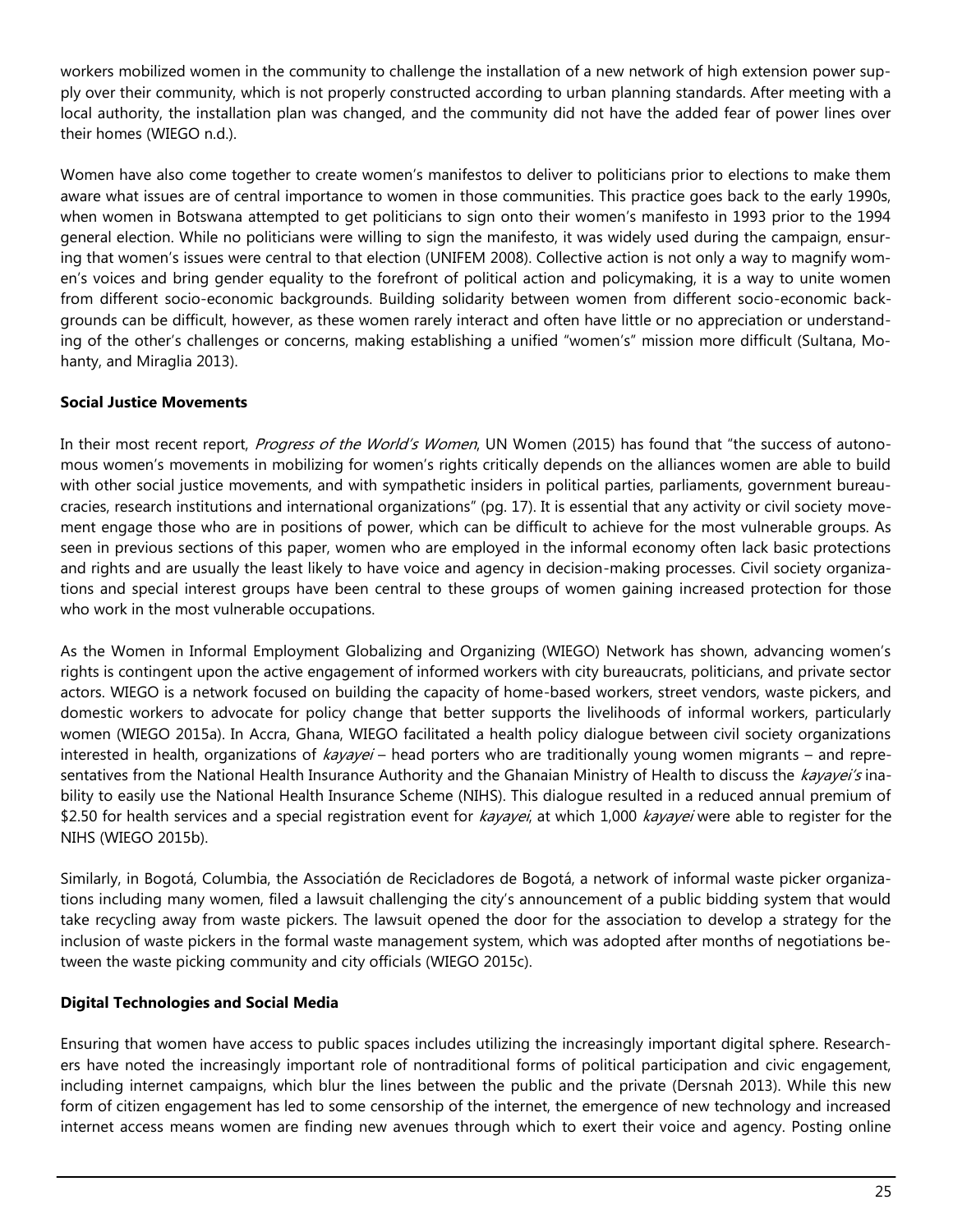through forums such as blogs and social media allows women's voices to enter the larger public sphere despite cultural restrictions on physical movement, which otherwise limit and silence their voices (Dersnah 2013).

The digital space has been utilized by women to more effectively promote gender equality, as can be seen through the Iranian female blog community known as "Weblogestan." This community of female bloggers includes journalists based in Tehran, nongovernmental activists, academics, and social critics, and covers issues that range from personal likes and dislikes to gender equality and politics (Skalli 2006). In 2008, the "Weblogestan" bloggers began to discuss their bodies, sexuality, and the limits of freedom of expression for women in Iran, challenging traditional cultural and religious norms that restrict Iranian women (Amir-Ebrahimi 2008).

The internet, via sites such as Facebook, Twitter, Youtube, and online petition sites, has become an effective medium for political participation and community organizing, especially for women. In fact, "the gender gap was reversed in 2002, with women now being significantly more active than men in acts such as signing petitions and joining boycotts and protests" (Dersnah 2013). Women activists in Egypt used the internet to mobilize support for the 'Free Mona' campaign to bring pressure to the Egyptian government to free Mona El-Tawahy, who was arrested in Tahrir Square. In order to ensure that they had the ability to demonstrate in a public space, these women also used texting, micro-blogging, and social networking to help prevent violence against demonstrators and to address the issue of women's safety (Dersnah 2013).

As women's activism in Egypt shows, mobile technology is an important part of mobilizing and organizing for women. In 2007, the constitutional commission in Kosovo was persuaded to allow women to speak about gender concerns with regard to drafting the new constitution. However, the activists were only allowed 48 hours to mobilize. Because of mobile technology, these advocates were able to mobilize 250 women to speak at the forum, many of whom stressed the importance of considering women's issues. This resulted in Article 7, which ensures women's full participation in all aspects of public life in Kosovo (GSMA 2010).

Increasing access and decreasing costs to ICT has brought new risks to women and girls. In particular, the internet created a new space for women's sexual exploitation and has enabled the creation of unregulated online communities where violence and misogyny is the norm. The anonymity provided by the internet, which contributes to the increase of genderbased online harassment, has led to more questions surrounding the need to monitor and govern the cyber sphere (Hughes 2002; UNDAW 2005b). However, technology can also help identify and address instances of harassment. In Egypt, Harassmap maps out instances of harassment reported by women via the internet or their mobile phones (Harassmap n.d.). Apps such as SafetiPin, used in India, Indonesia, and Colombia, and Swaziland's U-Report, are free mobile tools to report violence, collect data and map reports of gender-based violence through public crowd-sourcing (Viswanath and Basu 2015). These mobile safety tools collect data on public incidences and where they took place, as well as raise awareness, inspire activism among women and girls, and refer victims to support services. As with physical spaces, cyber spaces and communities can be utilized as a tool for female protection and empowerment.

Not all women have access to these technological resources, however. While internet access and phone ownership is generally higher in urban areas, the poorest and least educated women and women who do not work outside the home are the least likely to have access to mobile or internet technology (GSMA 2010; UNIFEM 2008). Additionally, a persistent gender divide in technology access and ownership exists throughout low- and middle-income countries. Women are 21 percent less likely to own a mobile phone than men globally (GSMA 2010). Furthermore, there are still many parts of the world which limit people's ability to use emerging technology as a means of increased political participation.

## **Formal Political Participation of Women**

Increasing the participation of women in formal political processes is the most obvious way to raise women's voices in politics and policymaking. Doing so, through both voting and running for elected office, can help ensure the inclusion of a broader range of backgrounds and viewpoints in policymaking processes, and strengthen the position of women's interests and voices in political discourse (Beall 2010; UNIFEM 2008; UN Women 2015; Wängnerud 2009).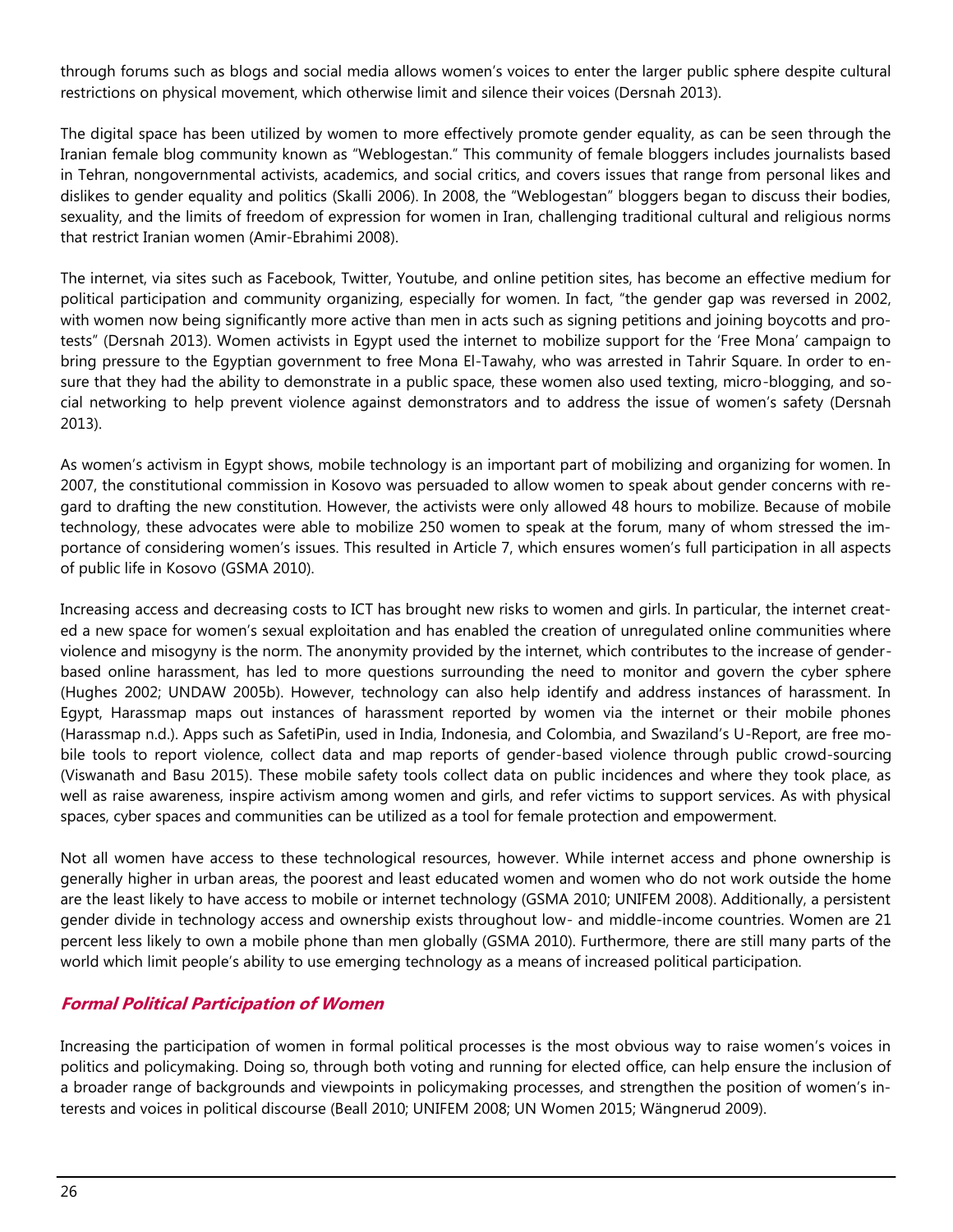Increasing the number of women in government can be critical for the sustainability and acceptance of women's participation in the political realm. Research suggests that the "role model effect," or the observation of women successfully gaining entrance into the political sphere, plays a potential role in inspiring political interest and activism in girls, motivating women to run for political office, and increasing the likelihood that major political parties will field women candidates (Bhalotra, Clots-Figueras, and Iyer 2015; Campbell and Wolbrecht 2006; Gilardi 2014).

## **Voter Engagement**

Voting represents the most basic means of formally exerting voice and agency in the political process. Women's engagement in the democratic process through voting gives individual women the opportunity to voice their opinions regarding policy and to keep politicians accountable to their concerns. When women come together as voters, they can more effectively push a more gender-inclusive agenda and establish themselves as a legitimate voting bloc with the power to affect election outcomes. The gender gap in voting has become more prevalent in recent years, with women voting differently from men and making gender equality issues central to the political process. This is especially true in developed countries, where women are emerging as defined constituencies that raise their issues to the forefront of elections (UNIFEM 2008).

Barriers to women's full participation in electoral processes do exist, and include barriers to voter registration, lack of knowledge or access to information regarding voting processes, or limited time or ability to travel to polling locations. Making voter registration easily accessible to all citizens, either by bringing voter registration processes to slums, marketplaces, and urban centers, or making sure that women have accessible transportation to voter registration offices and voting centers, can help ensure all women have the opportunity to participate. For example, in Liberia, women's groups have helped provide transportation to women who worked in marketplaces to voter registration office that were far from the markets to ensure that women had the opportunity to vote (UNIFEM 2008).

## **Gender-Equitable Government**

Some countries are vastly ahead of others when it comes to the representation of women in elected office. No one type governing system has proven most effective in promoting women in politics. Countries with the largest numbers of women in office span all levels of development, democratic freedom and liberties, and can be found in all regions of the world. In fact, all regions of the world, excluding the Pacific, have made at least a five percentage point increase in the averages of women in parliament in the past decade. The highest increases have been in the Arab states, mainly as a result of the recent improvements in Algeria and Saudi Arabia and the changes in Morocco, Libya, and Iraq from the early 2000s (International IDEA, IPU, SU 2013).

In fact, 37 countries have reached the 'critical mass' of 30 percent women in the lower house of parliament mandated by the United Nations Economic and Social Council in 1990. Of these, 30 (81 percent) use some type of gender quota as a means to reach a more gender inclusive government – 14 use legislated candidate quotas, 10 use voluntary party quotas, and 6 use a reserved seat system (International IDEA, IPU, SU 2013). Some scholars have questioned the 'critical mass' threshold of 30 percent, instead stating that a more nuanced understanding of substantive representation of women should be used to examine how women's interests are promoted in policymaking, which actors are passing legislation, and what makes their actions successful (Bratton 2005; Childs and Krook 2008; Dahlerup 2006). Yet, even with this critique of the 'critical mass' threshold, all scholars agree that getting more women into elected office will only benefit countries and local communities.

## **Gender Quotas**

Factors that impact outcomes for women candidates include the "informal norms involved in the selection process, perceptions of women as politicians and the political will to change women's historical under-representation through, among others, the use of candidate quotas" (International IDEA, IPU, SU 2013, pg. 20-1). Quotas thus far have proven to be the most effective means of getting women into elected office. The Americas have seen a steady increase in the number of women in parliament – going from 18.4 percent in 2003 to 24.8 percent in 2013 – mainly as a result of the widespread use of gender quotas. Additionally, places where gender quotas have been discontinued have seen a drop in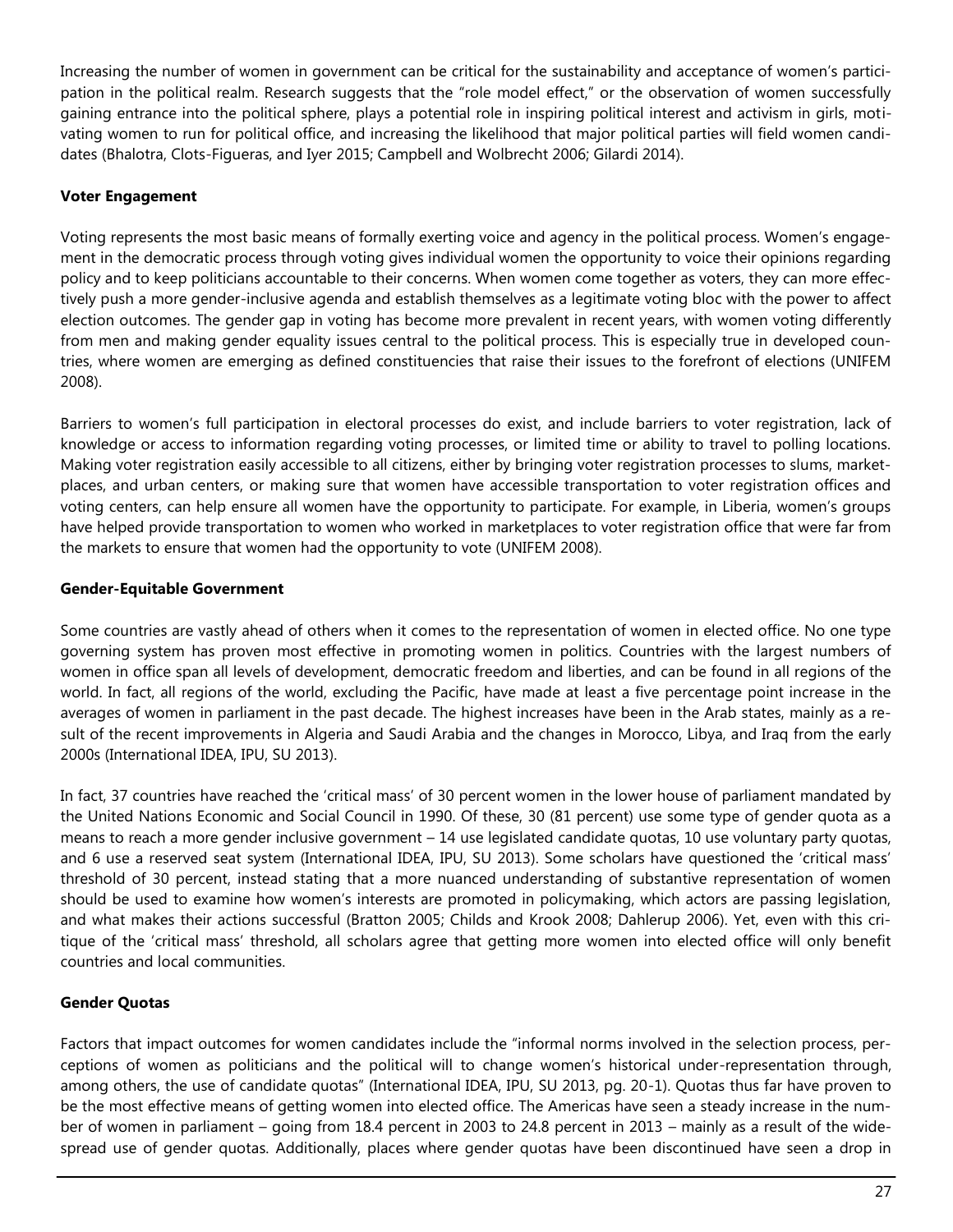women's representation in elected office. In Egypt, for example, the discontinued use of gender quotas led to women's representation dropping from 13 percent to 2 percent (International IDEA, IPU, SU 2013).

There is "no one size fits all" for quota systems, and some are more effective than others, but all seem to be effective at getting women into elected office. Rather than reserving a certain number of seats for women in government, quota systems will often have legislative candidate quotas that require a minimum number of candidates are women. Others have additional requirements for the alternation of female and male candidates on candidate lists. Attention should be paid to gender quota law, given that there are often barriers to their proper implementation due to the language of the law, where the law originates, and the guidelines for implementation written into the law (Hubbard 2014).

Gender quotas alone will not remove the structural, institutional, cultural, and societal barriers facing women in politics. One area in which women do better than men, however, is regarding their perceived level of corruption. Both women and men perceive women as less corrupt, and therefore, in places with high levels of government corruption, women may be seen as preferable candidates for election (Barnes and Beaulieu 2014).

#### **Equal Access to Resources and Opportunity for Women Politicians**

Entering the realm of politics and policy demands a level of political literacy that enables one to navigate the existing networks of entrenched relationships and interests that have traditionally governed who can and cannot participate in decision making for the city. Acquiring this literacy requires social know-how, social networks, and control over resources. Women, historically excluded from ownership of the social, economic, and political resources of the city, must overcome such barriers to gain an in-depth understanding of the institutions of government and governance, as well as of the political dynamics governing relationships and power structures (Beall 1996a; UNIFEM 2008). Women are likely to enter elected office with limited or no political experience, and often lack the confidence, skills, and connections to resources that men do (Hubbard 2014). Training on rules and regulations, codes of conduct, among other issues would help build the capacity of women candidates and elected officials.

Women-only political parties with a gender-specific agenda can help promote gender equality and women's interests at the party level, as well as within legislative agendas, while also serving as a mechanism to remedy the gender disparities some women politicians experience within mainstream political parties. Iceland's all-women party, formed in 1983, received about ten percent of the votes, and since then, women's political parties have formed in Sweden, India, the Philippines, and Afghanistan, among other countries (UNIFEM 2008). In the Philippines, GABRIELA, the largest alliance of progressive women's organizations, was able to form as its own political party thanks to the "Party List System" law passed in 1995 aimed at increasing the representation of excluded groups in government. GABRIELA has continued to be a force within Philippine politics, playing a major role in the passage of pro-women legislation and continuing to file legislative proposals to promote the equal rights of women in Filipino society (UNIFEM 2008).

Not all women's parties, however, have achieved long-lasting or widespread success. Many fail because of their inability to gain independent legitimacy and are seen as a means of mobilizing women voters using the ideology of preexisting political parties. For example, the Women of Russia party, formed in the early 1990s, was able to win 23 seats in the 1993 National Parliamentary elections. In 1995, however, the party came up short of the 5 percent threshold of votes required by the proportional representation system, winning just 3 seats in total. The ultimate demise of the Women of Russia party stems from its inability to run a large-scale campaign – they were only able to run candidates in 20 of the 224 single-member districts – and vague programmatic messaging (Ishiyama 2003).

Some women's groups, such as EMILY's List in the United States, focus on campaign finance and campaign finance law enforcement. Women usually start campaigns with less money and fewer access points to financial resources (Baer and Hartmann 2014; Political Parity 2014). Thus, organizations like EMILY's list work to level the playing field by bolstering financial support for women candidates. At the same time, in places where campaign finance laws are weakly enforced, women are at an even greater disadvantage (UN Women 2015). In Sierra Leone, for example, buying votes from your constituency is the norm – one that undermines democracy, and is expensive and sometimes prohibitive to women's political involvement as a result (Castillejo 2009).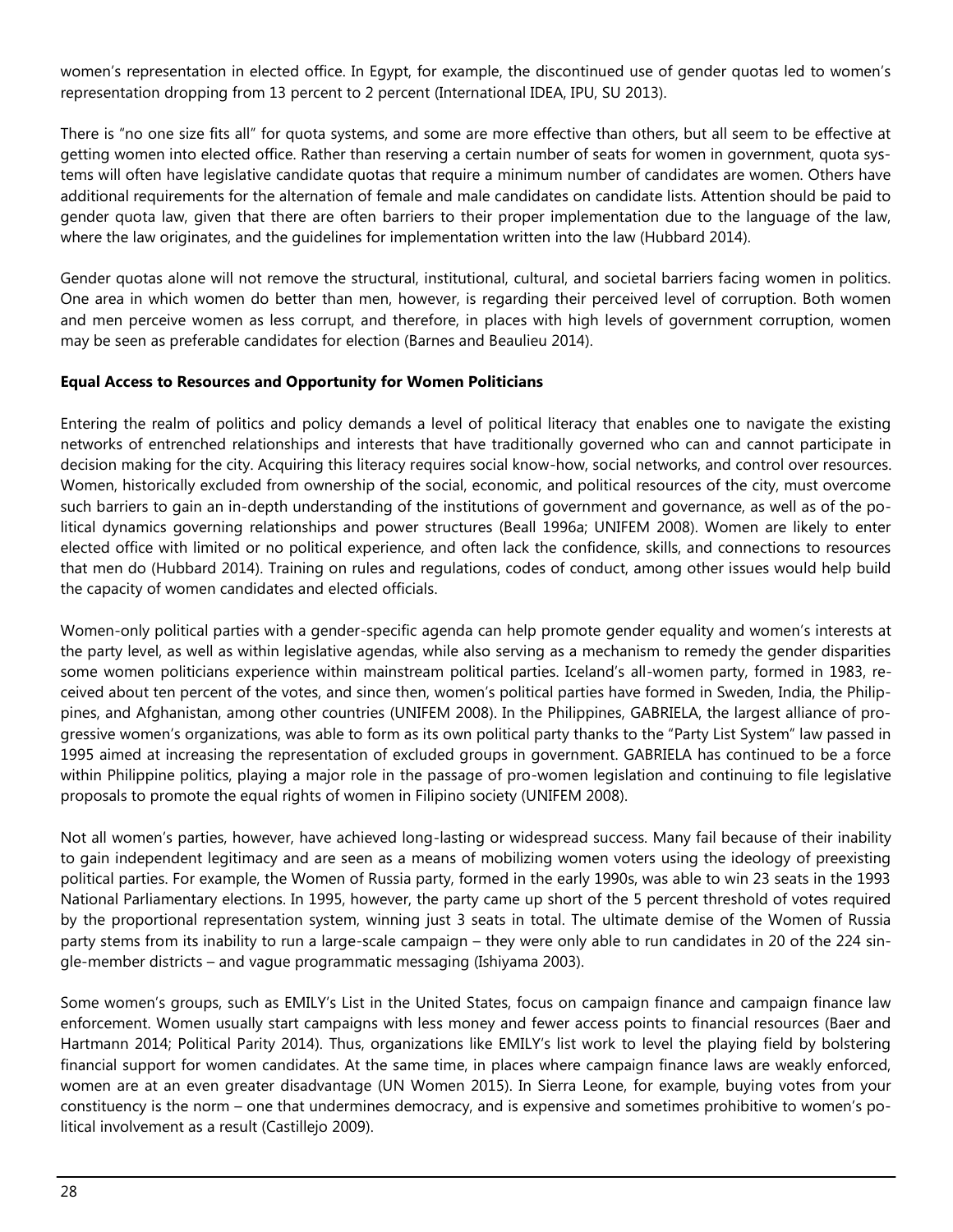Ensuring the safety of women candidates is key to guaranteeing that they are able to participate in the political sphere. Violence is sometimes used as a tool to keep women from entering the political arena. Female candidates in Kenya during the 2007 elections, for example, experienced instances of electoral gender-based violence that included beatings, sexual attacks and threats, sexual harassment, and murder (UN Women, Embassy of Sweden, and USAID 2013). In Sierra Leone, supporters of female minister and district candidates were beaten at campaign events to force the candidates to cease campaigning in public, in addition to collective intimidation and threats from opposition parties against public appearances (Castillejo 2009).

Women still face barriers once they are in office, including high turnover rates of elected women officials (Beall 1996a). In a study of 31 upper- and middle-income democracies, Schwindt-Bayer's (2005) findings suggest that female officials' sometimes short political life relates to the retention of male incumbents: the more male incumbency in a race, the less likely women are to be electorally successful. In addition, once in public office, women are typically concentrated in issue areas that are largely social in nature, such as those related to education, women, children, or the family (Dersnah 2013; UNIFEM 2008). While not all women political figures focus solely on women's issues, they are often linked to issues important to women and families once in office.

## **Women at the Subnational Level**

Local governments are uniquely positioned to have the most impact on women's lives, making it essential that their voices are included (UCLG 2013). However, research that examines women's political participation at the subnational level is lacking. While some regional and country specific studies exist, many gaps remain in the available data. Additionally, where the data are available, drawing comparisons between countries and regions is still difficult, as the types of government vary greatly from region to region (UNDP 2010). The first step in gaining a better understanding of women's political participation in urban areas is to do more research about the number of women running for local offices and holding positions in local government, including mayoral positions, and to better understand the multitude of barriers preventing higher representation and participation.

The data that does exist show that, though there has been an increase in women in government at the national level, this increase has not been seen locally. In Latin America, for example, the gains that women have seen at the national levels have not been replicated in regional and local governmental bodies (Llanos and Sample 2008). In fact, globally women make up only 5.1 percent of capital city mayors, 6.1 percent of mayors in cities with over 1 million inhabitants, and only 20 percent of city councilors worldwide (UCLG 2013).

Similar to the national level, countries with subnational quotas, such as Bangladesh, Pakistan, and India, have higher political participation of women than those that do not (UNDP 2010). In fact, in these three countries, because of the use of quotas at the subnational level, there is a higher representation of women at the subnational level than at the national level (UNDP 2010). Even with the use of quotas, women in local governments are more likely to be found at the council level and are less likely to hold leadership positions, such as council chairs or mayors (Llanos and Sample 2008; UNDP 2010) Quotas are an effective means of getting women into local government, but must be supported by a multitude of other initiatives, as "women tend to engage in social activism that, paradoxically, does not translate into adequate political representation" (Llanos and Sample 2008, pg. 25).

Women's lack of political knowledge and understanding of political processes presents a barrier to their running for and winning local office. While there are sometimes resources and training for women running for national office, in many countries this same support is not provided to women at the local level (Danielson, Eisenstadt and Yelle 2013; NDI 2015; UNDAW 2005a). Even when women do run, they usually receive less support overall than their male counterparts, including difficulty accessing political power holders within political parties and major donor networks, and the lack of child care. In fact, women receive fewer resources, not just from political parties, but from their families and communities, making it more difficult to wage successful campaigns or to take on the many responsibilities of office (NDI 2015). This is especially true for women who struggle to provide for their families, as the many demands on their time leaves them unable to participate in politics. Allocating a specific percentage of financial resources to women may be one way to help more women enter local government, as happens in some countries like Mexico (Llanos and Sample 2008), as would supports like child care. The creation of networks and associations of women in local government from different municipali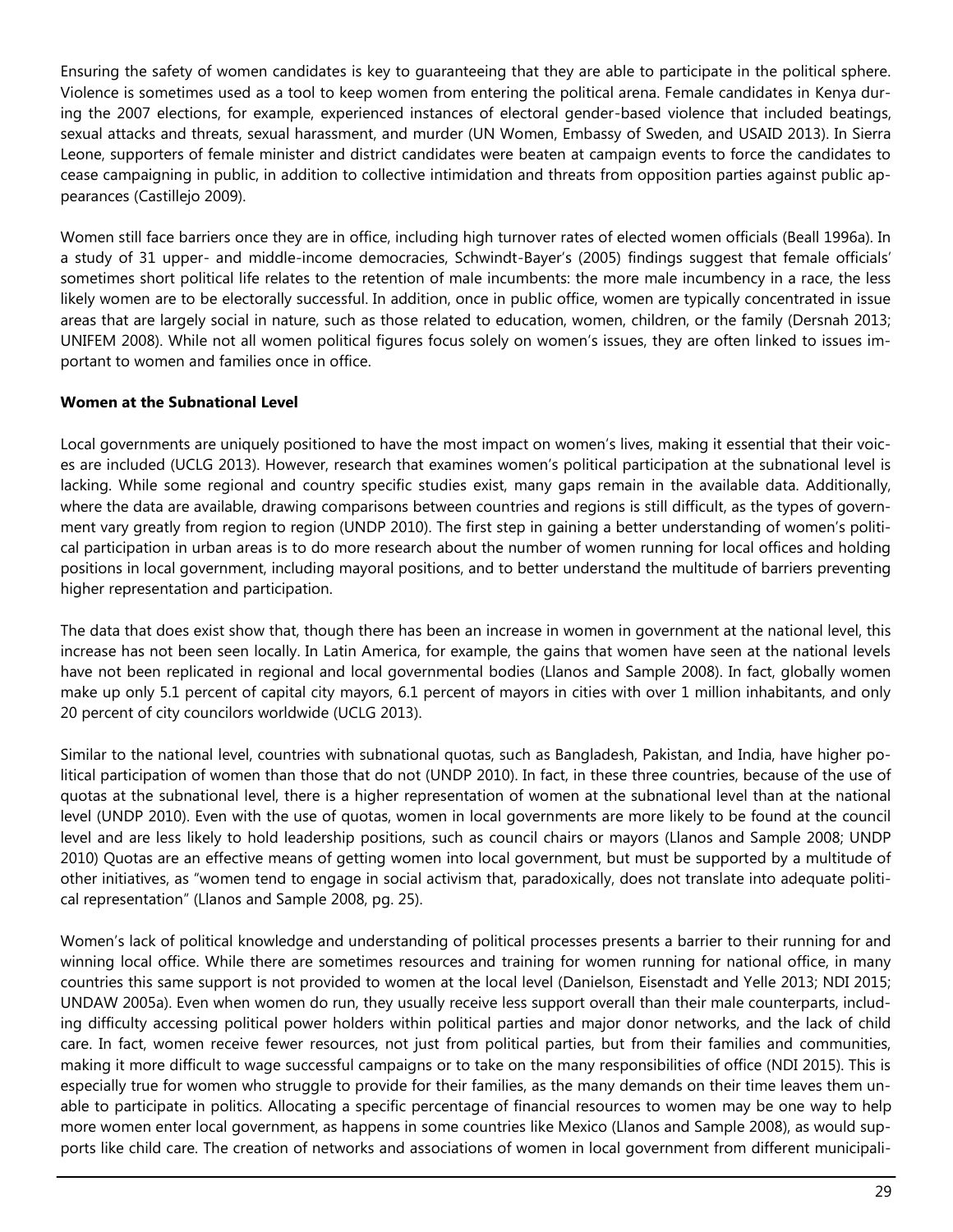ties and regions would also facilitate women's political participation, allowing women to learn from each other and strengthening any collective interests and demands (Hubbard 2014; Jayal 2005).

The inability to access resources also restricts women once in office. Local government bodies are often under-resourced and women's contributions often go unpaid or women are confined to membership status rather than given leadership positions. Additionally, women are frequently pigeonholed into issues associated with women and families; in essence perpetuating the feminization of "women's" issues instead of engaging women policymakers more broadly (Chant and Datu forthcoming; Beall 2010). Women in local governments also face larger constraints due to existing power dynamics. In India, for example, votes of no-confidence and rescheduling of meetings without the knowledge of women members diminish female involvement in local decisions (Jayal 2005). Again, training programs that equip women with knowledge of laws, procedures, and programs of local governments is key to women's full participation as elected leaders.

#### **Bringing Women's Voices to the Forefront**

Simply increasing the number of women in office is insufficient to achieve meaningful progress towards gender equality in policy and practice. As stated by Macaulay (2005), "differing life experiences, multiple social positionalities, and adherence to various political or religious doctrines all shape how women – as much as men – come to define what they believe is in women's 'best interest'" (pg. 4). Strategies do exist, however, to enhance the substantive participation of women in political office, as well as facilitate collective action among women policymakers that can help make the passage of women-friendly policy and legislation a reality.

Parliamentary caucuses can allow elected women to reach across party lines and join their voices together to advocate for issues central to women, while also serving as an entry point for engagement with civil society (Beall 1996b; Macaulay 2005). The *bancada feminina*, the women's caucus in Brazil's national congress, for example, has successfully worked to pass a number of laws advancing women's rights, including issues such as maternity and paternity leave, the rights of women prisoners, reproductive rights, and gender-based violence (Macaulay 2005). Comprised of women from across the political spectrum, and with varying levels of prior political experience, the *bancada feminina* has effectively established itself as a change agent within Brazil's national government. The caucus's work with feminist nongovernmental groups on key legislation exemplifies how collaboration between government bodies, women legislators, and key civil society actors can lead to meaningful change – both for the lives of women on the ground, and for the empowerment of women in elected office (Macaulay 2005).

Bureaucratic units and civil service offices can also play a key role in coordinating and providing oversight for the implementation of policy that aims to achieve goals of gender equality. Chile's National Office for Women's Affairs (Servicio Nacional de la Mujer, or SERNAM), led by a Minister of State who participates in cabinet meetings, exemplifies how a well -positioned bureaucratic unit dedicated to the concerns of women can effectively influence policymaking (UNIFEM 2008). Most women's units or machineries, however, are located on the periphery of governments and lack the resources needed to bring about large-scale change, existing as "institutional expressions of the low priority accorded to gender issues" (UNIFEM 2008, pg. 28).

Increasing the number of women who work in bureaucratic units and civil service offices at national and local levels can additionally help bring women's issues to the forefront of policy implementation. Gender quotas for the civil service in both Bangladesh and Timor-Leste have increased the presence of women, and some studies show that greater numbers of female civil servants lead to greater responsiveness to women's needs (Zafarullah 2000). Most of the civil service positions filled by women, however, are entry-level positions, and more commitment is needed to advancing women to managerial positions at all levels of the civil service, including local government (UN Women 2015).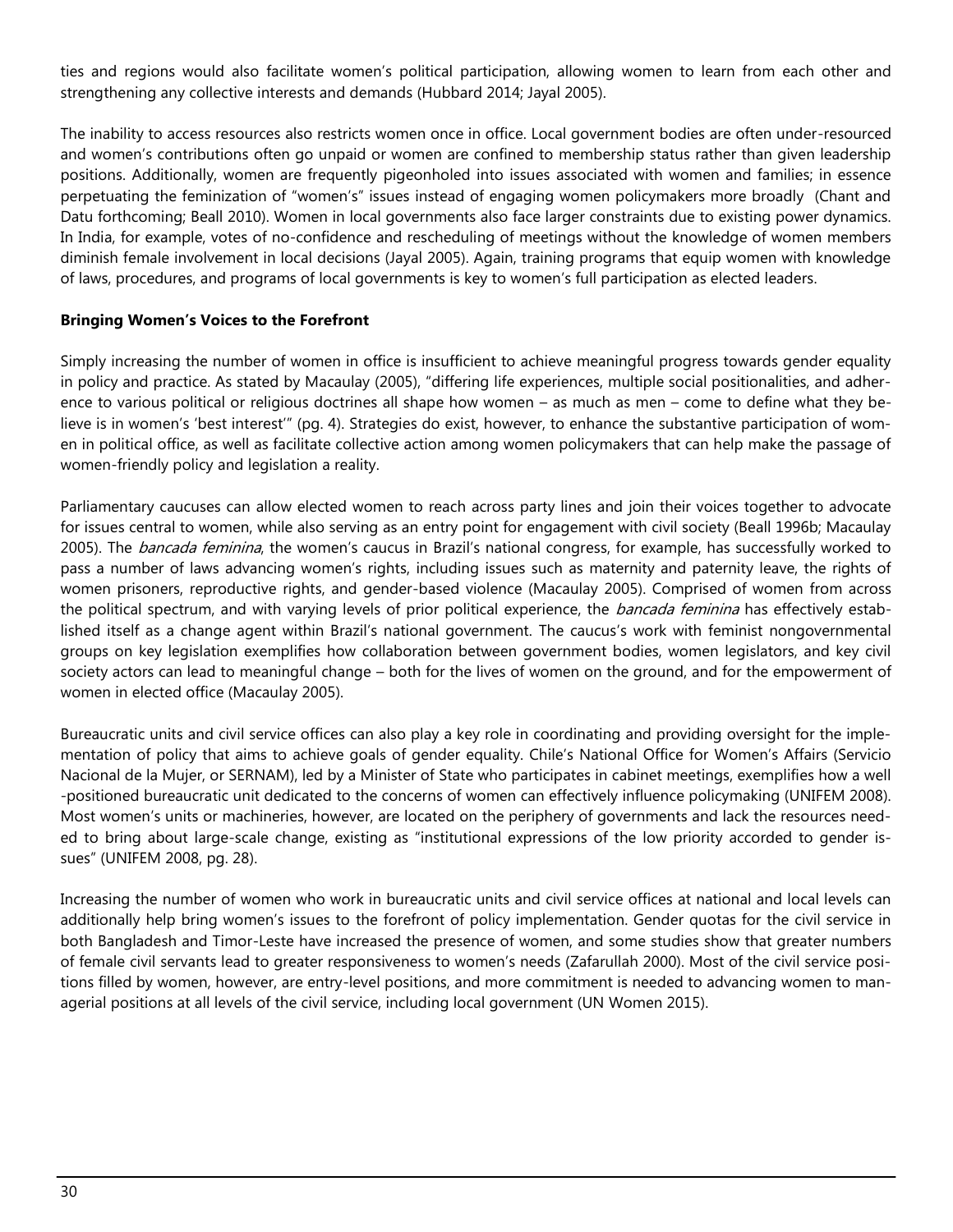## **Conclusion**

Cities worldwide need to develop the capacity to provide for their growing urban populations, populations that do and will continue to include a large number of women. As cities respond to this growth, they must also work to reform approaches to urban policy and planning so that women and girls can better seize upon the opportunities offered to them in cities, such as greater availability of paid work, shifting gender norms and expanded independence, and access to services, infrastructure, and technologies that can empower participation in the social, economic, and political spheres of urban life. When successfully implemented, the principles and tools of gender-sensitive urban governance and development can more effectively meet the diverse needs of women, as well as impact other traditionally-disadvantaged groups that are often excluded from the resources of the city. Gender-sensitive urban planning also holds particular promise for goals of sustainability, another key component of city capacity to support urban populations in the long-term. Sustainability can imply both the longevity of change, and the effective maintenance and protection of the urban environment. The institutional, relational, and normative transformations needed to establish gender-sensitive governance can include the integration of urban sustainability goals into gender-aware urban development.

As the world continues to experience rapid urbanization, it is essential to recognize the opportunities available to urban women and the challenges they face in availing themselves of such opportunities. This White Paper has identified many of those challenges, such as the lack of labor and citizen rights, which reduce women's access to better employment opportunities, as well as to urban services; the lack of equal access to education and property rights; and the protracted gendered division of labor which holds women responsible for much of family care and domestic work, while also spending increasing time in paid work. The White Paper also, both implicitly and explicitly, explores how a better-designed and better-resourced urban infrastructure which acknowledges care-related responsibilities and addresses women's needs for physical, emotional, and economic security can be a true boon to women's empowerment in cities, as well as to the wellbeing of families and communities more broadly. Most importantly, it highlights the imperative for urban planning and design to build on an understanding of the specific experiences of the female urban population, and identifies political and social processes for ensuring that women's needs are identified and addressed in their diversity.

Yet many questions remain unanswered, not least when trying to prepare for the future. For example, what will work look like in 2050 when two-thirds of the population live in urban settings? What are the political dimensions of the systems needed to support employers and employees? Throughout the process of answering these questions, women's status in cities must be comprehensively tracked to truly understand how this period of rapid urbanization affects their lives. Better data collection would help to fill existing gaps in research, such as the lack of data on women in local government; the absence of accurate and reliable information on women in the informal sector; and insufficient knowledge of genderspecific roles in and vulnerabilities to climate change. Broadening urban understanding of women's lived experiences is central to acknowledging their contributions to cities in the formation of policy responses, and to finding effective ways to involve women as substantive actors within urban decision making.

Expanding women's access to decision makers and to positions of power within cities is crucial to ensuring that cities are able to serve and protect the human rights of all groups equally. Increasing women's voice and agency must become central to the establishment of good governance, which includes the interaction between government actors at all levels, with grassroots and civil society organizations, as well as active efforts to increase the number of female elected officials and civil servants. In this increasingly technological world, use of mobile technology and the internet will play an important role in expanding women's empowerment and agency within the public and political sphere. If cities can effectively provide the space for women's voice, agency and action, and integrate gender-sensitivity into urban policy, planning, and development, cities will be better equipped to address the needs of all its residents, and to meet the challenges of the future.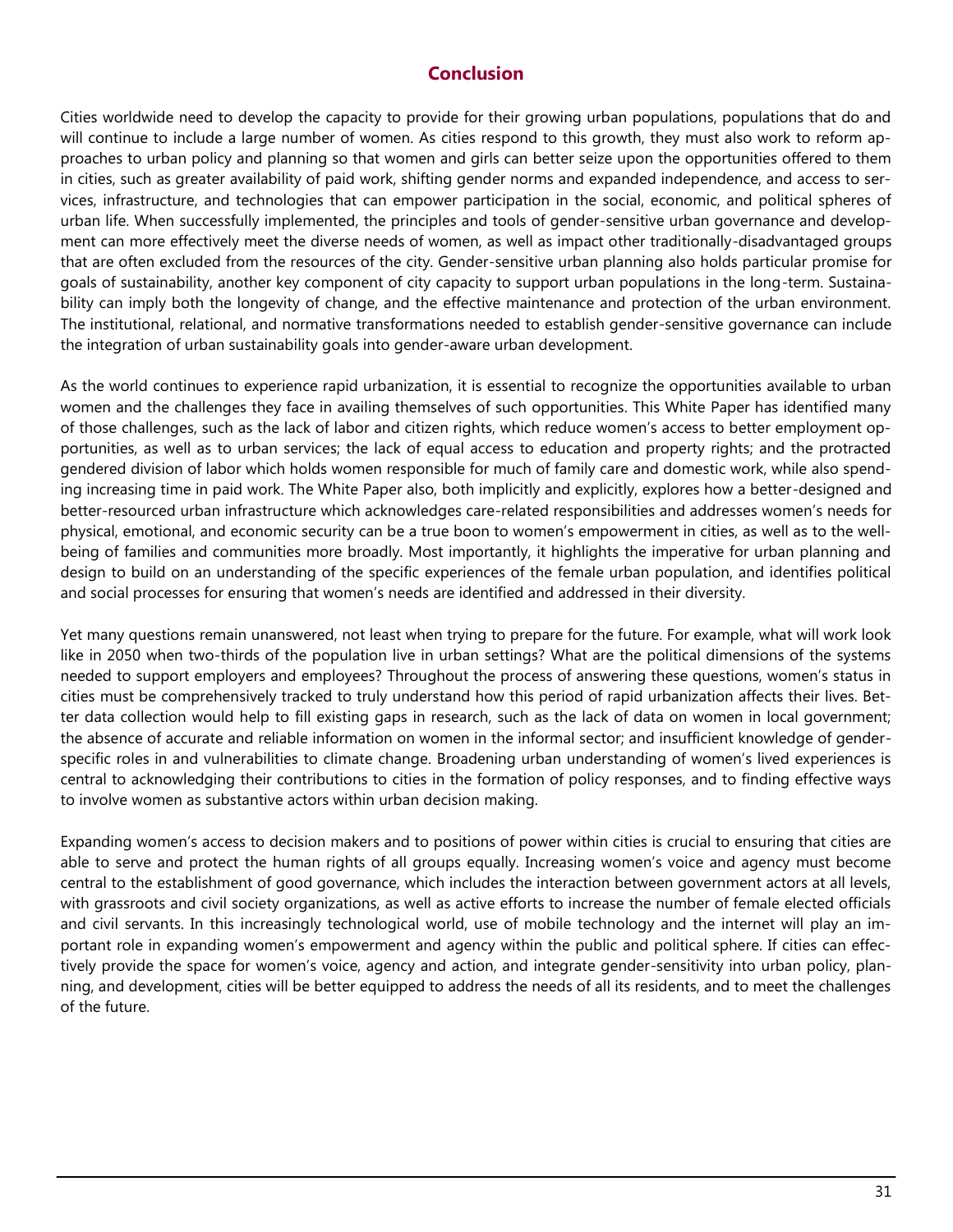## **Reference List**

10/66 Dementia Research Group. 2004. "Care Arrangements for People with Dementia in Developing Countries." International Journal of Geriatric Psychiatry 19: 170–77.

ActionAid. 2014. Safe Cities For Women From Reality to Rights. Washington, DC: ActionAid. <http://global.safecitiesforwomen.org/wpcontent/uploads/sites/5/2014/02/safe-cities.pdf> (June 10, 2015).

Amir-Ebrahimi, Masserat. 2008. "Transgression in Narration: The Lives of Iranian Women in Cyberspace." Journal of Middle East Women's Studies 4 (3): 89–118.

Amnesty International. 2010. *Insecurity and Indignity: Women's Experiences in the Slums of Nairobi, Kenya*. London, UK: Amnesty International. <https://www.amnesty.org/en/documents/AFR32/002/2010/en/> (accessed April 16, 2015).

Baer, Denise L. and Heidi Hartmann. 2014. Building Women's Political Careers: Strengthening the Pipeline to Higher Office. Report #I926. Washington, DC: Institute for Women's Policy Research.

Bapat, Meera, and Indu Agarwal. 2003. "Our Needs, Our Priorities; Women and Men from the Slums in Mumbai and Pune Talk about Their Needs for Water and Sanitation." Environment & Urbanization 15 (2): 71-86.

Bari, Farzana. 2005. "Women's Political Participation: Issues and Challenges." In *Enhancing Participation of Women in Development* through an Enabling Environment for Achieving Gender Equality and the Advancement of Women. Bangkok, Thailand: United Nations. <http://www.un.org/womenwatch/daw/egm/enabling-environment2005/docs/EGM-WPD-EE-2005-EP.12%20%20draft%20F.pdf> (accessed April 21, 2015).

Barnes, Tiffany D., and Emily Beaulieu. 2015. "Gender Stereotypes and Corruption: How Candidates Affect Perceptions of Election Fraud." Politics & Gender 10: 365-91.

Bayliss, Kate, and Terry McKliney. 2007. Privatising Basic Utilities in Sub-Saharan Africa: The MDG Impact. Policy Research Brief No. 3. Brasilia, Brazil: International Poverty Centre. <http://www.ipc-undp.org/pub/IPCPolicyResearchBrief3.pdf> (accessed April 16, 2015).

Beall, Jo. 1996a. *Urban Governance: Why Gender Matters*. Gender in Development Monograph Series No. 1. New York, NY: United Nations Development Programme (UNDP). <http://www.gdrc.org/u-gov/doc-whygendermatters.html> (accessed April 20, 2015).

——. 1996b. "Participation in the City: Where Do Women Fit In?" *Urban Development* 4 (1): 9–16.

-. 2010. "Decentralisation, Women's Rights and Poverty: Learning from India and South Africa." In The International Handbook of Gender and Poverty: Concepts, Research, Policy, edited by Sylvia Chant, 633-37. Cheltenham, UK: Edward Elgar Publishing.

Bhalotra, Sonia, Irma Clots-Figueras, and Lakshmi Iyer. 2015. Path-Breakers? Women's Electoral Success and Future Political Participation. Working Paper 14-035. <https://economics.nd.edu/assets/155957/paper\_bci\_pathbreakers\_feb2015.pdf> (accessed April 21, 2015).

Bratton, Kathleen A. 2005. "Critical Mass Theory Revisited: The Behavior and Success of Token Women in State Legislatures." Politics & Gender 1 (1): 97–125.

Bratton, Kathleen A., and Leonard P. Ray. 2002. "Descriptive Representation, Policy Outcomes, and Municipal Day-Care Coverage in Norway." American Journal of Political Science 46 (2): 428–37.

Brody, Alyson. 2009. Gender and Governance: Overview Report. BRIDGE. Brighton, UK: Institute of Development Studies, University of Sussex. <http://www.bridge.ids.ac.uk/sites/bridge.ids.ac.uk/files/reports/Governance\_OR\_final.pdf> (accessed April 28, 2015).

Brouder, Alan, and Caroline Sweetman. 2015. "Introduction: Working on Gender Issues in Urban Areas." Gender & Development 23 (1): 1–12.

Buvinić, Mayra, Gabriela Vega, Mauricio Bertrand, Anne-Marie Urban, Rebeca Grynspan, and Ginya Truitt. 1999. Hurricane Mitch: Women's Needs and Contributions. Sustainable Development Department Technical Papers Series. Washington, DC: Inter-American Development Bank, Women in Development Program Unit. <http://publications.iadb.org/bitstream/handle/11319/5215/Hurricane% 20Mitch%3a%20Women%27s%20Needs%20and%20Contributions.pdf?sequence=1> (accessed June 9, 2015).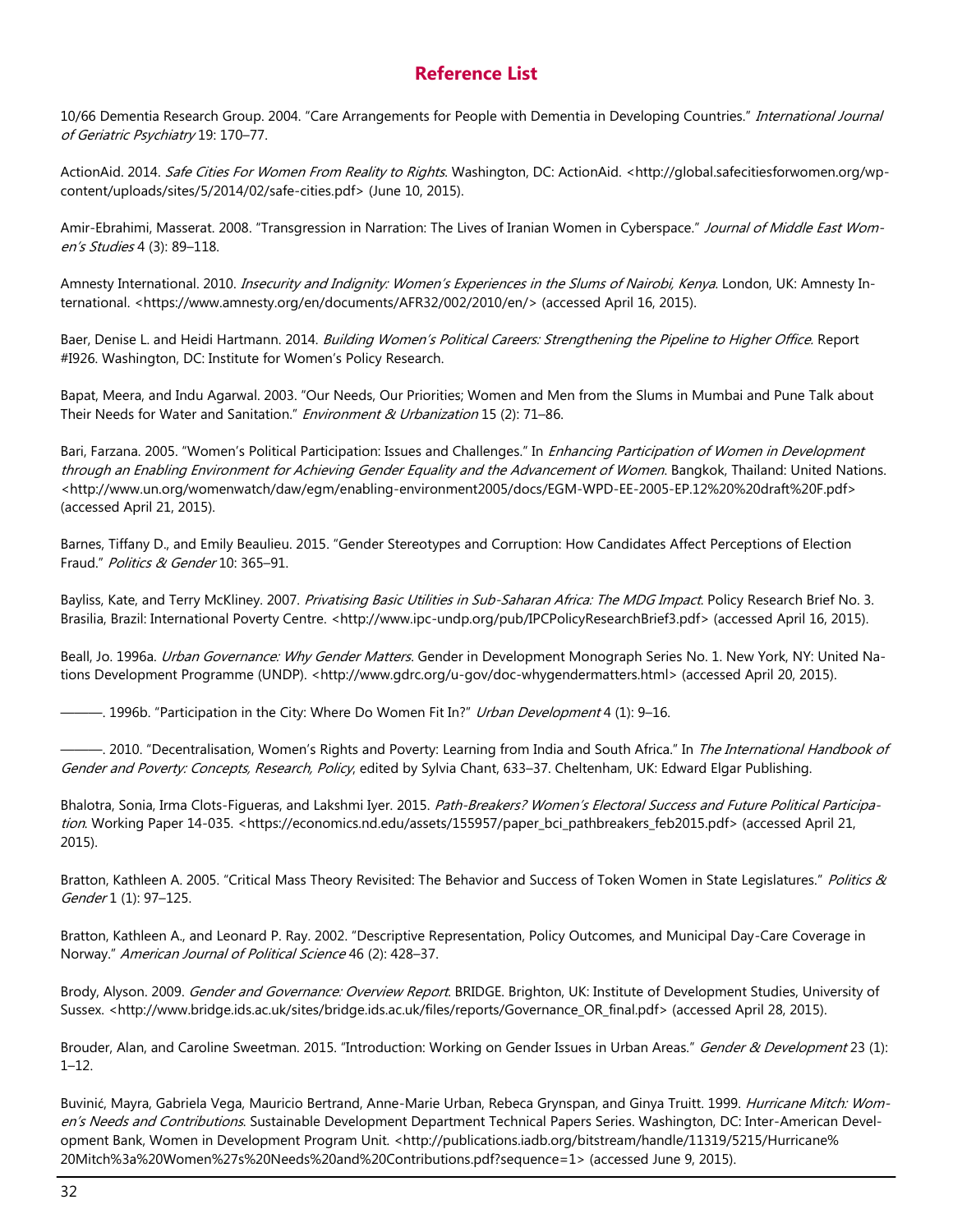Buvinić, Mayra, Rebecca Furst-Nichols, and Emily C. Pryor. 2013. A Roadmap for Promoting Women's Economic Empowerment. Washington, DC: United Nations Foundation and Exxon Mobile. <http://www.womeneconroadmap.org/sites/default/files/ WEE\_Roadmap\_Report\_Final\_1.pdf> (accessed June 8, 2015).

Campbell, David E., and Christina Wolbrecht. 2006. "See Jane Run: Women Politicians as Role Models for Adolescents." The Journal of Politics 68 (2): 233–47.

Casier, Bart. 2010. "The Impact of Microcredit Programmes on Survivalist Women Entrepreneurs in The Gambia and Senegal." In The International Handbook of Gender and Poverty: Concepts, Research, Policy, edited by Sylvia Chant, 612-17. Cheltenham, UK: Edward Elgar Publishing.

Castillejo, Clare. 2009. Women's Political Participation and Influence in Sierra Leone. Working Paper. Fundacion para las Relaciones Internacionales y el Dialogo Exterior (FRIDE). <http://fride.org/download/WP83\_Women\_political\_ENG\_jun09.pdf> (accessed April 21, 2015).

Centre on Housing Rights and Evictions (COHRE). 2004. Bringing Equality Home: Promoting and Protecting the Inheritance Rights of Women: A Survey of Law and Practice in Sub-Sahara Africa. Geneva, Switzerland: Centre on Housing Rights and Evictions. < http:// bit.ly/1EwZeyt> (accessed April 30, 2015).

-, 2008. Women, Slums and Urbanisation: Examining the Causes and Consequences. Geneva, Switzerland: Centre on Housing Rights and Evictions, Women and Housing Rights Programme. <http://globalinitiative-escr.org/wp-content/uploads/2013/05/ women\_slums\_and\_urbanisation\_may\_2008.pdf> (accessed April 18, 2015).

Chant, Syliva. 2007. Gender, Cities and the Millennium Development Goals in the Global South. Issue 21. New Working Paper Series. London, UK: London School of Economics, Gender Institute. <http://www.lse.ac.uk/genderInstitute/pdf/CHANT%20GIWP.pdf> (accessed April 30, 2015).

—. 2013. "Cities through a 'Gender Lens:' A Golden 'Urban Age' for Women in the Global South?" *Environment & Urbanization* 25 (1): 9–29.

———. 2014. "Exploring the 'Feminisation of Poverty' in Relation to Women's Work and Home-Based Enterprise in Slums of the Global South." International Journal of Gender and Entrepreneurship 6 (3): 296-316.

Chant, Sylvia, and Kerwin Datu. Forthcoming. "Women in Cities: Prosperity or Poverty? The Importance of Multidimensional and Multi-Spatial Analysis." In The City in Urban Poverty, edited by Charlotte Lemanski and Colin Marx. Houndmills, Basingstoke: Palgrave Macmillan.

Chant, Sylvia, and Cathy McIlwaine. 2013. "Gender, Urban Development and the Politics of Space." E-International Relations. < http:// www.e-ir.info/2013/06/04/gender-urban-development-and-the-politics-of-space/> (accessed April 18, 2015).

Chatterii, Minki, Nancy Murray, David London, and Philip Anglewicz. 2004. The Factors Influencing Transactional Sex Among Young Men and Women in 12 Sub-Saharan African Countries. United States Agency for International Development. <http://pdf.usaid.gov/ pdf\_docs/Pnada925.pdf> (access April 18, 2015).

Chattopadhyay, Raghabendra, and Esther Duflo. 2004. "Women as Policy Makers: Evidence from a Randomized Policy Experiment in India." Econometrica 72 (5): 1409-43.

Chen, Martha, and Caroline Skinner. 2014. "The Urban Informal Economy: Enhanced Knowledge, Appropriate Policies and Effective Organization." In The Routledge Handbook on Cities of the Global South, edited by Susan Parnell and Sophie Oldfield. New York, NY: Routledge.

Chen, Martha A., Ruchi Khurana, and Nidhi Mirani. 2005. Toward Economic Freedom: The Impact of SEWA. Ahmedabad, India: Self Employed Women's Association - SEWA. <http://www.sewaresearch.org/impact.pdf> (accessed June 9, 2015).

Childs, Sarah, and Mona Lena Krook. 2008. "Critical Mass Theory and Women's Political Representation." Political Studies 56: 725-36.

Cities for CEDAW. 2015. "About Us." <http://citiesforcedaw.org/about/> (accessed June 9, 2015).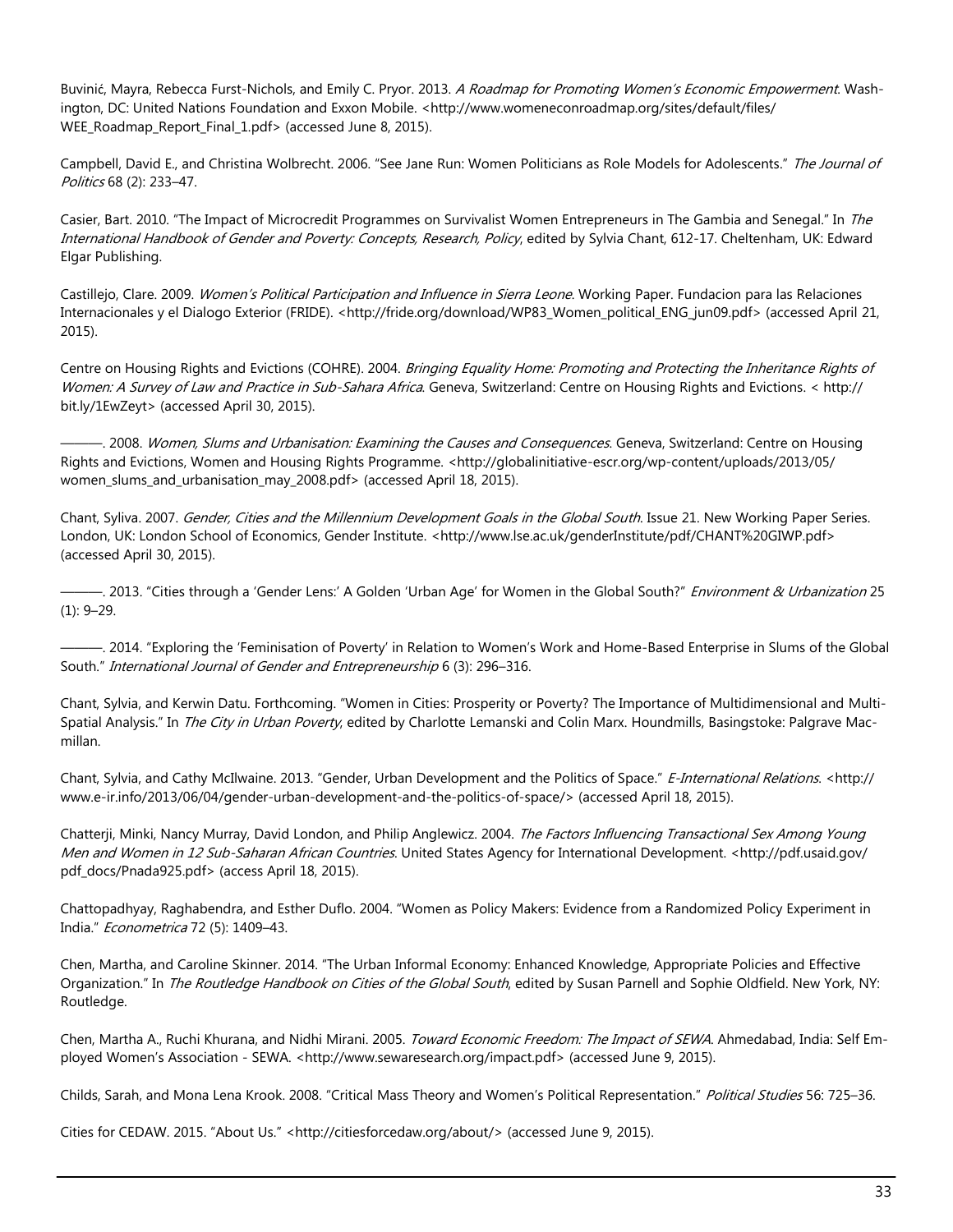Dahlerup, Drude, ed. 2006. Women, Quotas, and Politics. Abingdon, UK: Routledge.

Damyanovic, Doris, Florian Reinwald, and Angela Weikmann. 2013. Gender Mainstreaming in Urban Planning and Urban Development. 130 A. STEP 2025. Vienna, Austria: Urban Development and Planning, Vienna. <http://www.wien.gv.at/stadtentwicklung/studien/pdf/ b008358.pdf> (accessed June 9, 2015).

Danielson, Michael S., Todd A. Eisenstadt, and Jennifer Yelle. 2013. "Ethnic Identity, Informal Institutions, and the Failure to Elect Women in Indigenous Southern Mexico." Journal of Politics in Latin America 5 (3): 3–33.

Datta, Rekha. 2003. "From Development to Empowerment: The Self-Employed Women's Association in India." International Journal of Politics, Culture and Society 16 (3): 351–68.

Dersnah, Megan A. 2013. Women in Political and Public Life: Global Report for the Working Group on the Issue of Discrimination against Women in Law and in Practice. UN OHCHR Background Paper. Geneva, Switzerland: United Nations Office of the High Commissioner for Human Rights (UN OCHR). <http://www.ohchr.org/Documents/Issues/Women/WG/PublicPoliticalLife/WG\_Global.docx> (accessed April 21, 2015).

Deshingkar, Priya, and Sven Grimm. 2004. Voluntary Internal Migration: An Update. London, UK: Overseas Development Institute. <http://www.odi.org/sites/odi.org.uk/files/odi-assets/publications-opinion-files/70.pdf> (accessed April 14, 2015).

———. 2005. Internal Migration and Development: A Global Perspective. No. 19. IOM Migration Research Series. Geneva, Switzerland: International Organization for Migration. <http://www.prb.org/source/mrs\_19\_2005.pdf> (accessed April 13, 2015).

Elson, Diane, and Ruth Pearson. 1981. "Nimble Fingers Make Cheap Workers: An Analysis of Women's Employment in Third World Manufacturing." Feminist Review 7: 87-107.

Evans, Alison, and Divya Nambiar. 2013. Collective Action and Women's Agency: A Background Paper. No. 4. Women's Voice, Agency, & Participation Research Series. Washington, DC: World Bank. <http://www-wds.worldbank.org/external/default/WDSContentServer/ WDSP/IB/2014/11/26/000442464\_20141126161820/Rendered/PDF/927580NWP0Wome00Box385358B00PUBLIC0.pdf> (accessed June 12, 2015).

Eyben, Rosalind. 2010. Supporting Inclusive and Democratic Ownership: A "How to Note" for Donors. Brighton, UK: Institute of Development Studies, University of Sussex. <http://cso-effectiveness.org/IMG/pdf/ enabling\_environment\_institute\_for\_development\_studies.pdf> (accessed May 1, 2015).

Food and Agricultural Organization (FAO), International Fund for Agriculture Development (IFAD), and International Labour Organization (ILO). 2010. Agricultural Value Chain Development: Threat or Opportunity for Women's Employment?. Gender and Rural Employment Policy Brief. #4. Rome, Italy: Food and Agricultural Organization, International Fund for Agriculture Development, and International Labour Organization. <http://www.fao.org/docrep/013/i2008e/i2008e04.pdf> (accessed May 5, 2015).

Gabriela's Women's Party. n.d. "Her Story." <http://gabrielawomensparty.net/content/her-story> (accessed April 28, 2015).

Garikipati, Supriya. 2010. "Microcredit and Women's Empowerment: Understanding the 'Impact Paradox' with Particular Reference to South India." In The International Handbook of Gender and Poverty: Concepts, Research, Policy, edited by Sylvia Chant, 599-605. Cheltenham, UK: Edward Elgar Publishing.

Gencer, Ebru A. 2013. "Natural Disasters, Urban Vulnerability, and Risk Management: A Theoretical Overview." In The Interplay between Urban Development, Vulnerability, and Risk Management, 7:7–43. SpringerBriefs in Environment, Security, Development and Peace. New York, NY: Springer Berlin Heidelberg.

Gilardi, Fabrizio. 2014. "The Temporary Importance of Role Models for Women's Political Representation." American Journal of Political Science 00 (0): 1–14.

Grumiau, Samuel. 2012. "Spotlight Interview with Pari Moses (Malaysia - MTUC)." http://www.ituc-csi.org/spotlight-interview-withpari.html?lang=en (accessed June 8, 2015).

GSMA Development Fund, the Cherie Blair Foundation, and Vital Wave Consulting. 2010. Women & Mobile: A Global Opportunity: A Study on the Mobile Phone Gender Gap in Low- and Middle-Income Countries. London, UK: GSMA Development Fund, the Cherie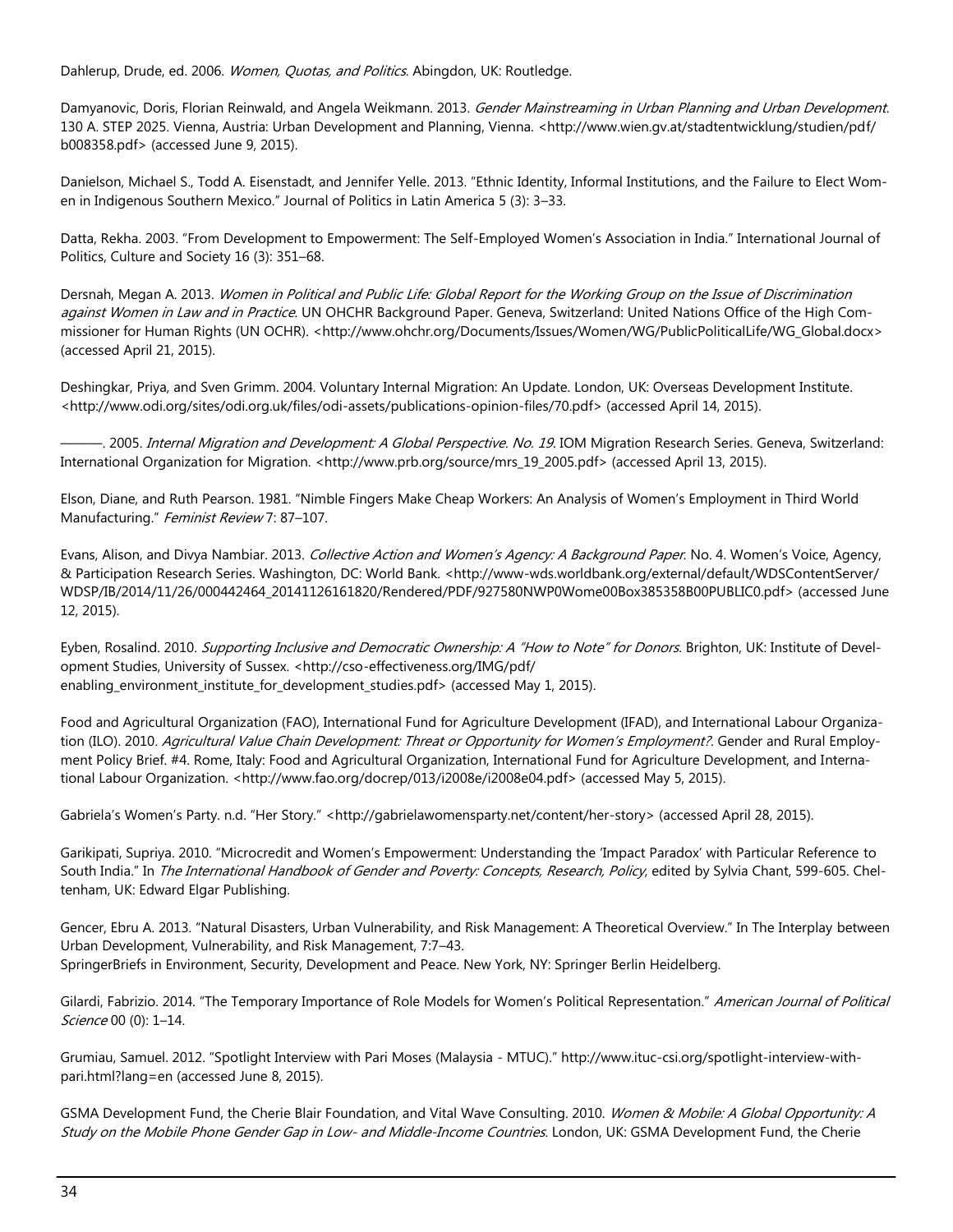Blair Foundation, and Vital Wave Consulting. <http://www.cherieblairfoundation.org/wp-content/uploads/2012/07/ women\_and\_mobile\_a\_global\_opportunity.pdf> (accessed May 1, 2015).

Gupta, Kamla, Fred Arnold, and H. Lhungdim. 2009. *Health and Living Conditions in Eight Indian Cities*. National Family Health Survey (NFHS-3): India, 2005-06. Mumbai, India: International Institute for Population Sciences. <http://dhsprogram.com/pubs/pdf/OD58/ OD58.pdf> (accessed April 20, 2015).

HarassMap. n.d. "Who We Are." <http://harassmap.org/en/who-we-are/> (accessed June 9, 2015).

Haritas, Kaveri. 2013. "Gender Identity in Urban Poor Mobilizations: Evidence from Bengaluru." Environment & Urbanization 25 (1): 125 –38.

Heath, Rachel, and Mushfiq Mobarak. 2015. "Manufacturing Growth and the Lives of Bangladeshi Women." Journal of Development Economics 115: 1–15.

Hill, Catherine. 2011. Enabling Rural Women's Economic Empowerment: Institutions, Opportunities, and Participation. Background Paper EGM/RW/2011/BP.1. Expert Group Meeting: Enabling Rural Women's Economic Empowerment: Institutions, Opportunities and Participation. Accra, Ghana: UN Women. <http://www.un.org/womenwatch/daw/csw/csw56/egm/Hill-BP-1-EGM-RW-Sep-2011\_CH.pdf> (accessed June 12, 2015).

Holman, Mirya R. 2014. "Sex and the City: Female Leaders and Spending on Social Welfare Programs in U.S. Municipalities." Journal of Urban Affairs 36 (4): 701–15.

Hubbard, Caroline. 2014. "Women's Political Participation: Strategies and Challenges for Women Post-Quota." Washington, DC: National Democratic Institute.

Hughes, Donna M. n.d. "The Use of New Communications and Information Technologies for Sexual Exploitation of Women and Children." Hastings Women's Law Journal 13 (1): 129–48.

Human Rights Watch. 2012. "Singapore: Domestic Workers to Get Weekly Day of Rest," March 6. <http://www.hrw.org/ news/2012/03/05/singapore-domestic-workers-get-weekly-day-rest> (accessed June 9, 2015).

Humanitarian Organization for Migration Economics (HOME). n.d. "Advocacy and Awareness." <http://home.org.sg/advocacy-andmedia/> (accessed June 8, 2015).

Ishiyama, John T. 2003. "Women's Parties in Post-Communist Politics." East European Politics and Societies 7 (2): 266–304.

Institute for Women's Policy Research (IWPR). 2015. The Status of Women in the States: 2015. Poverty & Opportunity. Report #R402. Washington, DC: Institute for Women's Policy Research.

Inter-Agency Task Force on Rural Women. 2012. Rural Women and the Millennium Development Goals. New York, NY: Inter-Agency Task Force on Rural Women. <http://www.un.org/womenwatch/feature/ruralwomen/documents/En-Rural-Women-MDGs-web.pdf> (accessed May 5, 2015).

International Finance Corporation (IFC). 2011. Strengthening Access to Finance for Women-Owned SMEs in Developing Countries. Washington, DC: International Finance Corporation and the Global Partnership for Financial Inclusion. <http://www.ifc.org/wps/wcm/ connect/a4774a004a3f66539f0f9f8969adcc27/G20\_Women\_Report.pdf?MOD=AJPERES> (accessed June 10, 2015).

International Institute for Democracy and Electoral Assistance (IDEA), Inter-Parliamentary Union (IPU), Stockholm University (SU). 2013. Atlas of Electoral Gender Quotas. International Institute for Democracy and Electoral Assistance (IDEA), Inter-Parliamentary Union (IPU), Stockholm University (SU). <http://www.ipu.org/pdf/publications/atlas-en.pdf> (accessed May 1, 2015).

International Institute for Environment and Development (IIED). 2006. Innovation in Securing Land Rights in Africa: Lessons from Experience. Briefing Paper. London, UK: International Institute for Environment and Development. <http://pubs.iied.org/ pdfs/12531IIED.pdf> (accessed June 12, 2015).

International Labour Organization (ILO). 2011. Global Employment Trends 2011: The Challenge of a Jobs Recovery. Geneva, Switzerland: International Labour Organization. <http://www.ilo.org/wcmsp5/groups/public/@dgreports/@dcomm/@publ/documents/ publication/wcms\_150440.pdf> (May 1, 2015).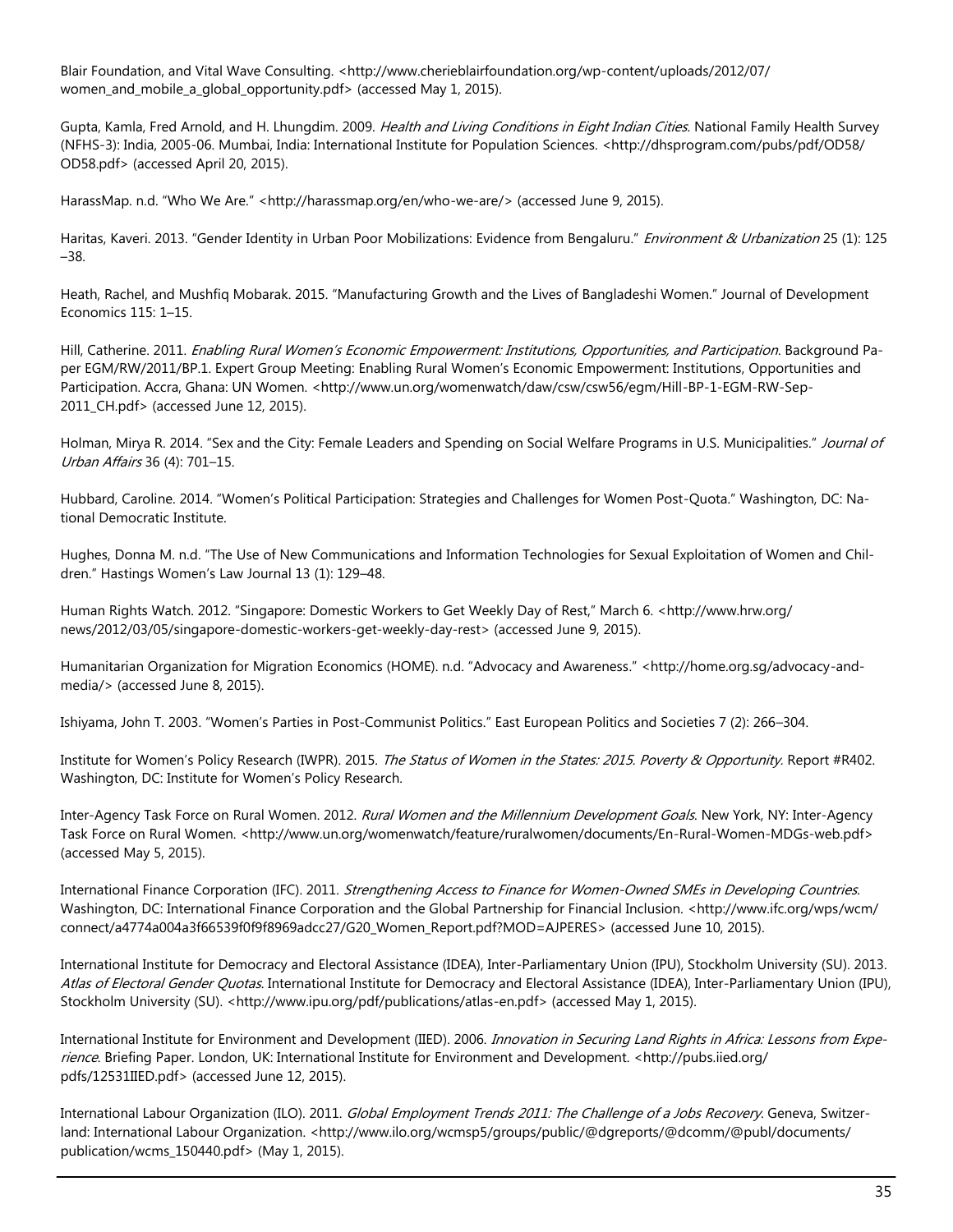———. 2014. Wages and Working Hours in the Textiles, Clothing, Leather and Footwear Industries. GDFTCLI/2014. Issues Paper for Discussion at the Global Dialogue Forum on Wages and Working Hours in the Textiles, Clothing, Leather and Footwear Industries. Geneva, Switzerland: International Labour Organization, Sectoral Activities Department. <http://www.ilo.org/wcmsp5/groups/public/ @ed\_dialogue/@sector/documents/publication/wcms\_300463.pdf> (June 10, 2015).

International Organization for Migration (IOM). 2009. Rural Women and Migration. Washington, DC: International Organization for Migration. <https://www.iom.int/jahia/webdav/shared/shared/mainsite/published\_docs/brochures\_and\_info\_sheets/Rural-Women-and -Migration-Fact-Sheet-2012.pdf> (accessed May 5, 2015).

———. 2010. Labour Migration from Indonesia: An Overview of Indonesian Migration to Selected Destinations in Asia and the Middle East. Jakarta, Indonesia: International Organization for Migration. <http://www.iom.int/jahia/webdav/shared/shared/mainsite/ published\_docs/Final-LM-Report-English.pdf> (accessed June 10, 2015).

Iyer, Lakshmi, Mani Anandi, Prachi Mishra, and Petia Topalova. 2011. The Power of Political Voice: Women's Political Representation and Crime in India. Working Paper No. 64. Coventry, UK: University of Warkwick, Department of Economics. <http:// wrap.warwick.ac.uk/57667> (accessed April 22, 2015).

Jayal, Niraja G. 2005. From Representation to Participation: Women in Local Government. Expert Group Meeting on Equal Participation of Women and Men in Decision-Making Processes, with Particular Emphasis on Political Participation and Leadership. New Delhi, India: United Nations, Department of Economic and Social Affairs, Division for the Advancement of Women, Economic Commission for Africa, Inter-Parliamentary Union. <http://www.un.org/womenwatch/daw/egm/eql-men/docs/EP.3\_Jayal.pdf> (accessed June 9, 2015).

Joint United Nations Programme on HIV/AIDS (UNAIDS). 2010. Global Report: UNAIDS Report on the Global AIDS Epidemic, 2010. Geneva, Switzerland: Joint United Nations Programme on HIV/AIDS. <http://www.unaids.org/globalreport/ documents/20101123\_GlobalReport\_full\_en.pdf> (accessed 18, 2015).

Joshi, Deepa, Ben Fawcett, and Fouzia Mannan. 2011. "Health, Hygiene and Appropriate Sanitation: Experiences and Perceptions of the Urban Poor." Environment & Urbanization 23 (1): 91-111.

Klugman, Jeni, Lucia Hanmer, Sarah Twigg, Tazeen Hasan, Jennifer McCleary-Sills, and Julieth Santamaria. 2014. Voice and Agency: Empowering Women and Girls for Shared Prosperity. Washington, DC: World Bank. <http://www.worldbank.org/content/dam/ Worldbank/document/Gender/Voice\_and\_agency\_LOWRES.pdf> (accessed April 18, 2015).

Krishna, Anirudh. 2002. "Enhancing Participation in Democracies: What Is the Role of Social Capital?" Comparative Political Studies 35 (4): 437–60.

Krishna, Anirudh. 2006. "Poverty and Democratic Participation Reconsidered: Evidence from the Local Level in India." Comparative Politics 38 (4): 439–58.

Llanos, Beatriz, and Kristen Sample. 2008. 30 Years of Democracy: Riding the Wave? Women's Political Participation in Latin America. Lima, Peru: International Institute for Democracy and Electoral Assistance. <http://www.idea.int/publications/30\_years\_of\_democracy/ loader.cfm?csmodule=security/getfile&pageid=26920> (accessed June 9, 2015).

Macaulay, Fiona J. 2005. Cross-Party Alliances around Gender Agendas: Critical Mass, Critical Actors, Critical Structures, or Critical Junctures? Expert Group Meeting on Equal Participation of Women and Men in Decision-Making Processes, with Particular Emphasis on Political Participation and Leadership. Bradford, UK: United Nations, Department of Economic and Social Affairs, Division for the Advancement of Women, Economic Commission for Africa, Inter-Parliamentary Union. <http://www.un.org/womenwatch/daw/egm/eqlmen/docs/EP.12\_Macaulay.pdf> (accessed June 9, 2015).

Mahon, Thérèse, and Maria Fernandes. 2010. "Menstrual Hygiene in South Asia: A Neglected Issue for WASH (water, Sanitation and Hygiene) Programmes." Gender & Development 18 (1): 99-113.

Masika, Rachel, Arjan de Haan, and Salley Baden. 1997. *Urbanisation and Urban Poverty: A Gender Analysis*. Report No. 54. BRIDGE. Brighton, UK: Institute of Development Studies, University of Sussex. <http://www.eldis.org/vfile/upload/4/document/1105/re54.pdf> (accessed April 3, 2015).

Mberu, Blessing, Joyce Mumah, Caroline Kabiru, and Jessica Brinton. 2014. "Bringing Sexual and Reproductive Health in the Urban Contexts to the Forefront of the Development Agenda: The Case for Prioritizing the Urban Poor" 18: 1572–77.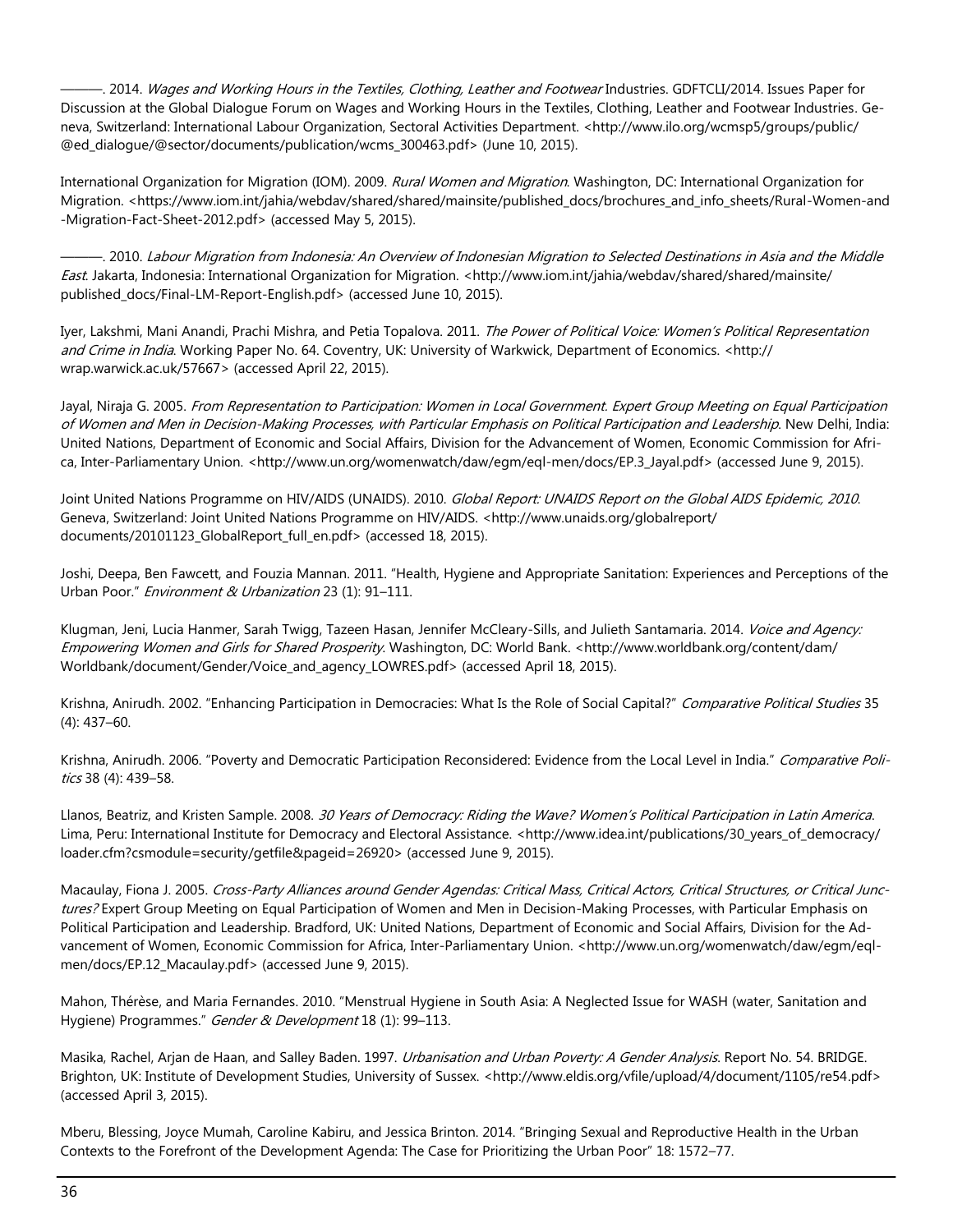Menéndez, Clara, Anna Lucas, Khátia Munguambe, and Ana Langer. 2015. "Ebola Crisis: The Unequal Impact on Women and Children's Health." The Lancet 3 (3): e130.

Menon, Anu. 2010. Human Rights in Action: San Francisco's Local Implementation of The United Nations' Women's Treaty (CEDAW). San Francisco, CA: City and County of San Francisco, Department on the Status of Women. <http://sfgov.org/dosw/sites/ sfgov.org.dosw/files/migrated/FileCenter/Documents/dosw/Reports/CEDAW\_report\_101810.pdf> (accessed June 9, 2015).

Micklow, Amanda C., and Mildred E. Warner. 2014. "Not Your Mother's Suburb: Remaking Communities for a More Diverse Population." The Urban Lawyer 46 (4): 729–51.

Miraftab, Faranak. 2001. "Risks and Opportunities in Gender Gaps to Access Shelter: A Platform for Intervention." International Journal of Politics, Culture and Society 15 (1): 143–60.

McIlwaine, Cathy. 2013. "Urbanization and Gender-Based Violence: Exploring the Paradoxes in the Global South." Environment & Urbanization 25 (1): 65–79.

Moghadam, Valentine M. 1999. "Gender and Globalization: Female Labor and Women's Mobilization." Journal of World-Systems Research 2: 367–88.

Moreno, Eduardo López. 2011. Living with Shelter Deprivations: Slum Dwellers in the World. Population Distribution, Urbanization, Internal Migration and Development: An International Perspective. New York, NY: UN Department of Economic and Social Affairs, Population Division, Population Division.

PopulationDistributionUrbanization.pdf> (accessed April 13, 2015).

National Democratic Institute (NDI). 2015. Women and Local Executive Office. Washington, DC: National Democratic Institute. <https:// www.ndi.org/files/Women%20and%20Local%20Executive%20Office.pdf> (accessed June 9, 2015).

Neumayer, Eric, and Thomas Plümper. 2007. "The Gendered Nature of Natural Disasters: The Imapct of Catostrophic Events on the Gender Gap in Life Expectancy, 1981-2002." Annals of the Association of American Geographers 97 (3): 551–66. Office for Gender Mainstreaming. n.d. "Gender Mainstreaming in Vienna." <https://www.wien.gv.at/english/administration/ gendermainstreaming/> (accessed June 9, 2015).

Organisation for Economic Co-operation and Development (OECD). 2011. Divided We Stand: Why Inequality Keeps Rising. Paris, France: Organisation for Economic Co-operation and Development (OECD). <http://www.oecd.org/els/soc/49170768.pdf.> (accessed June 8, 2015).

Oster, Emily, and Bryce M. Millett. 2010. *Do Call Centers Promote School Enrollment? Evidence from India*. Working Paper 15922. NBER Working Paper Series. Cambridge, MA: National Bureau of Economic Research. <http://www.nber.org/papers/w15922> (accessed June 9, 2015).

Owusu, George. 2007. "Urbanization and Changing Land Access and Rights in Ghana's Largest Metropolis, Accra and Kumasi." Fifth African Population Conference. Arusha, TZ: Union for African Population Studies. <http://uaps2007.princeton.edu/papers/70645> (accessed June 12, 2015).

Pande, Rohini, and Deanna Ford. 2011. Gender Quotas and Female Leadership: A Review. Background Paper for the World Development Report on Gender. Cambridge, MA: Harvard University. <http://scholar.harvard.edu/files/rpande/files/gender\_quotas\_-\_april\_2011.pdf> (accessed April 21, 2015).

Parikh, Priti, Kun Fu, Himanshu Parikh, Allan McRobie, and George Gerard. 2015. "Infrastructure Provision, Gender, and Poverty in Indian Slums." World Development 66: 468-86.

Patel, Reena. 2006. "Working the Night Shift: Gender and the Global Economy." ACME: An International E-Journal for Critical Geographies 5 (1): 9–27.

Peters, Deike. 2002. Gender and Transport in Less Developed Countries. A Background Paper for the Expert Workshop, "Gender Perspectives for Earth Summit 2002: Energy, Transport, Information for Decision-Making." Berlin, Germany: Federal Ministry for the Environment, Nature Protection and Nuclear Safety; Heinrich Boell Foundation. <http://www.earthsummit2002.org/workshop/Gender% 20%26%20Transport%20S%20DP.pdf> (accessed May 1, 2015).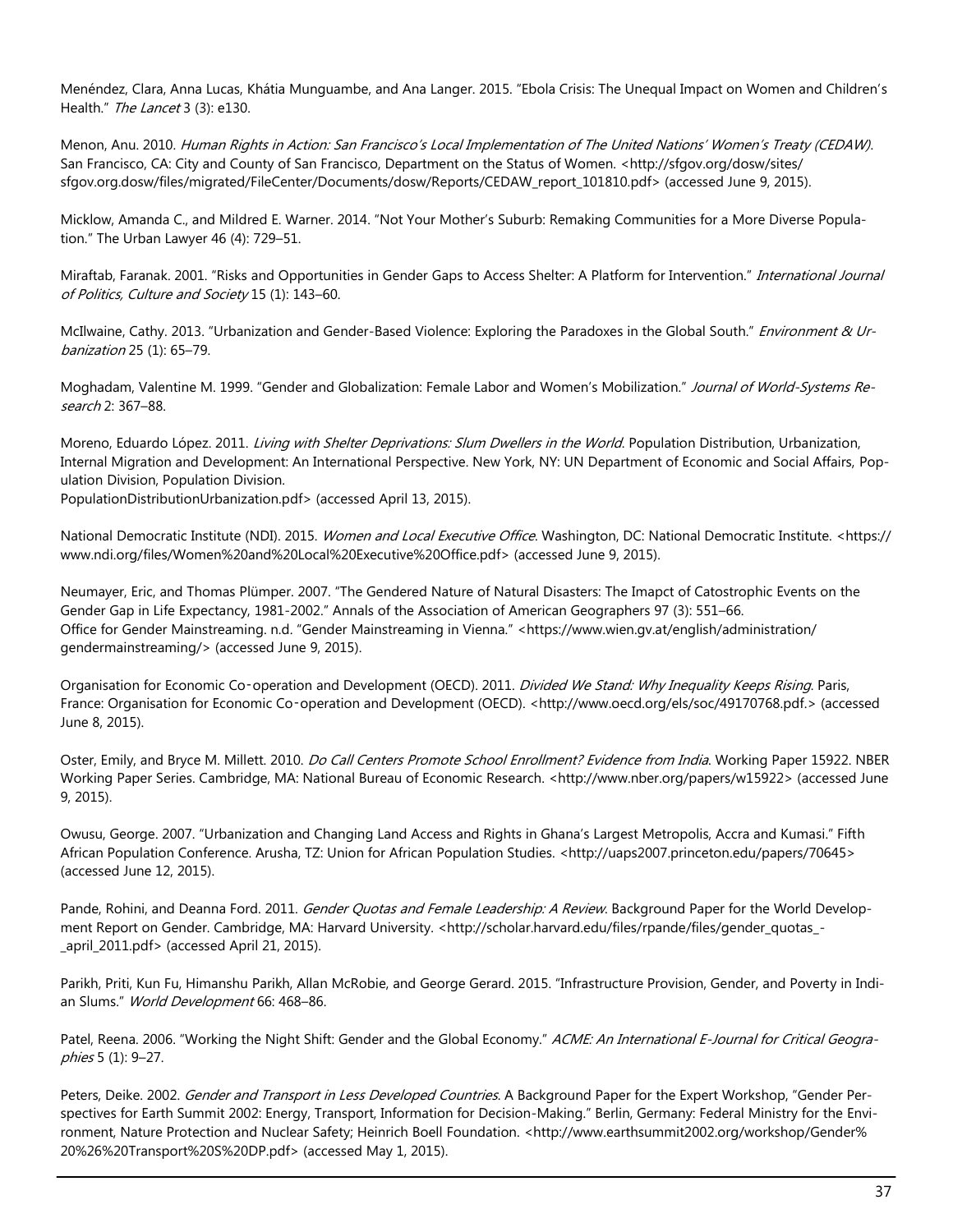—. 2013. *Gender and Sustainable Urban Mobility*. Thematic Study Prepared for Global Report on Human Settlements 2013. Nairobi, KE: United Nations Human Settlements Programme. <http://unhabitat.org/wp-content/uploads/2013/06/ GRHS.2013.Thematic.Gender.pdf> (accessed June 10, 2015).

Political Parity. 2014. Shifting Gears: How Women Navigate the Road to Higher Office. Boston, MA: Hunt Alternatives Fund. <http:// www.politicalparity.org/wp-content/uploads/2014/05/Shifting%20Gears%20Report.pdf> (accessed May 1, 2015).

Ravillion, Martin, Shaohua Chen, and Prem Sangraula. 2007. Background Paper for the World Development Report 2008: New Evidence on the Urbanization of Global Poverty. Policy Research Working Paper 4199. Washington, DC: World Bank. <http:// siteresources.worldbank.org/INTWDR2008/Resources/2795087-1191427986785/RavallionMEtAl\_UrbanizationOfGlobalPoverty.pdf> (accessed April 9, 2015).

Rex, Helene, and Zoe Trohanis. 2011. Integrating Gender Issues in Recovery and Reconstruction Planning. Gender and Disaster Risk Management - Guidance Note 5. East Asia and Pacific Region Sustainable Development. Washington, DC: World Bank. <http://wwwwds.worldbank.org/external/default/WDSContentServer/WDSP/IB/2011/12/12/000356161\_20111212014908/Rendered/ PDF/659160WP0REPLA0fo00Guidance0Note005.pdf> (accessed June 9, 2015).

Riverson, John, Mika Kunieda, Peter Roberts, Negede Lewi, and Wendy M. Walker. 2005. The Challenges in Addressing Gender Dimensions of Transport in Developing Countries: Lessons from World Bank's Projects. Washington, DC: World Bank. <http:// siteresources.worldbank.org/INTTSR/Resources/462613-1152683444211/06-0592.pdf?resourceurlname=06-0592.pdf> (accessed June 9, 2015).

Roever, Sally. 2014. *Informal Economy Monitoring Study Sector Report: Street Vendors*. Cambridge, MA: Women in Informal Employment: Globalizing and Organizing (WIEGO). <http://wiego.org/sites/wiego.org/files/publications/files/IEMS-Sector-Full-Report-Street-Vendors.pdf> (accessed May 1, 2015).

Rosenbluth, Frances, Joshua Kalla, and Dawn Teele. 2015. The Female Political Career. Washington, DC: World Bank. <http:// www.womeninparliaments.org/wp-content/uploads/2015/01/Final\_13012015\_The-Female-Political-Career.pdf> (accessed April 30, 2015).

Sangiuliano, Maria. 2015. Gender and Social Innovation in Cities. SEISMIC Gender Action Plan & Toolkit. SEISMIC and the European Centre for Women and Technology (ECWT). <http://www.seismicproject.eu/uploads/news/Csaba\_Hungary/shared\_mobilityFG/ SEiSMiC%20GAP\_DEF.pdf> (accessed June 9, 2015).

Self Employed Women's Associate (SEWA). 2009. "About Us: Introduction." <http://www.sewa.org/About\_Us.asp> (accessed June 9, 2015).

Schwindt-Bayer, Leslie A. 2005. "The Incumbency Disadvantage and Women's Election to Legislative Office." Electoral Studies 24: 227-44.

Skalli, Loubna H. 2006. "Communicating Gender in the Public Sphere: Women and Information Technologies in the MENA." Journal of Middle East Women's Studies 2 (2): 35–39.

Sultana, Farhana, Chandra Talpade Mohanty, and Sarah Miraglia. 2013. Gender Justice and Public Water for All: Insights from Dhaka, Bangladesh. Occasional Paper No. 18. Kingston, Canada: Municipal Services Project. <http://www.municipalservicesproject.org/ publication/gender-justice-and-public-water-all-insights-dhaka-bangladesh> (accessed June 15, 2015).

Sur, Piyali. 2014. "Safety in the Urban Outdoors: Women Negotiating Fear of Crime in the City of Kolkata." Journal of International Women's Studies 15 (12): 212–26.

Sverdlik, Alice. 2011. "Ill-Health and Poverty: A Literature Review on Health in Informal Settlements." Environment & Urbanization 23 (1): 123–55.

Sweetman, Caroline. 2010. "'A Woman in and Empty House Are Never Along for Long': Autonomy, Control, Marriage and Microfinance in Women's Livelihoods in Addis Ababa, Ethiopia." In The International Handbook of Gender and Poverty: Concepts, Research, Policy, edited by Sylvia Chant, 575-80. Cheltenham, UK: Edward Elgar Publishing.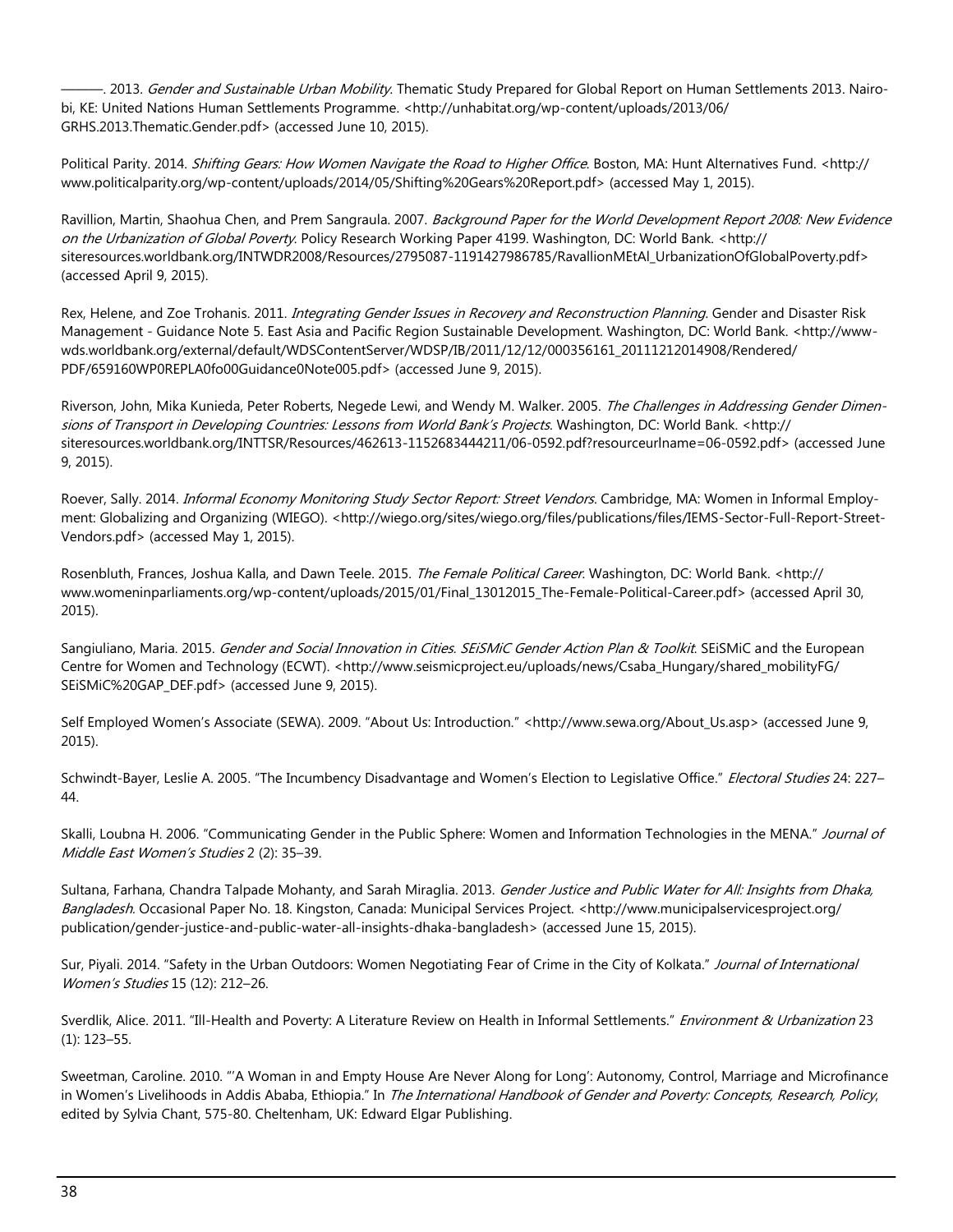Tacoli, Cecilia. 2012. *Urbanization, Gender and Urban Poverty: Paid Work and Unpaid Carework in the City*. Working Paper No. 7. Urbanization and Emerging Population Issues. International Institute for Environment and Development and the United Nations Population Fund. <http://www.unfpa.org/sites/default/files/resource-pdf/UEPI%207%20Tacoli%20Mar%202012.pdf> (accessed April 14, 2015).

Tacoli, Cecilia, and Richard Mabala. 2010. "Exploring Mobility and Migration in the Context of Rural–urban Linkages: Why Gender and Generation Matter." Environment & Urbanization 22 (2): 389-95.

Tacoli, Cecilia, and David Satterthwaite. 2013. "Editorial: Gender and Urban Change." Environment & Urbanization 25 (1): 3-8.

United Cities and Local Governments (UCLG), Women Standing Committee on Gender Equality. 2013. The Equality Agenda of United Cities and Local Governments. Barcelona, Spain: United Cities and Local Governments. <http://www.uclg-cisdp.org/sites/default/files/ uclg-women-EN.pdf> (accessed June 9, 2015).

United Nations. n.d. "Goal 7: Ensure Environmental Sustainability." <http://www.un.org/millenniumgoals/environ.shtml> (accessed May 1, 2015).

United Nations. 2010. The World's Women 2010: Trends and Statistics. New York, NY: United Nations, Department of Economic and Social Affairs. <http://unstats.un.org/unsd/demographic/products/Worldswomen/WW\_full%20report\_color.pdf> (accessed 14, 2015).

United Nations. 2013. A New Global Partnership: Eradicate Poverty and Transform Economies through Sustainable Development: The Report of the High-Level Panel of Eminent Persons on the Post-2015 Development Agenda. New York, NY: United Nations. < http:// www.un.org/sg/management/pdf/HLP\_P2015\_Report.pdf> (accessed June 9, 2015).

United Nations General Assembly. 2011. Report of the Secretary-General: Violence against Women Migrant Workers. A/66/212. New York, NY: United Nations General Assembly. <http://www.un.org/ga/search/view\_doc.asp?symbol=A/68/178&Lang=E> (June 10, 2015).

—. 2013. *Violence against Women Migrant Workers: Report of the Secretary General*. A/68/178. New York, NY: United Nations General Assembly. <http://www.un.org/ga/search/view\_doc.asp?symbol=A/68/178&Lang=E> (June 10, 2015).

United Nations Conference on Trade and Development (UNCTAD). 2011. Applying a Gender Lens to Science, Technology and Innovation. New York, NY: United Nations. < http://unctad.org/en/Docs/dtlstict2011d5\_en.pdf> (accessed May 1, 2015).

United Nations Department of Economic and Social Affairs, Population Division (UN DESA). 2008. An Overview of Urbanization, Internal Migration, Population Distribution and Development in the World. UN/POP/EGM-URB/2008/01. United Nations Expert Group Meeting on Population Distribution, Urbanization, Internal Migration and Development. New York, NY: United Nations Secretariat, Department of Economic and Social Affairs, Population Division. <https://sustainabledevelopment.un.org/content/ documents/2529P01\_UNPopDiv.pdf> (accessed May 5, 2015).

—. 2009. *Trends in International Migrant Stock: The 2008 Revision*. United Nations Database. United Nations Department of Economic and Social Affairs, Population Division. <http://esa.un.org/migration/> (accessed April 19, 2015).

———. 2013a. "Trends in International Migrant Stock: Migrants by Age and Sex." United Nations database, POP/DB/MIG/Stock/ Rev.2013. <http://www.un.org/en/development/desa/population/migration/data/estimates2/estimatesage.shtml> (accessed April 29, 2015).

———. 2013b. Cross-National Comparisons of Internal Migration: An Update on Global Patterns and Trends. Technical Paper No. 2013/1. New York, NY: United Nations Department of Economic and Social Affairs, Population Division. <http://www.un.org/en/ development/desa/population/publications/pdf/technical/TP2013-1.pdf> (accessed April 29, 2015).

———. 2013c. "Trends in International Migrant Stock: Migrants by Age and Sex." United Nations database, POP/DB/MIG/Stock/ Rev.2013. <http://www.un.org/en/development/desa/population/migration/data/estimates2/estimatesage.shtml> (accessed May 6, 2015).

—. 2014. World Urbanization Prospects: 2014 Revision, Highlights. New York, NY: United Nations Department of Economic and Social Affairs, Population Division. <http://esa.un.org/unpd/wup/Highlights/WUP2014-Highlights.pdf> (accessed March 24, 2015).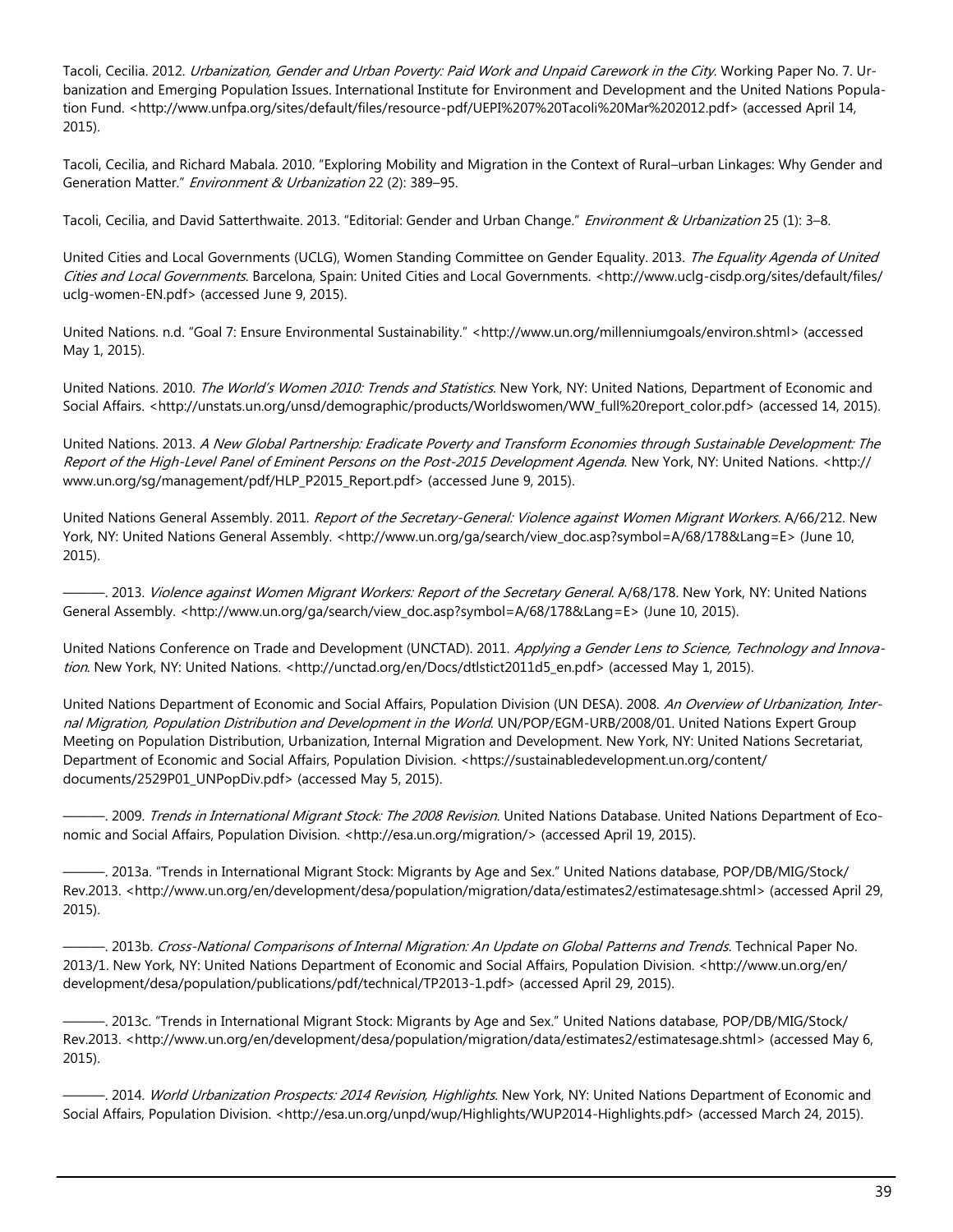United Nations Development Fund for Women (UNIFEM). 2008. Who Answers to Women? Gender & Accountability. Progress of the World's Women 2008/2009. New York, NY: United Nations Development Fund for Women. <http://www.unwomen.org/en/digitallibrary/publications/2008/1/progress-of-the-world-s-women-2008-2009-who-answers-to-women> (accessed April 20, 2015).

United Nations Development Programme (UNDP), United Nations Development Fund for Women (UNIFEM, part of UN Women), United Cities and Local Government Asia-Pacific (UCLG ASPAC) and the Commonwealth Local Government Forum (CLGF). 2010. Women's Representation in Local Government in Asia-Pacific: Status Report 2010. New York, NY: United Nations Development Programme. <http://www.asia-pacific.undp.org/content/dam/rbap/docs/Research%20&%20Publications/democratic\_governance/RBAP-DG-2010- Women-Local-Government-Status-Report.pdf> (accessed June 9, 2015).

United Nations Division for the Advancement of Women (UNDAW). 2005a. Equal Participation of Women and Men in Decision-Making Processes, with Particular Emphasis on Political Participation and Leadership. Report of the Expert Group Meeting, 24-25 October 2005. Addis Ababa, ET: United Nations Division for the Advancement of Women, Department of Economic and Social Affiars, Economic Commission for Africa, Inter-Parliamentary Union. <http://www.un.org/womenwatch/daw/egm/eql-men/FinalReport.pdf> (accessed June 9, 2015).

———. 2005b. Gender Equality and Empowerment of Women through ICT. New York, NY: United Nations Division for the Advancement of Women, Department of Economic and Social Affairs. <http://www.un.org/womenwatch/daw/public/w2000-09.05-ict-e.pdf> (accessed June 9, 2015).

United Nations Economic and Social Council. 2013. New Trends in Migration: Demographic Aspects. Report of the Secretary General. New York, NY: United Nations Economic and Social Council, Commission on Population and Development. <http://daccess-ddsny.un.org/doc/UNDOC/GEN/N13/237/32/PDF/N1323732.pdf?OpenElement> (accessed April 13, 2015).

United Nations Educational, Scientific and Cultural Organization (UNESCO). 2007. Science, Technology and Gender: An International Report. Paris, France: United Nations Educational, Scientific and Cultural Organization (UNESCO). <http://unesdoc.unesco.org/ images/0015/001540/154045e.pdf> (accessed May 1, 2015).

United Nations Centre for Human Settlements (UNHCS). 2000. Policy Paper on Women and Urban Governance. Nairobi, KE: United Nations Centre for Human Settlements (Habitat). <http://www.ucl.ac.uk/dpu-projects/drivers\_urb\_change/urb\_society/pdf\_gender/ HABITAT\_policy\_paper\_women\_urban.pdf> (accessed June 9, 2015).

United Nations Human Settlements Programme (UN HABITAT). 2003. The Challenge of Slums: Global Report on Human Settlements 2003. Nairobi, KE: United Nations Human Settlements Programme. <http://www.aq.upm.es/habitabilidadbasica/docs/recursos/ monografias/the\_challenge\_of\_slums-%282003%29.pdf> (accessed April 9, 2015).

—. 2007. *Global Report on Human Settlements 2007 - Enhancing Urban Safety and Security.* Nairobi, KE: United Nations Human Settlements Programme. <http://mirror.unhabitat.org/pmss/listItemDetails.aspx?publicationID=2432> (accessed June 9, 2015).

–. 2008. State of the World's Cities 2008/2009: Harmonious Cities. Nairobi, Kenya: United Nations Human Settlements Programme. <http://mirror.unhabitat.org/pmss/listItemDetails.aspx?publicationID=2562> (accessed April 18, 2014).

–. 2009a. *Gender Equality and Sustainable Urbanisation: Fact Sheet*. Women Watch. Nairobi, KE: United Nations Human Settlements Programme. <http://www.un.org/womenwatch/feature/urban/downloads/ WomenWatch\_Gender\_Equality\_and\_Sustainable\_Urbanisation-fact\_sheet.pdf> (accessed June 9, 2015).

——. 2009b. *Fact Sheet: Natural & Human-Made Disasters*. Global Report on Human Settlements 2009. Nairobi, KE: United Nations Human Settlements Programme. <http://unhabitat.org/wp-content/uploads/2010/07/FS5.pdf> (accessed June 9, 2015).

-. 2012a. State of the World's Cities 2012/2013: Prosperity of Cities. Nairobi, KE: United Nations Human Settlements Programme. <http://mirror.unhabitat.org/pmss/listItemDetails.aspx?publicationID=3387> (accessed April 9, 2015).

—. 2012b. *Gender Responsive Urban Planning and Design*. Nairobi, KE: United Nations Human Settlements Programme. <http:// unhabitat.org/books/gender-responsive-urban-planning-and-design/> (accessed June 8, 2015).

—. 2012c. Gender Issue Guide: Gender Responsive Urban Planning and Design. Nairobi, KE: United Nations Human Settlements Programme. <http://unhabitat.org/books/gender-responsive-urban-planning-and-design/> (accessed June 9, 2015).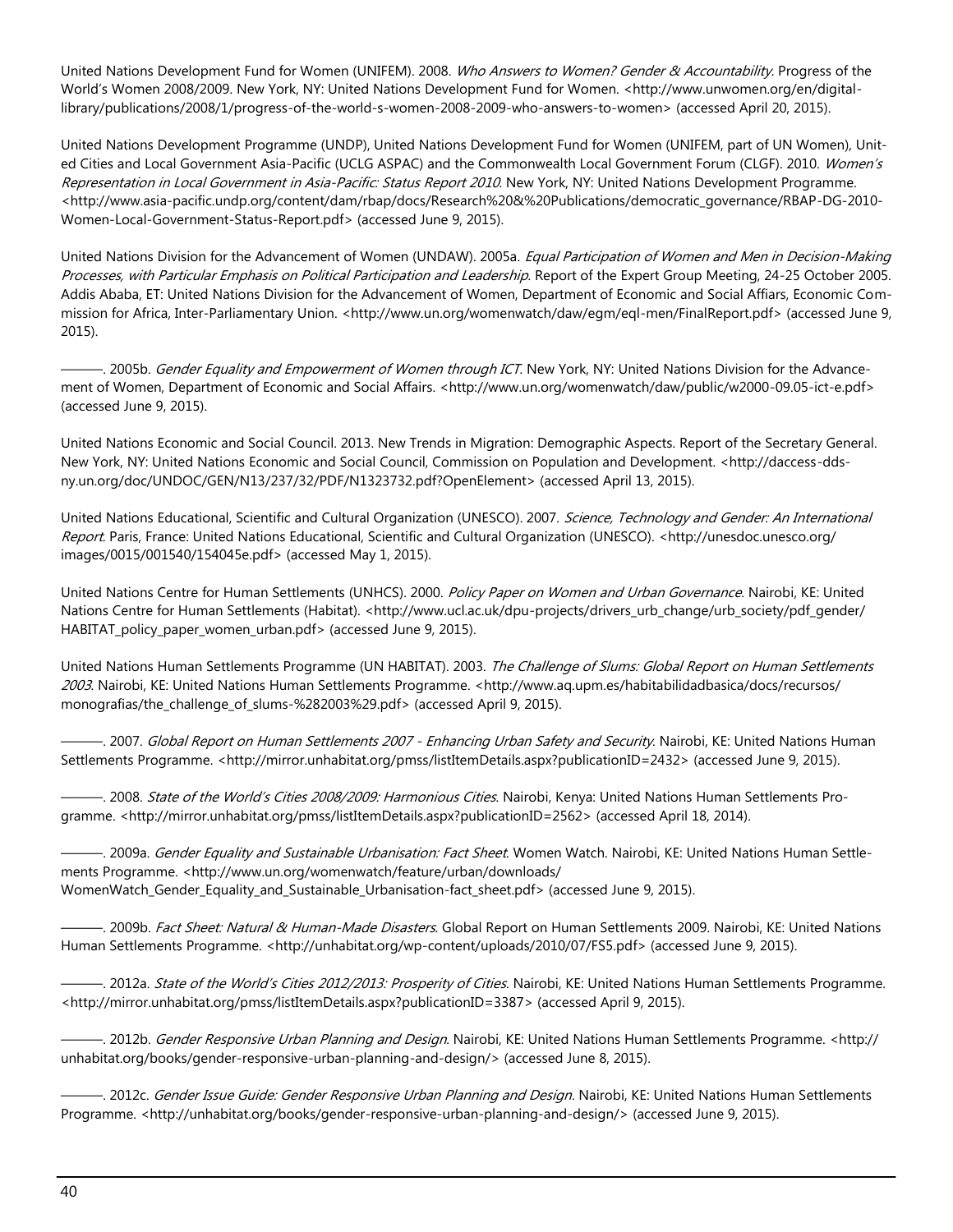———. 2012d. Gender and Urban Planning: Issues and Trends. Nairobi, KE: United Nations Human Settlements Programme. <http:// mirror.unhabitat.org/pmss/listItemDetails.aspx?publicationID=3351> (accessed June 9, 2015).

. 2013. State of Women in Cities 2012-2013: Gender and the Prosperity of Cities. Nairobi, KE: United Nations Human Settlements Program. <http://mirror.unhabitat.org/pmss/listItemDetails.aspx?publicationID=3457> (accessed March 23, 2015).

—. 2015. *Gender Issue Guide: Gender Responsive Risk Reduction and Rehabilitation*. Nairobi, KE: United Nations Human Settlements Programme. <http://unhabitat.org/books/gender-responsive-risk-reduction-and-rehabilitation/> (accessed June 9, 2015).

United Nations Population Fund (UNFPA). 2007. State of the World Population 2007: Unleashing the Potential of Urban Growth. New York, NY: United Nations Population Fund. <http://www.unfpa.org/sites/default/files/pub-pdf/695\_filename\_sowp2007\_eng.pdf> (June 10, 2015).

—. 2009a. Women at the Forefront: Overview. Climate Change Connections. New York, NY: United Nations Population Fund. <http://www.unfpa.org/sites/default/files/pub-pdf/climateconnections\_1\_overview.pdf> (accessed June 9, 2015).

——. 2009b. Facing a Changing World: Women, Population and Climate. State of World Population 2009. New York, NY: United Nations Population Fund. <http://www.unfpa.org/sites/default/files/pub-pdf/state\_of\_world\_population\_2009.pdf> (accessed June 9, 2015).

United Nations Research Institute for Social Development (UNRISD). 2005. "Gender and 'Good Governance." In Gender Equality: Striving for Justice in an Unequal World. Policy Report on Gender and Development: 10 Years after Beijing. Geneva, Switzerland: UNRISD/ UN Publications. <http://www.unrisd.org/unrisd/website/document.nsf/(httpAuxPages)/E1EF70EDD72B0B63C1256FB1004DA8A5? OpenDocument&panel=additional> (accessed April 29, 2015).

—. 2010. Combating Poverty and Inequality: Structural Change, Social Policy and Politics. Geneva, Switzerland: United Nations Research Institute for Social Development. <http://www.unrisd.org/unrisd/website/document.nsf/%28httpPublications%29/ BBA20D83E347DBAFC125778200440AA7?OpenDocument> (accessed June 10, 2015).

UN Women. 2013. Managing Labour Migration in ASEAN: Concerns for Women Migrant Workers. Bangkok, Thailand: UN Women. <http://unwomen-eseasia.org/docs/publication/sitecore/managing\_labour\_migration\_asean.pdf> (accessed June 8, 2015). -, 2015. Progress of the World's Women 2015-2016: Transforming Economies, Realizing Rights. New York, NY: UN Women. <http://progress.unwomen.org/en/2015/pdf/UNW\_progressreport.pdf> (accessed April 29, 2015).

UN Women, Embassy of Sweden, Nairobi, and USAID. 2013. *Electoral Gender-Based Violence in Kenya: A Comparative Analysis of 2007* -8 and 2013. UN Women, Embassy of Sweden, Nairobi, and USAID. <http://www.jpgewe.org/index.php? option=com\_docman&task=doc\_download&gid=14&Itemid=512> (accessed April 21, 2015).

United States Department of State. 2012. Trafficking in Persons Report: June 2012. Washington, DC: United States Department of State. <http://www.state.gov/documents/organization/192587.pdf> (accessed June 8, 2015).

Varley, Ann. 2007. "Gender and Property Formalization: Conventional and Alternative Approaches." World Development 35 (10): 1739– 53.

Vishwanath, Kaplana, and Ashish Basu. 2015. "SafetiPin: An Innovative Mobile App to Collect Data on Women's Safety in Indian Cities." Gender & Development 23 (1): 45–60.

Wängnerud, Lena. 2009. "Women in Parliaments: Descriptive and Substantive Representation." Annual Review of Political Science 12: 51–69.

Warner, Mildred E., and Joseph Rukus. 2013. "Planners' Role in Creating Family-Friend Communities: Action, Participation and Resistance." Journal of Urban Affairs 35 (5): 627–44.

Weldon, S. Laurel. 2002. "Beyond Bodies: Institutional Sources of Representation for Women in Democratic Policymaking." The Journal of Politics 64 (4): 1153–74.

Women in Informal Employment: Globalizing and Organizing (WIEGO). 2015a. "Women in Informal Employment: Globalizing and Organizing." <http://wiego.org/wiego/about-wiego> (accessed June 9, 2015).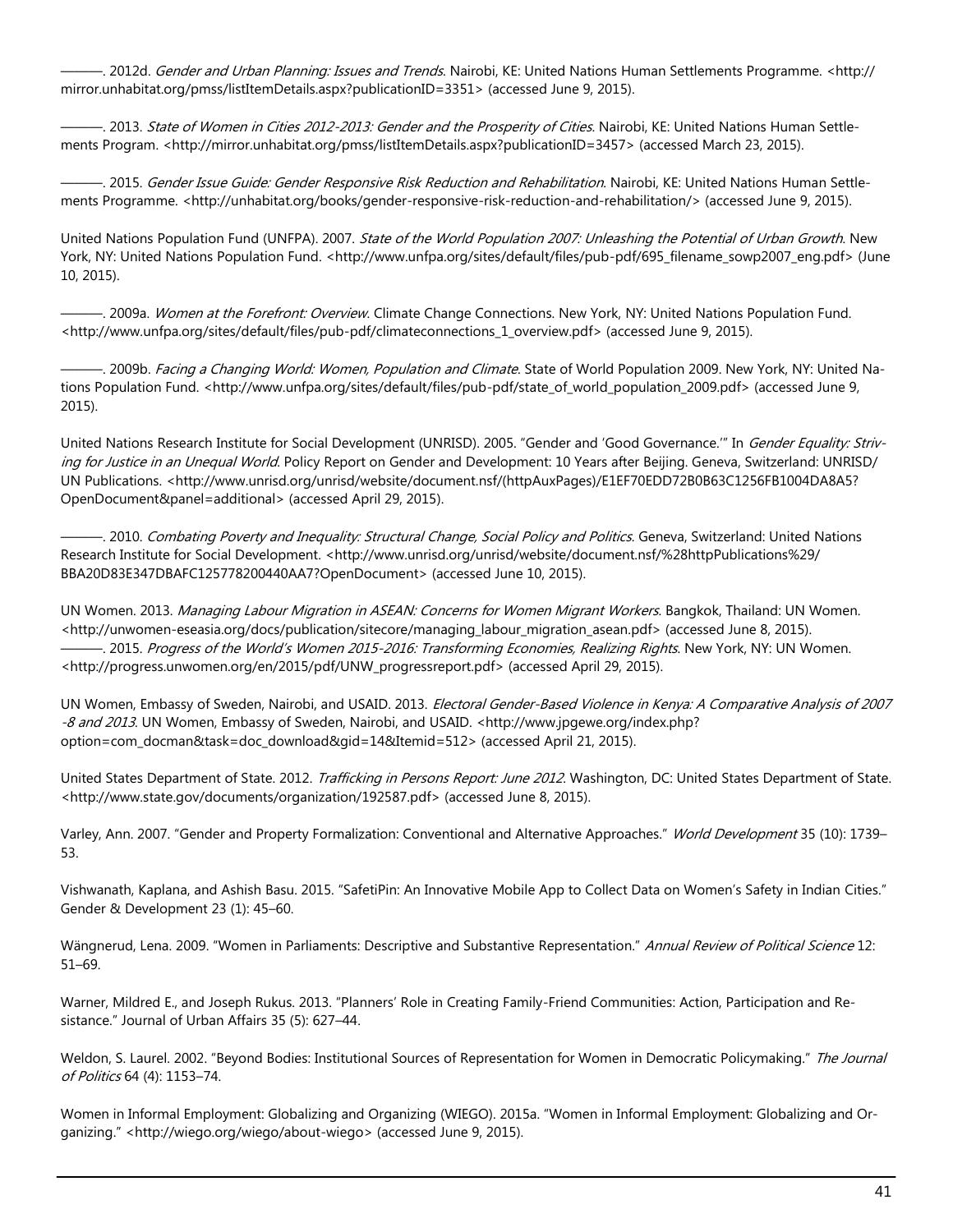———. 2015b. "Ghana Health Policy Dialogue: Impact: Marginalized Workers Gain Healthcare" <http://wiego.org/wiego/ghana-health -policy-dialogue> (accessed April 20, 2015).

. 2015c. "Impact: Colombia's Triumphant Recicladores" <http://wiego.org/sites/wiego.org/files/resources/files/ Impact\_Colombias\_Triumphant\_Recicladores.pdf> (accessed May 1, 2015).

———. n.d.. "Pakistan's Home-based Workers Build Voice & Visibility." <http://wiego.org/informal-economy/pakistans-home-basedworkers-build-voice-visibility> (accessed April 30, 2015).

Women's Environment and Development Organization (WEDO). 2001. WEDO Primer: Women and Sustainable Development: A Local Agenda. New York, NY: Women's Environment and Development Organization. <http://www.wedo.org/wp-content/uploads/ localagenda\_primer.htm> (accessed June 9, 2015).

World Bank. 2011. World Development Report 2012: Gender Equality and Development. Washington, DC: World Bank. <https:// siteresources.worldbank.org/INTWDR2012/Resources/7778105-1299699968583/7786210-1315936222006/Complete-Report.pdf> (accessed April 30, 2015).

———. 2013a. Global Monitoring Report 2013: Rural-Urban Dynamics and the Millennium Development Goals. Washington, DC: World Bank. <http://siteresources.worldbank.org/INTPROSPECTS/Resources/334934-1327948020811/8401693- 1355753354515/8980448-1366123749799/GMR\_2013\_Full\_Report.pdf> (accessed April 29, 2015).

-. 2013b. Women, Business and the Law 2014: Removing Restrictions to Enhance Gender Equality. Washington, DC: World Bank. <http://wbl.worldbank.org/~/media/FPDKM/WBL/Documents/Reports/2014/Women-Business-and-the-Law-2014-FullReport.pdf> (accessed May 1, 2015).

—. 2013c. *Inclusion Matters: The Foundation for Shared Prosperity*. Washington, DC: World Bank. <http://www.worldbank.org/en/ topic/socialdevelopment/brief/inclusion-matters> (accessed June 12, 2015).

—. 2014. Gender at Work: A Companion to the World Development Report on Jobs. Washington, DC: World Bank. <http:// www.worldbank.org/content/dam/Worldbank/document/Gender/GenderAtWork\_web.pdf> (accessed June 8, 2015).

World Health Organization (WHO). 2005. *Violence and Disasters*. Geneva, Switzerland: World Health Organization. <http:// www.who.int/violence\_injury\_prevention/publications/violence/violence\_disasters.pdf> (accessed June 10, 2015).

—. 2009. *Women in Health: Today's Evidence, Tomorrow's Agenda*. Geneva, Switzerland: World Health Organization. <http:// whqlibdoc.who.int/publications/2009/9789241563857\_eng.pdf?ua=1> (accessed April 18, 2015).

———. 2013. Global and Regional Estimates of Violence against Women: Prevalence and Health Effects of Intimate Partner Violence and Non-Partner Sexual Violence. Geneva, Switzerland: World Health Organization. <http://apps.who.int/iris/ bitstream/10665/85239/1/9789241564625\_eng.pdf> (accessed April 29, 2015).

Yonder, Ayse, and Marnie Tamaki. 2010. Our Spaces: Grassroots Women Formalize Their Leadership & Access to Essential Services. New York, NY: Huairou Commission. <http://huairou.org/sites/default/files/Our\_Spaces.pdf> (accessed June 10, 2015).

Zafarullah, Habib. 2000. "Through the Brick Wall, and the Glass Ceiling: Women in the Civil Service in Bangladesh." Gender, Work, and Organization 7 (3): 197–209.

Zhang, Nana. 2014. "Performing Identities: Women in Rural-Urban Migration in Contemporary China." Geoforum 54: 17-27.